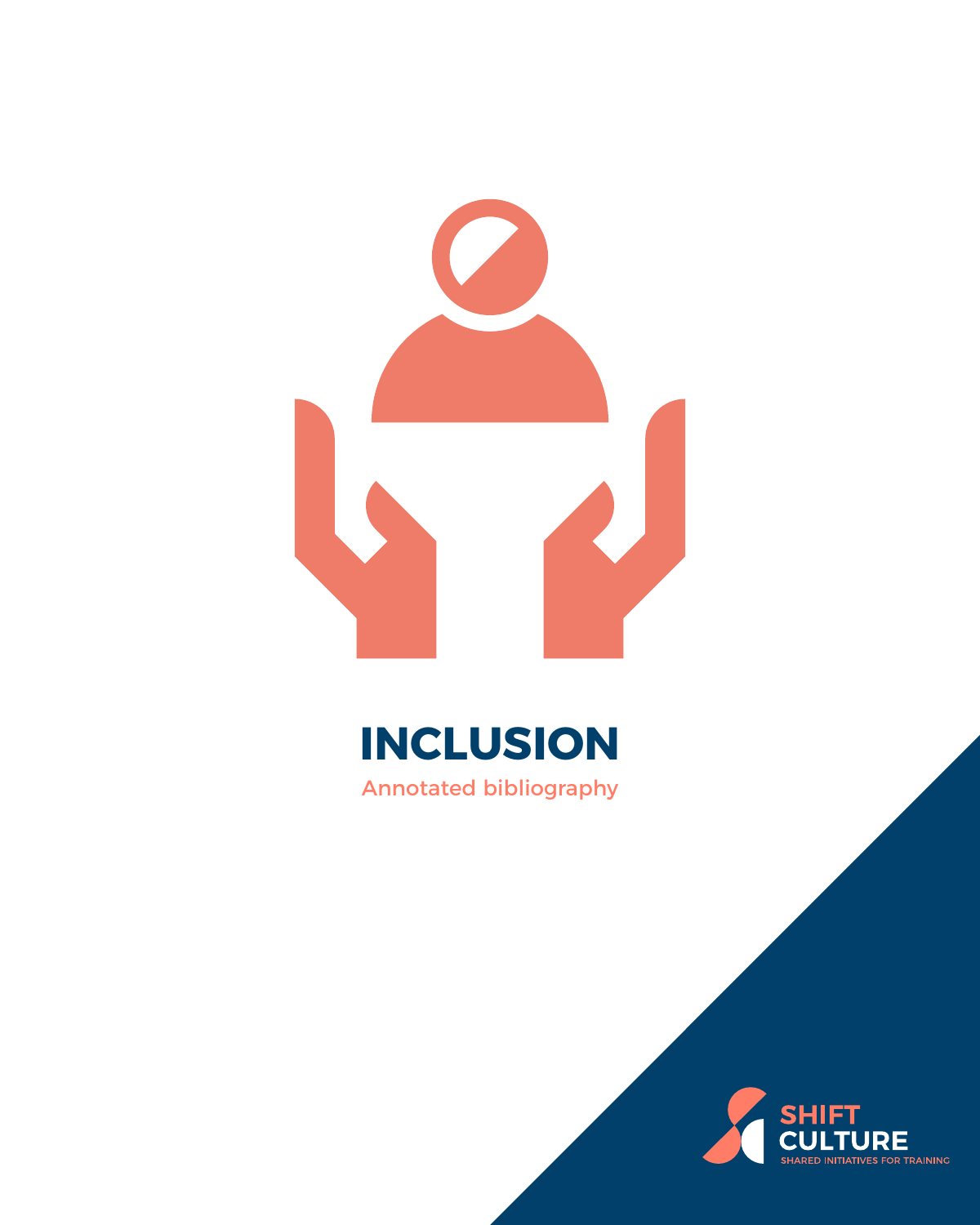## **IMPRINT**

<span id="page-1-0"></span>**PUBLISHED FOR:**



#### **RESEARCH DETAILS:**

**The period of research, compilation, and launch of this guide was January 2020–April 2021. All references in this guide are correct at the time of completion (April 2021). Any corrections, comments, and feedback can be sent to [info@emc-imc.org.](mailto:info%40emc-imc.org?subject=SHIFT%20Environmental%20Sustainability)**

#### **READING SUGGESTIONS:**

**We recommend that you download the guide and open it using a pdf reader. You can then click on the web links and consult the resources. Alternatively, you can also copy and paste with a right click the web links of the resources that interest you in your browser's URL field. As this guide is quite long, we advise you not to print it, especially since all resources are web-based.**

#### **LEADER ON "INCLUSION" & EDITOR AND RESEARCH COORDINATOR OF ANNOTATED BIBLIOGRAPHY:**

European Choral Association - Europa Cantat ℅ Haus der Kultur Weberstr. 59a 53113 Bonn – Germany [sophie.dowden@europeanchoralassociation.org](mailto:sophie.dowden%40europeanchoralassociation.org%20?subject=SHIFT%20-%20Inclusion) *[www.europeanchoralassociation.org](https://europeanchoralassociation.org/)* **AUTHORS:**

Sophie Dowden, Jessica Henrich

#### **THE SHIFT PROJECT IS CO-FUNDED BY:**



Co-funded by the Erasmus+ Programme of the European Union

**SHIFT PROJECT COORDINATOR:**

European Music Council *[www.emc-imc.org](http://www.emc-imc.org)*

#### **TOOLS PRODUCED FOR SHIFT FULLY AVAILABLE ONLINE:**

*[www.shift-culture.eu](http://www.shift-culture.eu)*

#### **ANNOTATED BIBLIOGRAPHY FULLY AVAILABLE ON THE CULTURAL KNOWLEDGE BASE:** *[www.artsmetric.com/project-resources/shift](http://www.artsmetric.com/project-resources/shift)*

#### **DESIGN:** Linus Rudolph *[www.linusfolio.de](http://www.linusfolio.de)*

#### **SHIFT IS A COOPERATION PROJECT OF THE FOLLOWING PARTNERS:**







Fiirnpf







**2** 



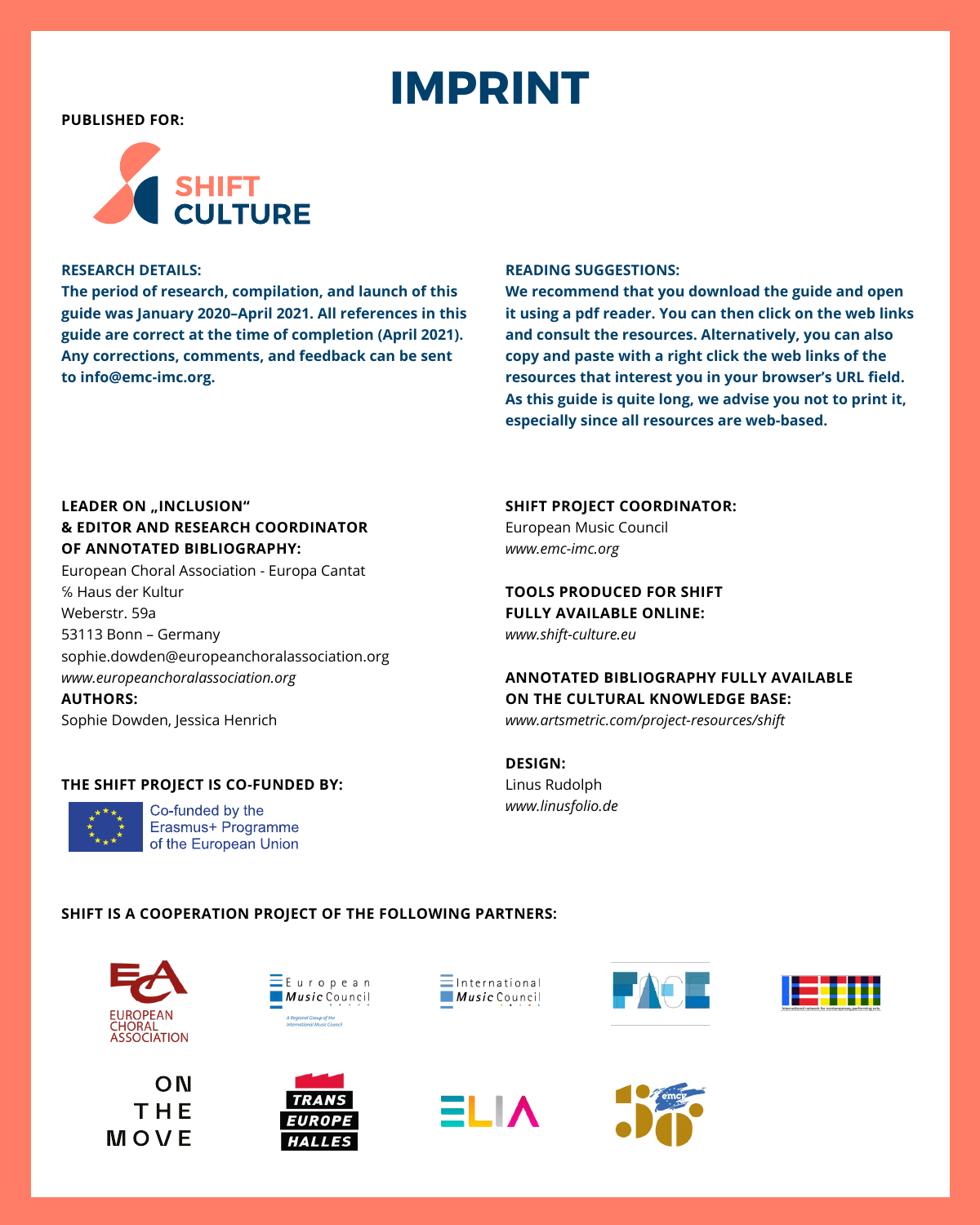<span id="page-2-0"></span>

### **THIS IS SHIFT**

The 17 [Sustainable Development Goals \(SDGs\)](https://sdgs.un.org/goals) were adopted by all UN Member States in 2015 and are the "to-do list" for the entire world until 2030. The aims of these SDGs "are to end poverty, protect the planet and improve the lives and prospects of everyone, everywhere". Although culture and arts have not been integrated as an explicit goal, we believe that the cultural and creative sectors have a key role in shaping the transition to more environmentally, socially and economically sustainable societies without leaving anyone behind. Culture and arts are fundamental and transversal in their capacity to support behavioural changes and mobilise collective engagement. As we still demand culture and arts to be integrated in the international agenda post 2030, its role can already be integrated by promoting knowledge to citizens as well as being a tool of the successful implementation of all the 17 SDGs and its targets.

The project SHIFT - Shared Initiatives For Training, co-funded as "Strategic Partnership" by the Erasmus+ Programme of the European Union - was initiated by 9 cultural networks:

- European Choral Association Europa Cantat ECA-EC
- ELIA globally connected European network for higher arts education
- European Music Council EMC
- European Union of Music Competitions for Youth EMCY
- FACE
- International network for contemporary performing arts IETM
- International Music Council IMC
- On the move OTM
- Trans Europe Halles TEH

These networks recognised the need to join forces to work on the global agenda of the 17 UN Sustainable Development Goals and its leaders wished to improve their capacity for giving guidance to their teams, organisations and members. It was asked how to tackle the global challenges recognised in the SDGs such as climate change, gender equality and inclusion of minorities.

**3**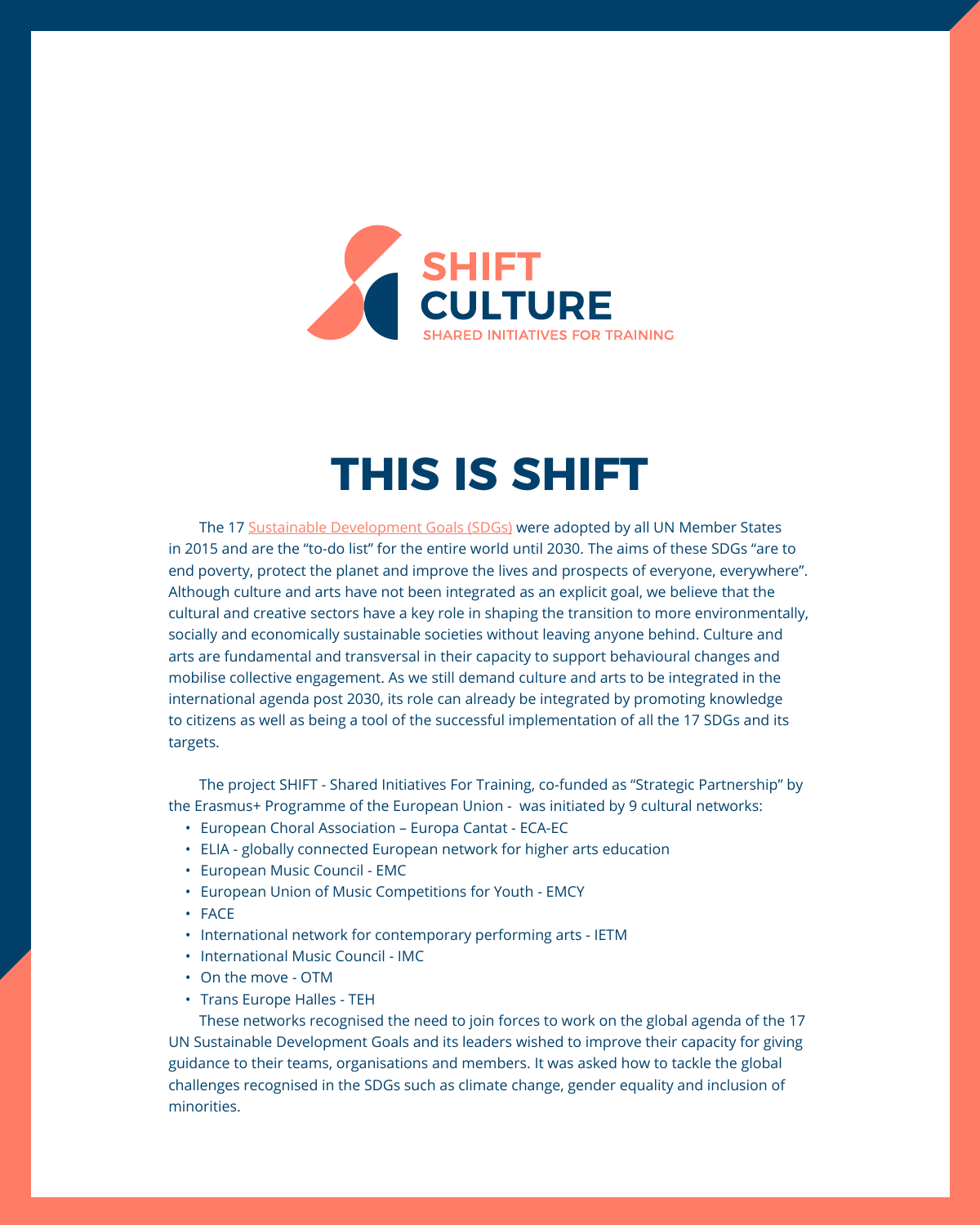Although these challenges are not new and have been part of the work of the SHIFT partners for a long time, it was agreed by the participating organisations that these topics were not yet taken from a leadership point of view. Three SDGs have been selected as starting point to activate change and increase the cultural sectors' awareness on the sustainable goals:

- SDG 5: Gender Equality
- SDG 10: Reduced Inequalities
- SDG 13: Climate Action

Even though the partners have decided to focus on three SDGs, there is a clear connection between these SDGs. Working on achieving one goal will have a positive impact on others such as good health and well-being (3), decent work and economic growth (8), sustainable cities and communities (11), life below water and on land (14 and 15)...

At the same time, the partners are aware that there might be conflicting recommendations to achieve the different goals. To give a very simple but vivid example: One graphic style might be particularly eco-friendly because it would use a very small amount of ink and be produced with less energy, but the same style might not be barrier-free and might be difficult to read for people with visual impairments. All the recommendations therefore have to be contextualised and used with high sensitivity.

The overarching work on cultural leadership has enabled the partners to develop and discover various ways of leading and supporting change to achieve these goals. It was crucial to give tools to leaders to be able to weigh out values and find a path making sense for their organisation, at the time of taking the decision while being aware of different other paths possible.

The partners are happy to share with you the researched and developed material on the four themes of SHIFT: cultural leadership, environmental sustainability, gender and powerrelations and inclusion. **Enjoy!**

**This publication is part of the inclusion package.** 

**Creating a more inclusive society lies in guaranteeing the right to access all aspects of society and the autonomy of decision-making for all - irrespective of age, sex, sexual orientation, disability, race, ethnicity, origin, religion, or economic or other status. It touches on all aspects of a diverse society: communication, accessibility, governance, leadership, and so on.**

**Diversity in leadership is key to bringing in different ways of working, thinking and being as a result of different experiences, characteristics, backgrounds, and ways of viewing the world. More diverse representation now can encourage a greater diversity of leaders in the future, breaking down conscious and unconscious assumptions about 'what a leader looks like'.**

**The SHIFT project addresses inclusion as defined in the targets of UN SDG 10 for reduced inequalities, notably:**

**10.2 By 2030, empower and promote the social, economic, and political inclusion of all, irrespective of age, sex, disability, race, ethnicity, origin, religion, or economic or other status**

**10.3 Ensure equal opportunity and reduce inequalities of outcome, including by eliminating discriminatory laws, policies, and practices and promoting appropriate legislation, policies, and action in this regard**

**The partners aim to contribute to meeting these targets with the guidance put together and developed for SHIFT through an annotated bibliography and handbook.**

**4**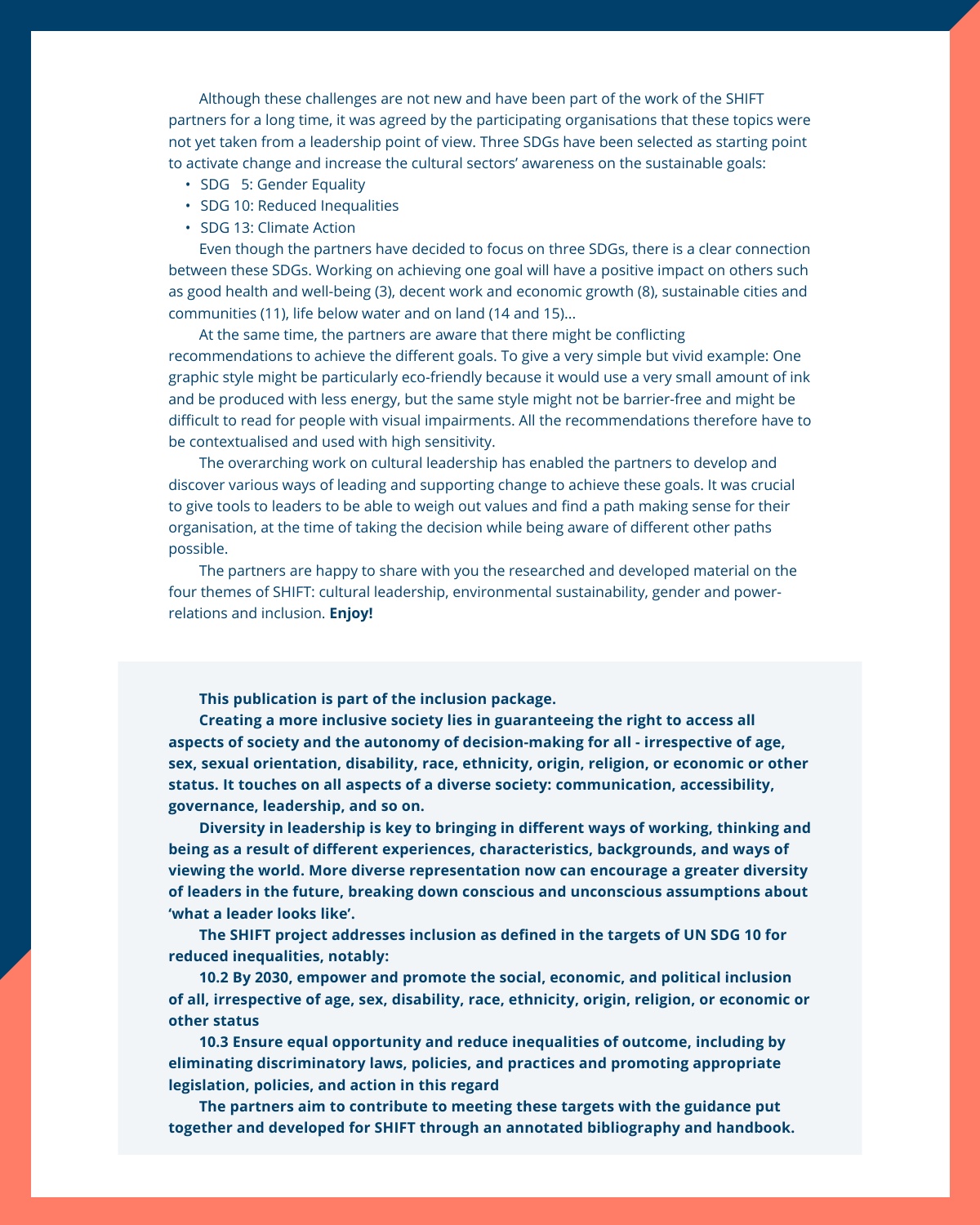# **TABLE OF CONTENTS**

| T. | Diversity, Equity, Inclusion, and Belonging - Key Concepts                            |        |
|----|---------------------------------------------------------------------------------------|--------|
|    |                                                                                       |        |
|    |                                                                                       |        |
|    |                                                                                       |        |
|    |                                                                                       |        |
|    |                                                                                       |        |
|    |                                                                                       |        |
|    |                                                                                       |        |
|    |                                                                                       |        |
|    |                                                                                       |        |
|    |                                                                                       |        |
|    |                                                                                       | ……….16 |
|    |                                                                                       |        |
|    |                                                                                       |        |
|    | Why an Abundance Mindset will Make your Organizational Culture More Collaborative  18 |        |
|    |                                                                                       |        |
|    |                                                                                       |        |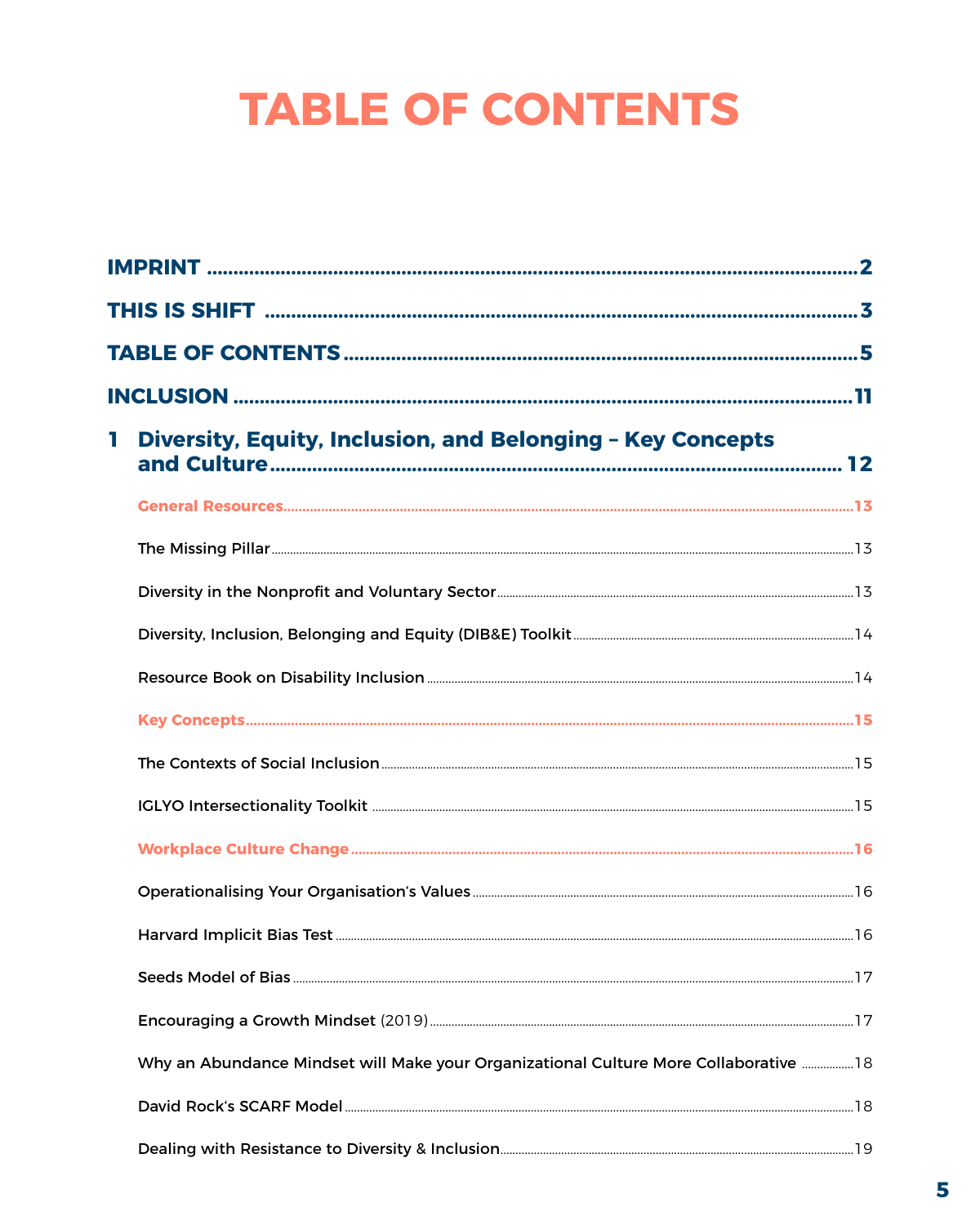| $\mathbf{2}$ |                                                                                                   |  |
|--------------|---------------------------------------------------------------------------------------------------|--|
|              |                                                                                                   |  |
|              |                                                                                                   |  |
|              |                                                                                                   |  |
|              |                                                                                                   |  |
|              |                                                                                                   |  |
|              |                                                                                                   |  |
|              |                                                                                                   |  |
|              | Empowering Women at Work: Company Policies and Practices for Gender Equality 25                   |  |
|              |                                                                                                   |  |
|              |                                                                                                   |  |
|              |                                                                                                   |  |
|              |                                                                                                   |  |
|              |                                                                                                   |  |
|              | What Works: Evidence-Based Ideas to Increase Diversity, Equity, and Inclusion in the Workplace 28 |  |
|              |                                                                                                   |  |
|              | Inclusion Grows Toolkit on Disability Mainstreaming for the German Development Cooperation 29     |  |
|              |                                                                                                   |  |
|              |                                                                                                   |  |
|              |                                                                                                   |  |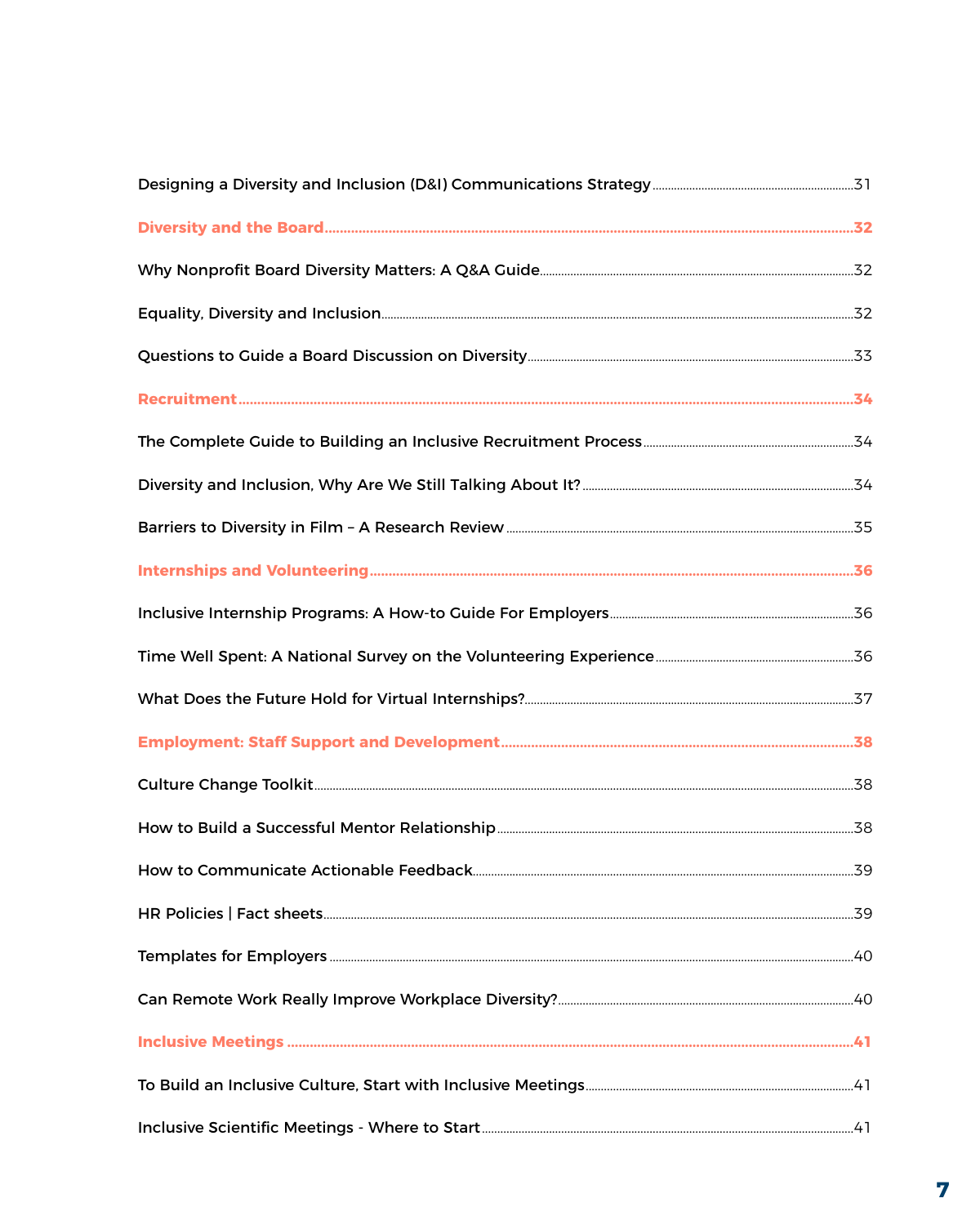| 3 |  |
|---|--|
|   |  |
|   |  |
|   |  |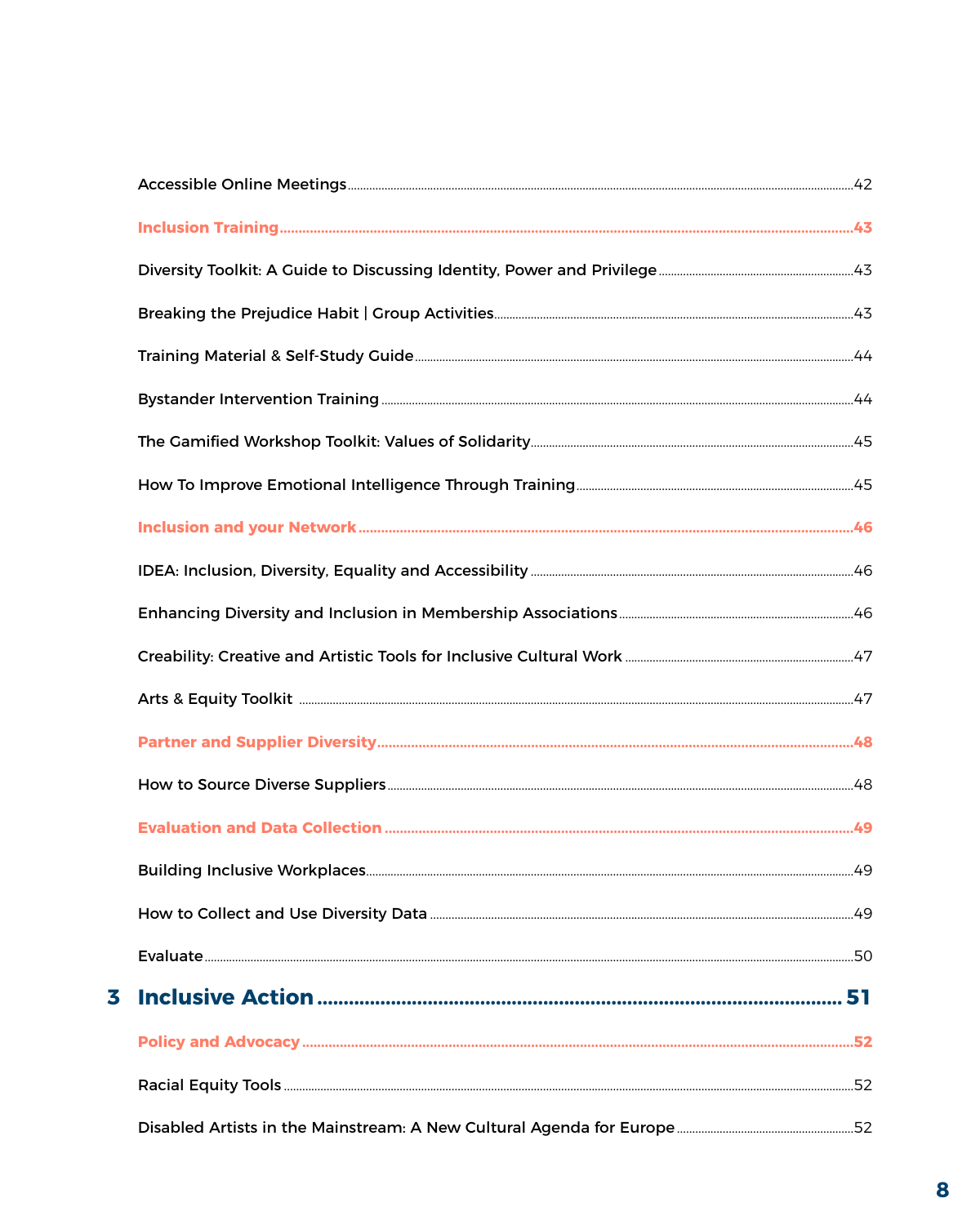|   | Gender Equality Policy in the Arts, Culture and Media Comparative Perspectives53        |  |
|---|-----------------------------------------------------------------------------------------|--|
|   |                                                                                         |  |
|   |                                                                                         |  |
|   |                                                                                         |  |
|   |                                                                                         |  |
|   |                                                                                         |  |
|   |                                                                                         |  |
|   |                                                                                         |  |
|   |                                                                                         |  |
|   |                                                                                         |  |
|   |                                                                                         |  |
|   |                                                                                         |  |
| 4 |                                                                                         |  |
|   |                                                                                         |  |
|   |                                                                                         |  |
|   |                                                                                         |  |
|   |                                                                                         |  |
|   |                                                                                         |  |
|   |                                                                                         |  |
|   |                                                                                         |  |
|   | Customer Communications Toolkit for the Public Service - A Universal Design Approach 63 |  |
|   |                                                                                         |  |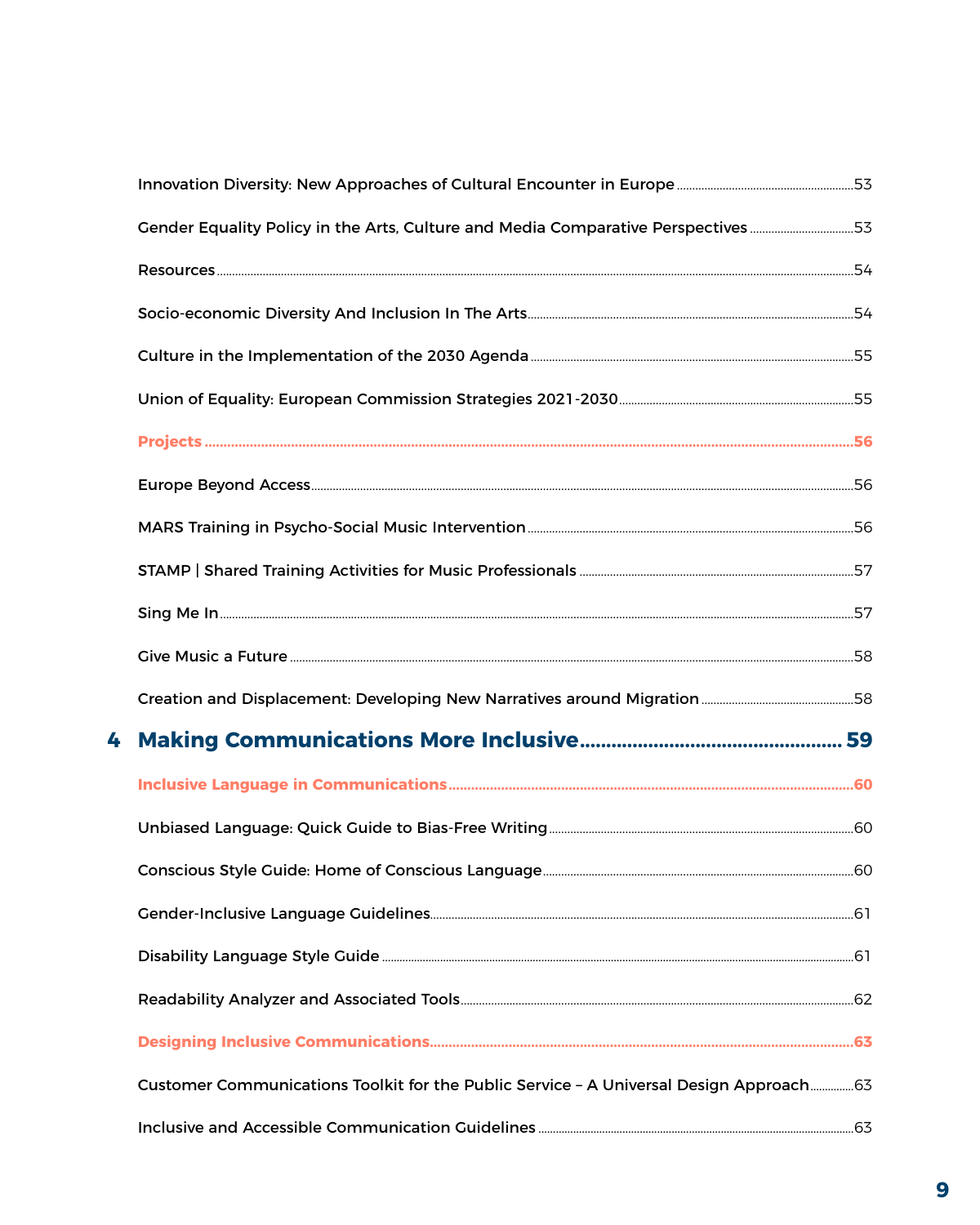| 5 |                                                                                          |  |
|---|------------------------------------------------------------------------------------------|--|
|   |                                                                                          |  |
|   |                                                                                          |  |
|   | Report on the Role of Public Arts and Cultural Institutions in the Promotion of Cultural |  |
|   |                                                                                          |  |
|   | Everybody Wants a Refugee on Stage: Conversations Around Contemporary Artistic           |  |
|   |                                                                                          |  |
|   |                                                                                          |  |
|   |                                                                                          |  |
|   |                                                                                          |  |
|   |                                                                                          |  |
|   |                                                                                          |  |
|   |                                                                                          |  |
|   |                                                                                          |  |
|   |                                                                                          |  |
|   |                                                                                          |  |
|   |                                                                                          |  |
|   |                                                                                          |  |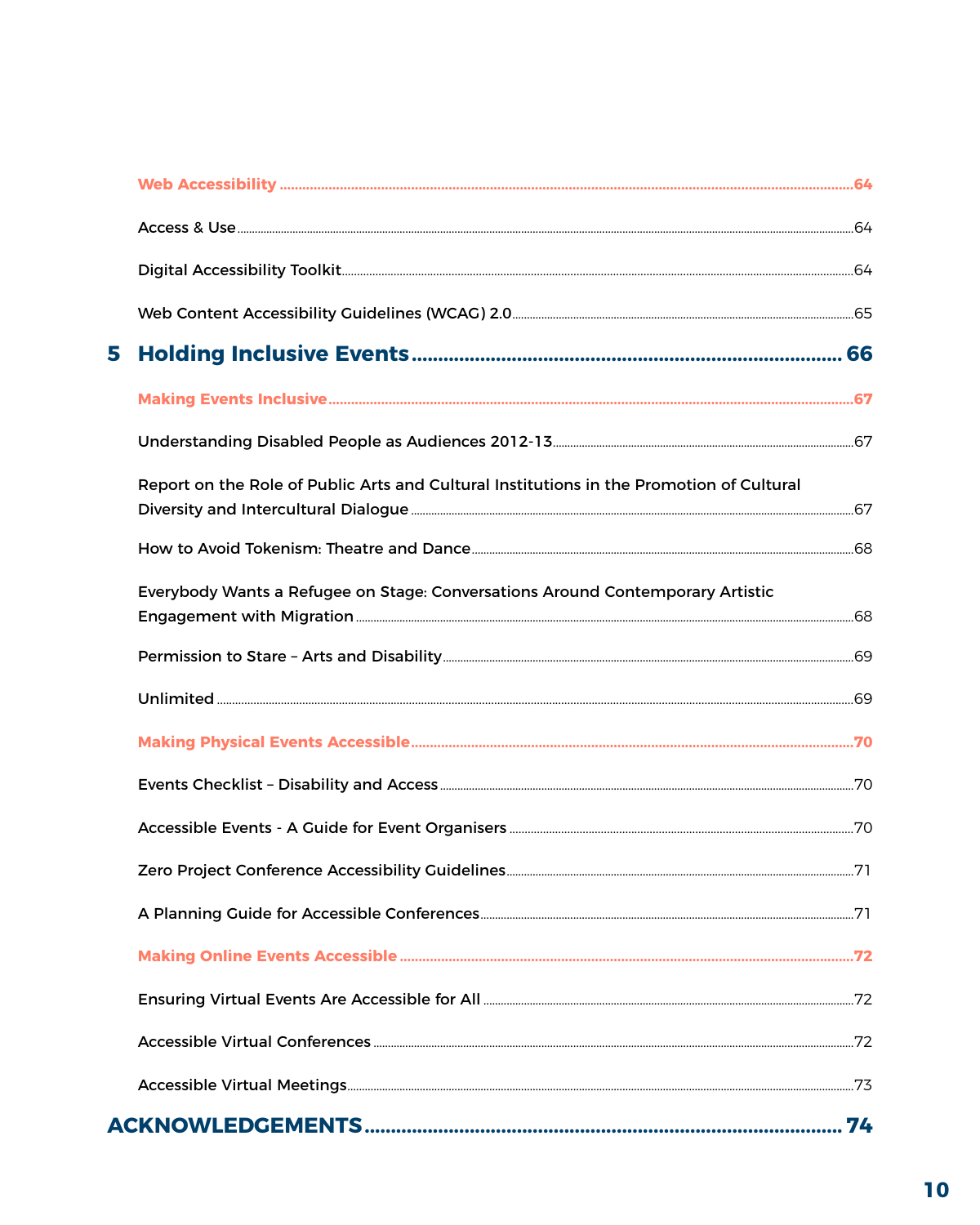### **INCLUSION**

<span id="page-10-0"></span>The SHIFT Inclusion Annotated Bibliography is designed to support cultural networks and organisations of all kinds in navigating and engaging with the topic of diversity, equity, inclusion, and belonging. It comprises a selection of 101 resources, including toolkits, checklists, tests, articles, reports and guides. These assist the reader in understanding the different elements that combine to make an organisation more inclusive, as well as providing concrete advice on how to put advice into action.

The bibliography is divided into five sections. The first, Diversity, Equity, Inclusion and Belonging - Your Organisation and Society, aims to set the scene, including general resources and key concepts. It addresses what it means to have an inclusive organisational culture and how to lead inclusively.

The second chapter focuses on inclusive governance and aims to support the reader in developing a Diversity, Equity, Inclusion, and Belonging (DEI&B) statement, strategy, or plan, as well as in carrying out evaluation and data collection. It centres on the need for considered, written policy in all areas, including communications strategies, boards, recruitment, internships and volunteering, employment and partner and supplier diversity. It furthermore offers guidance on inclusive meetings and inclusion training, as well as on the issue of inclusion and membership.

The third chapter tackles inclusive action, namely the external actions taken by cultural networks and organisations, including advocacy and projects. The projects section includes a variety of examples of projects aiming to foster inclusion within the cultural sector and society.

The final two chapters, Making Communications More

Inclusive and Holding Inclusive Events, contain a range of resources giving concrete actions that can be taken to improve the inclusivity and accessibility of communications and events respectively.

While not claiming to be exhaustive, the bibliography strives to be a useful starting point for organisations in any field, in any country and in terms of any marginalised group. Many resources selected are therefore general (dealing with no specific marginalised group) or are made up of a selection of different specific resources (dealing with particular marginalised groups).

We encourage the reader to engage with this work with a flexible mind, identifying what is transferable to their own situation, even if their specific case is not explicitly mentioned. The reader should find here a framework that empowers them to know what it is they are looking for, and to seek out further resources for themselves.

This publication has been created by the European Choral Association - Europa Cantat and the SHIFT partner networks as output for the inclusion strand of the SHIFT project (Shared Initiatives for Training), which focuses on the United Nations' Sustainable Development Goal 10: Reduced Inequalities. SHIFT looks at how cultural networks, organisations, and professionals can embed inclusion into practices and collaborations.

*The bibliography includes resources available in multiple languages: Arabic, Catalan, Chinese, Dutch, English, Estonian, Finnish, French, German, Norwegian, Polish, Russian, Spanish, Swedish and Turkish. Languages included relied on the knowledge of the researchers and are therefore not equally represented throughout, with the majority of resources available in English.*

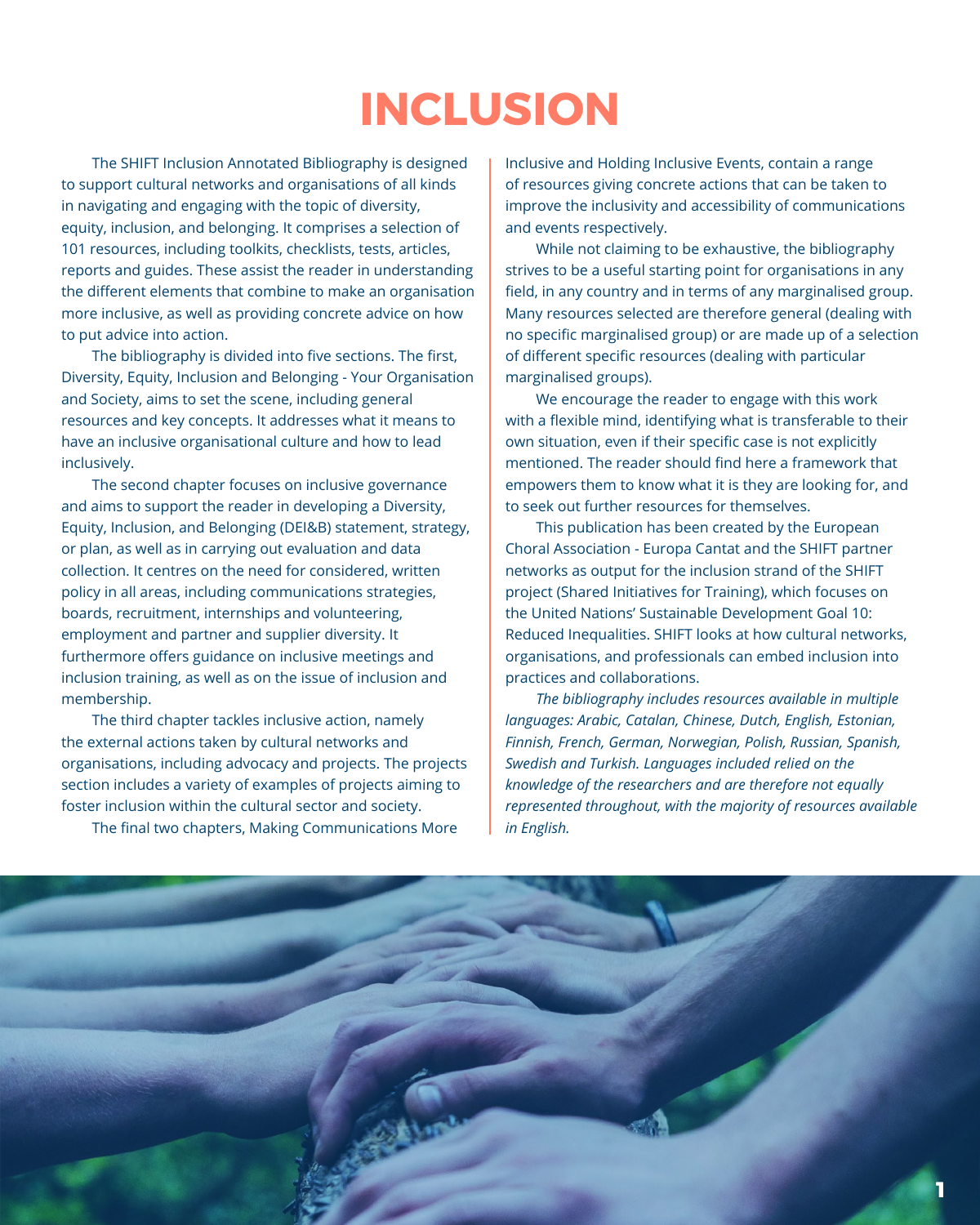<span id="page-11-0"></span>

## DIVERSITY, EQUITY, INCLUSION, AND BELONGING – KEY CONCEPTS AND CULTURE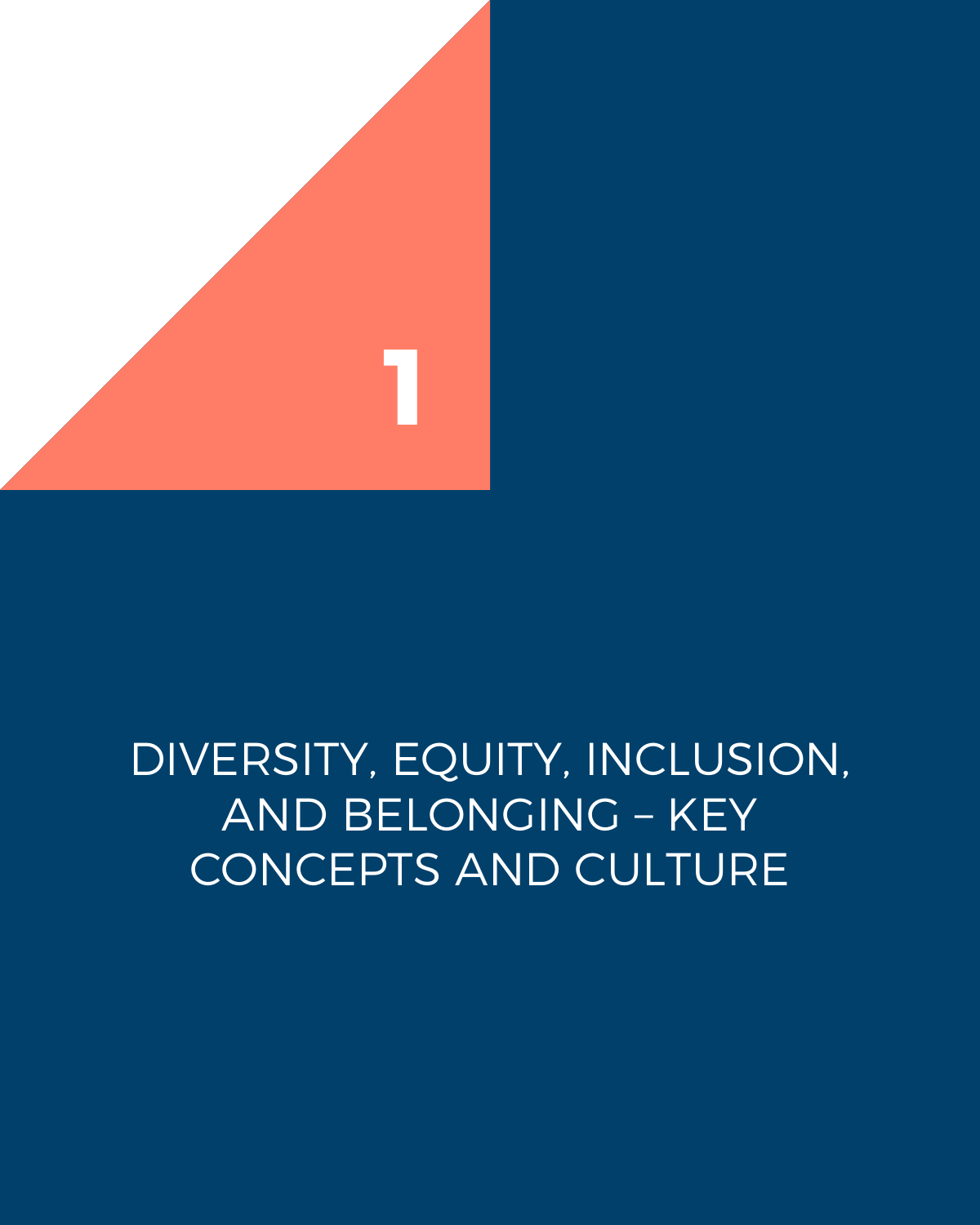## <span id="page-12-0"></span>GENERAL RESOURCES

### **The Missing Pillar** (2020)

**Author(s):** British Council **Type of resource:** Report **Language:** English **Keywords:** Sustainable Development Goals, Reduced Inequalities, Context **[Web link here](https://www.britishcouncil.org/sites/default/files/the_missing_pillar.pdf) O** 

This report highlights the links between culture and sustainable development. It explains why culture is important in the context of the sustainable development goals (SDGs) and identifies ways in which arts and cultural programmes and initiatives can (and do) contribute

to the SDGs, as well as providing key themes and recommendations. SDG 10: Reduced inequalities can be found on page 28, including background on the SDG, an explanation of culture's role in relation to it, an example of best practice and the connection with other related SDGs.

### **Diversity in the Nonprofit and Voluntary Sector** (2015)

**Author(s):** Weisinger, J., Borges-Mendez. R. & Milofsky, C. **Type of resource:** Article **Language:** English **Keywords:** Diversity Models, Context, Intersectionality, Multiplexity **[Web link here](https://www.researchgate.net/publication/283827371_Diversity_in_the_Nonprofit_and_Voluntary_Sector) O** 

This essay reviews the literature on diversity and diversity management. It emphasises the importance of a values-based approach to diversity, in which diversity would be incorporated continually into all activities of nonprofit organisations. It gives a brief history of the progression in how diversity and inclusion are understood and discusses the challenges when defining 'diversity', 'diversity management', and 'representation'. It considers three diversity paradigms that seem to be persistent over time, namely the 'discrimination-and-fairness' perspective, the 'access-and-legitimacy' perspective, and the 'integration and learning' perspective.

It highlights the contextually-embedded nature of diversity issues, whether referring to situational, organisational community or national context, because these contexts, especially where historically-situated, impact organisational diversity, inclusion, and pluralism processes. Furthermore, it underscores the importance of understanding people's intersectionality, as this recognises the whole person, beyond one or two categorical concepts. Lastly, it addresses 'multiplexity', that is, the multi-stranded nature of networks of relationships, meaning that individuals or groups have several different types of relationships across different settings. These themes help us engage with a more complex and more accurate understanding of identity and diversity.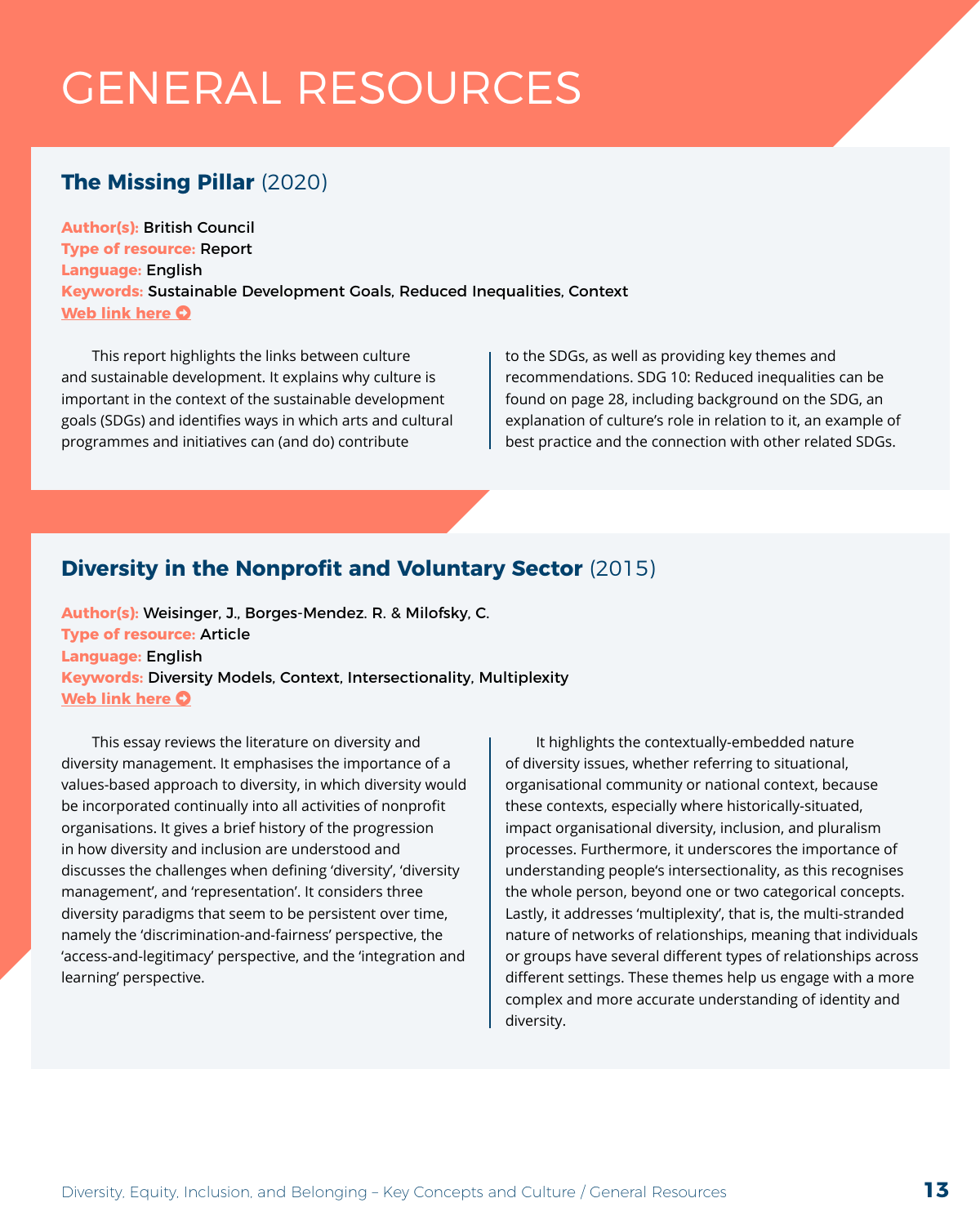#### <span id="page-13-0"></span>**Diversity, Inclusion, Belonging and Equity (DIB&E) Toolkit**

**Author(s):** Harvard Human Resources Center for Workplace Development **Type of resource:** Toolkit **Language:** English **Keywords:** Belonging, Strategy, Workplace Culture, Leadership **[Web link here](https://dib.harvard.edu/diversity-inclusion-belonging-equity-toolkit) O** 

This Diversity, Inclusion, Belonging and Equity (DIB&E) Toolkit gives a clear overview of the major points to take into consideration when implementing DIB&E in your organisational environment. It will help you understand and use common definitions and language of DIB&E, to ensure your actions are well-informed. It addresses the role of the

leader in advancing DIB&E, provides guidance on developing and monitoring the impact of DIB&E practices and helps you to determine strategies and actions to nurture sustained individual and organisational growth. There is also targeted guidance to support you in leading and managing DIB&E work in times of crises, such as Covid-19.

#### **Resource Book on Disability Inclusion** (2017)

**Author(s):** Light for the World **Type of resource:** Resource Book **Language:** English **Keywords:** Disability Inclusivity, Context, Inclusive Workplace, Training Resources **[Web link here](https://www.light-for-the-world.org/sites/lfdw_org/files/download_files/resource_book_disability_inclusion.pdf) O** 

This resource book on disability-inclusive practices comprises four parts. Firstly, it addresses fundamental principles of disability-inclusivity. Secondly, in a series of 'how tos', it focuses on practical strategies to check how inclusive your organisation is and to develop an inclusive workplace. Thirdly, it provides a curated resource listing for you to consult for further guidance. Finally, the 'Trainerfacilitator's Guide' offers guidance on how to use the materials in the resource book for workshops and training events.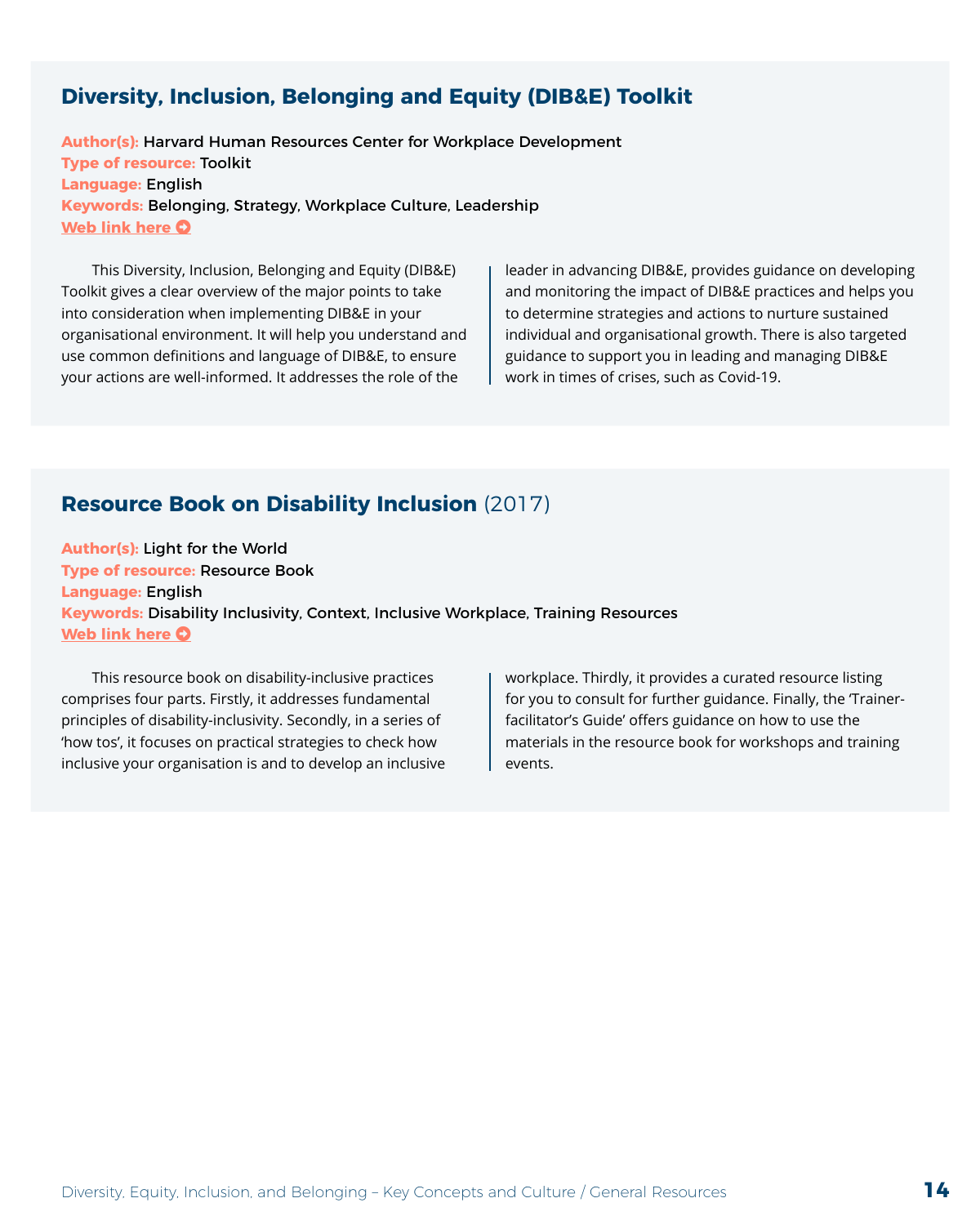## <span id="page-14-0"></span>KEY CONCEPTS

#### **The Contexts of Social Inclusion** (2015)

**Author(s):** Department of Economic & Social Affairs **Type of resource:** Report **Language:** English **Keywords:** Context, Complexity, History **[Web link here](https://www.un.org/esa/desa/papers/2015/wp144_2015.pdf) O** 

Social exclusion and inclusion are context-dependent concepts in at least three senses. Firstly, social exclusion and inclusion are dependent on the ideal of an inclusive society which varies by country and by region. Furthermore, they are dependent on the region-specific history, culture, institutions, and social structures. Lastly, depending on

where one lives access to resources and opportunities vary. This paper considers the national contextual effects on social inclusion concerning economic, social, and political dimensions. It aims to clarify and simplify 'contextdependent' understandings and manifestations of social inclusion.

#### **IGLYO Intersectionality Toolkit** (2014)

**Author(s):** International LGBTQ Youth and Student Organisation **Type of resource:** Toolkit **Language:** English **Keywords:** Intersectionality, Identities, Tools, Training Resources, Checklists **[Web link here](https://www.luthercollege.edu/public/images/Intersectionality_Tookit_and_other_resources.pdf)**  $\bullet$ 

This is a practical guide for both individual activists and organisations to learn more about intersectionality and its principles. It provides a selection of activities to explore practice around inclusiveness. Firstly, this practical guide focuses on different areas of identities separately such as gender, socio-economic status, (dis)abilities, racial and ethnic identities, and further identities to examine how

specific identities affect people in different ways. The second part focuses on adopting an intersectional approach by providing practical tools on how to make an organisation intersectional. Also, some practical tools are provided for evaluating the status quo of an organisation concerning intersectionality with checklists, organisational-reflection tasks, and further action planning.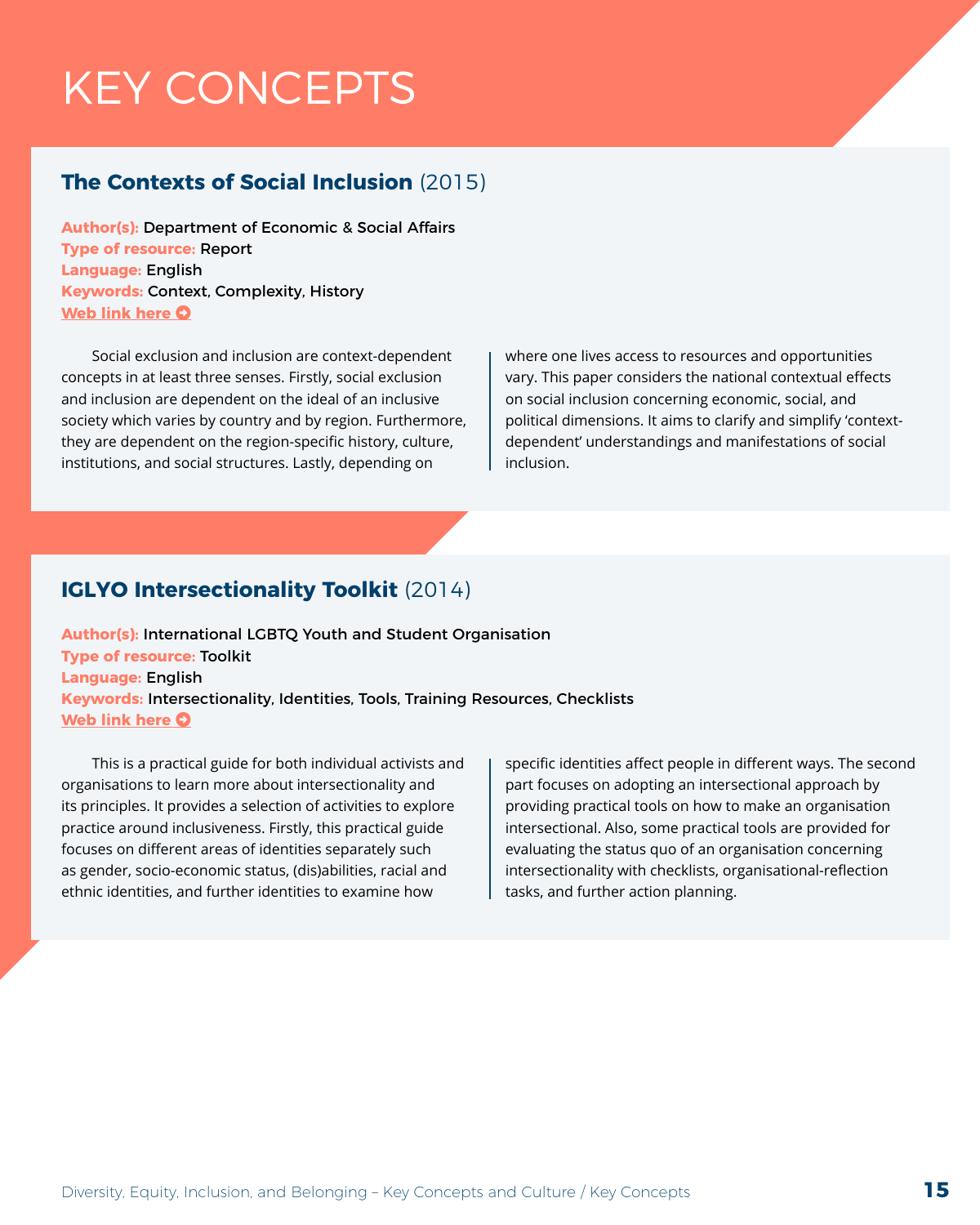## <span id="page-15-0"></span>WORKPLACE CULTURE CHANGE

#### **Operationalising Your Organisation's Values**

**Author(s):** Brown, B. **Type of resource:** Toolkit **Language:** English **Keywords:** Values, Implementation, Inclusive Culture **[Web link here](https://daretolead.brenebrown.com/operationalizing-your-orgs-values/) O** 

Values are only worthwhile if they are put into action. The resources you will find on this page explore what it means to have a 'courageous culture' that connects its values to specific behaviours so that expectations and rewards within an organisation are made clear. The website offers

downloadable tools and resources to support teams in achieving this. For example, it offers a step-by-step process for groups and teams and a reference list of behaviours that will support you in creating an inclusive culture in your organisation.

#### **Harvard Implicit Bias Test**

**Author(s):** Project Implicit **Type of resource:** Online Test **Language:** English **Keywords:** Implicit Bias, Awareness **[Web link here](https://implicit.harvard.edu/implicit/takeatest.html) O** 

This website offers you the chance to identify your implicit biases - biases you are not conscious of holding - through a range of tests taking into account different characteristics and backgrounds, such as skin tone, race, age, disability, sexuality, and gender. By better understanding our own attitudes and beliefs and any biases that we may hold, we can act with awareness to challenge and counteract them.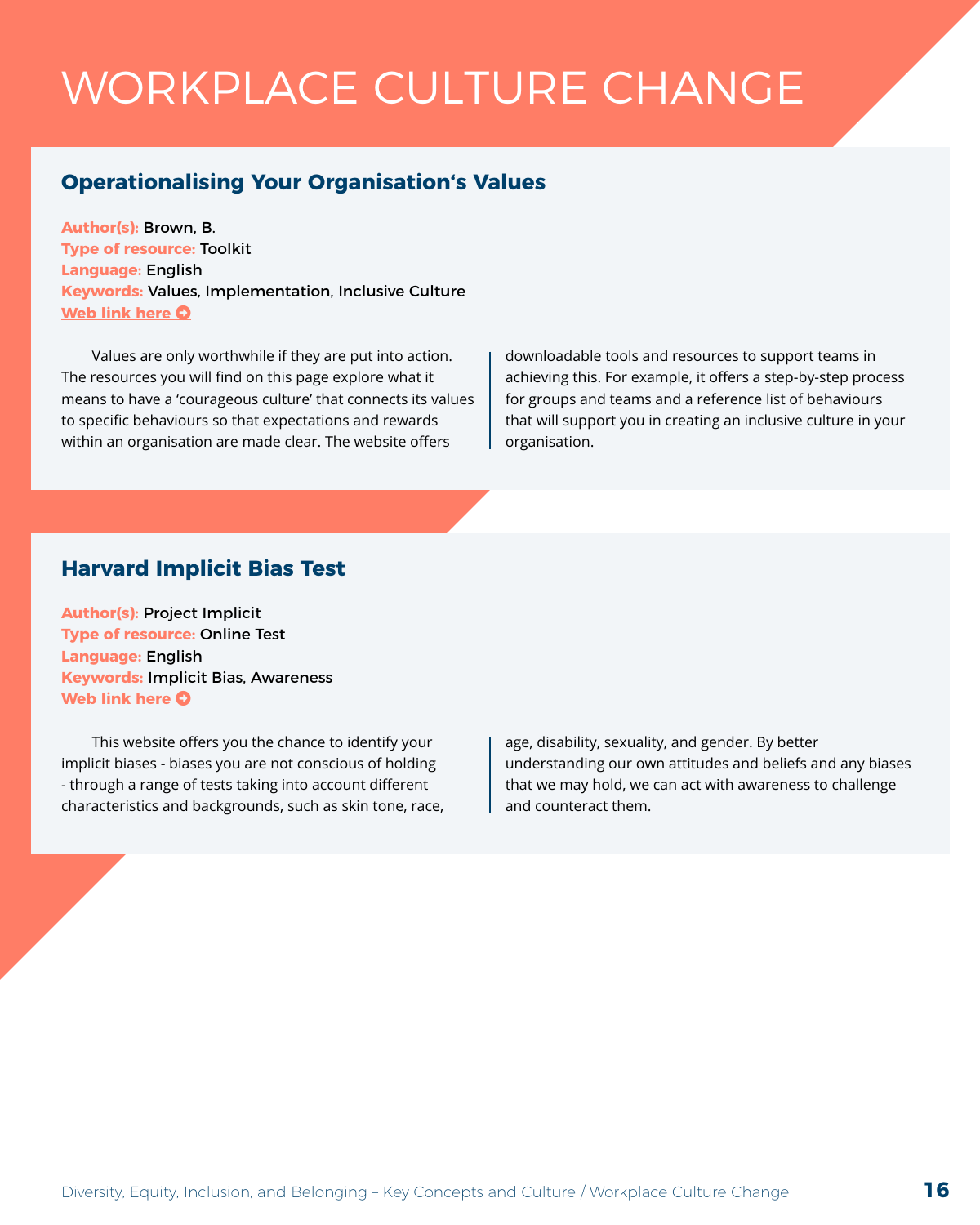#### <span id="page-16-0"></span>**Seeds Model of Bias**

**Author(s):** U.S. Department of Health & Human Services **Type of resource:** Article **Language:** English **Keywords:** Understanding Bias, Managing Bias, Model **[Web link here](https://childcareta.acf.hhs.gov/systemsbuilding/systems-guides/leadership/leading-ourselves/seeds-model) O** 

The SEEDS Model serves as a guide to understand and manage our biases. In order to break these biases, one has to accept them firstly and label the different types of biases. The SEEDS Model proposes a breakdown of five categories of biases, including similarity, expedience, experience, distance,

and safety. It suggests strategies on how to mitigate these biases. This model explains the intrinsic nature of biases from a neurological perspective and is useful on an individual basis as well as for members of an organisation.

#### **Encouraging a Growth Mindset** (2019)

**Author(s):** Derler, A. **Type of resource:** Article **Language:** English **Keywords:** Growth Mindset, Inclusive Culture, Model **[Web link here](https://www.leadership-insiders.de/organizational-growth-mindset-the-key-to-culture-change/)**  $\Omega$ 

This article explores the concept of the 'Organisation Growth Mindset' and demonstrates the benefits of growth mindset cultures in organisations. A growth mindset is defined as 'the belief that skills and abilities can be improved and that the development of skills and abilities is the goal of the work you do' in contrast to a fixed mindset that causes a person to perceive new situations as a threat, leading to distress and anxiety, an inability to listen and learn, and

make rational decisions. Fostering a growth mindset in an organisational context empowers people to be more adaptable, able to recover from mistakes and failures, and begin again. This enhances psychological safety, inclusion, and belonging within a team and is particularly critical for helping through a reorientation of strategy, culture, purpose, and mission.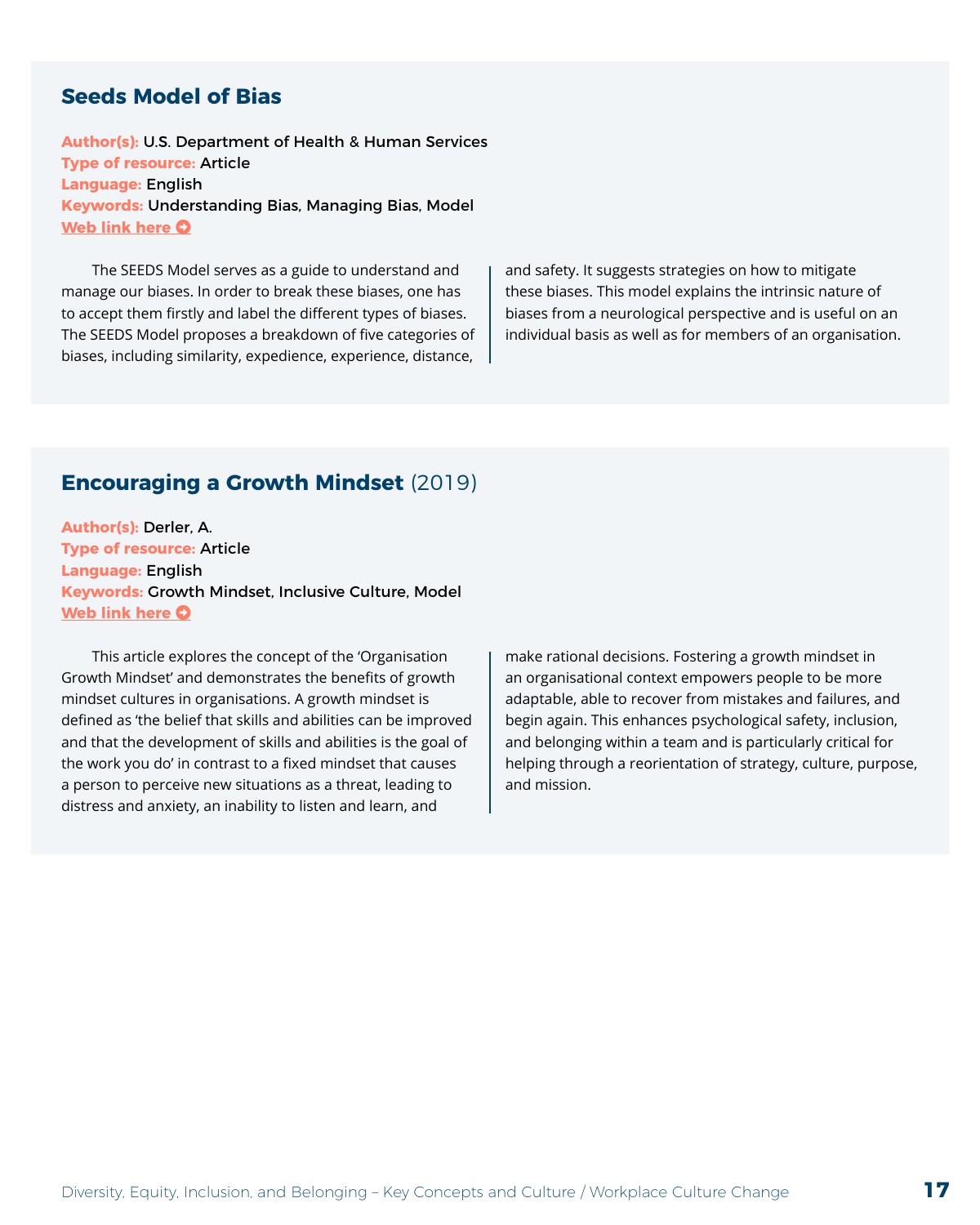#### <span id="page-17-0"></span>**Why an Abundance Mindset will Make your Organizational Culture More Collaborative** (2020)

**Author(s):** Balaji, V. **Type of resource:** Article **Language:** English **Keywords:** Abundance Mindset, Scarcity Mindset, Inclusive Culture, Model **[Web link here](https://www.mindhatchllc.com/5-reasons-abundance-mindset-collaboration/) O** 

This article calls for the adoption of an abundance mindset above a scarcity mindset. Adopting an abundance mindset asks that we see people and employees as cocollaborators and creators by encouraging us to see differences in sociocultural identities, perspectives, and opinions as valuable and necessary, instead of withdrawing into a scarcity mindset, perceiving them as obstacles or

threats to a team's collaboration. Developing an abundance mindset in your workplace enhances collaboration across differences, promotes authenticity and vulnerability, empowers employees to be innovative and raise their voices, helps create inclusive and equitable cultures, and reframes failures as opportunities

#### **David Rock's SCARF Model**

**Author(s):** Mind Tools Content **Type of resource:** Article **Language:** English **Keywords:** Communication, Collaboration, Inclusive Culture, Giving Feedback, Model **[Web link here](https://www.mindtools.com/pages/article/SCARF.htm) O** 

The SCARF Model comprises five key domains (Status, Certainty, Autonomy, Relatedness, and Fairness) that influence our behaviours in social situations. The model is based on neuroscience research that has established that these five social domains activate the same threat and reward responses in our brain that we rely on for physical

survival. Using the SCARF model in relation to your own workplace can help you create an open, honest, and secure culture, where even difficult issues can be addressed safely. It is particularly useful if you need to collaborate with or coach others, or when you need to provide training and feedback.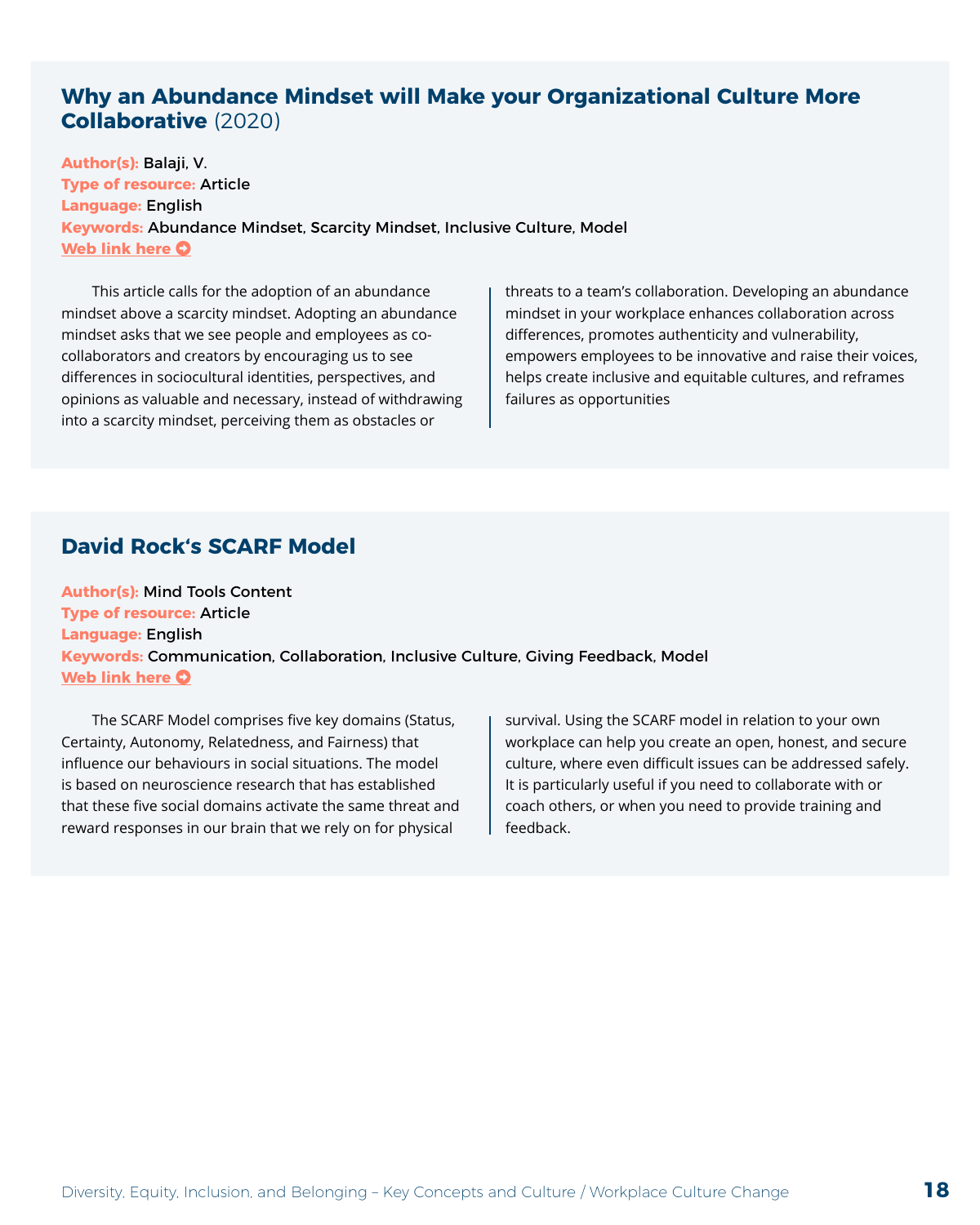#### <span id="page-18-0"></span>**Dealing with Resistance to Diversity & Inclusion** (2019)

**Author(s):** Eskalera **Type of resource:** Guide **Language:** English **Keywords:** Resistance, Inclusive Culture, Recommendations **[Web link here](https://eskalera.com/2019/05/22/dealing-with-resistance-to-diversity-inclusion/) O** 

This resource offers eight ways on how to deal with resistance to diversity and inclusion measures within an organisation. These include using a broad, inclusive definition of diversity; listening to employees of all groups and hearing their concerns, issues, and needs; including white males in all aspects of the initiative;

making programmes and development opportunities open to employees of all groups; using values that appeal to all; making processes fair and transparent; keeping the focus on the organisation's success and the individual's effectiveness; and making the resistor an ally, not an enemy.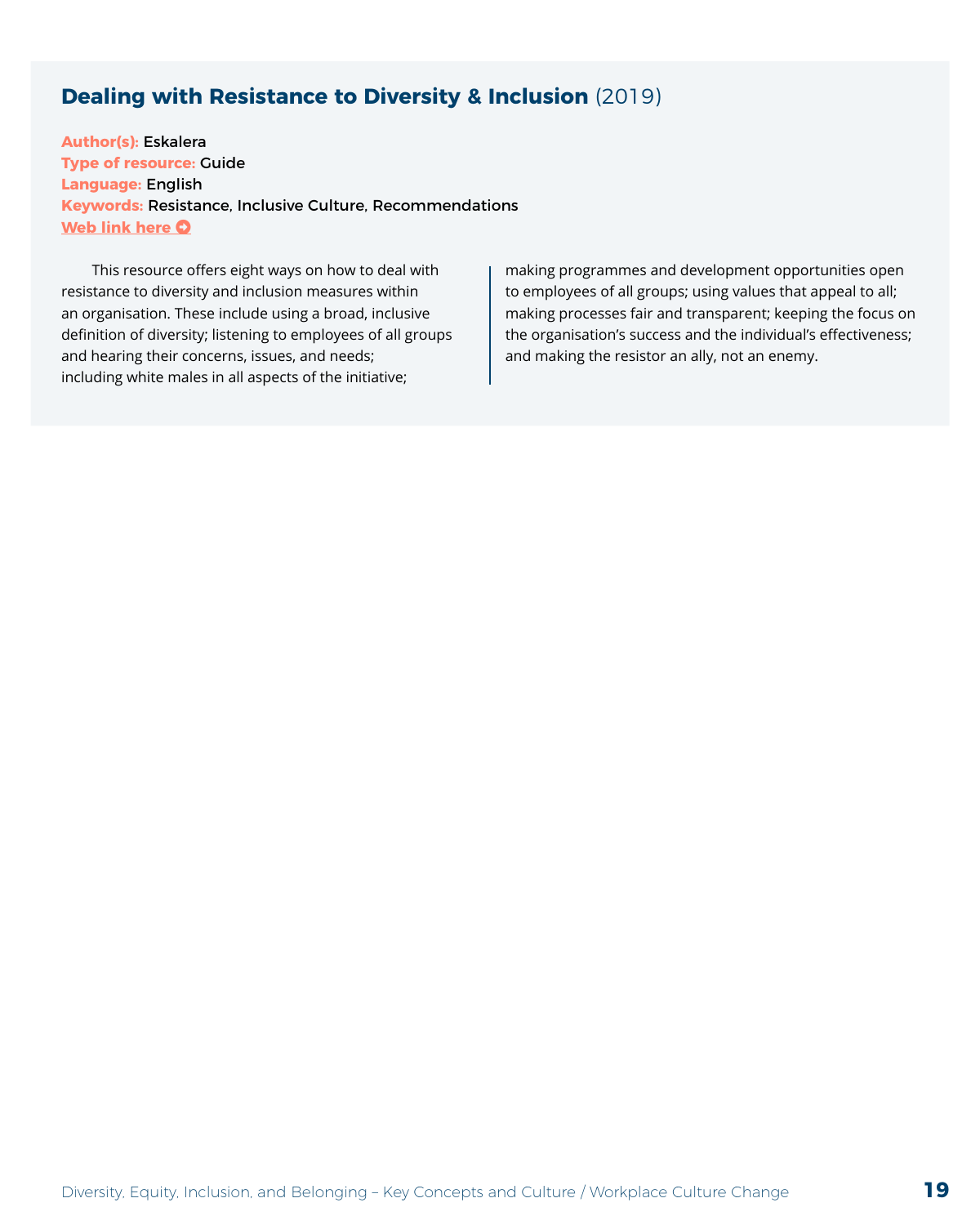## <span id="page-19-0"></span>INCLUSIVE LEADERSHIP

#### **Six Signature Traits of Inclusive Leadership** (2016)

**Author(s):** Dillon, B. & Bourke, J. **Type of resource:** Report **Language:** English **Keywords:** Inclusive Leadership, Inclusive Culture, Recommendations **[Web link here](https://www2.deloitte.com/content/dam/Deloitte/au/Documents/human-capital/deloitte-au-hc-six-signature-traits-inclusive-leadership-020516.pdf) O** 

This report defines six traits of inclusive leadership in the evolving complexity of the modern environment, namely commitment, courage, cognisance of bias, curiosity, cultural intelligence, and collaboration. These signature traits of an inclusive leader have important implications

for how organisations select and develop leaders, which are addressed by way of a series of recommendations on possible actions to help organisations develop inclusive leadership capabilities and build a culture of inclusion.

#### **Building Inclusion: An Evidence-based Model of Inclusive Leadership** (2015)

**Author(s):** O'Leary, J., Russell, G. & Tilly, J. **Type of resource:** Report **Language:** English **Keywords:** Inclusive Culture, Inclusive Leadership, Recommendations **[Web link here](https://www.dca.org.au/sites/default/files/dca_il_synopsis_online.pdf) O** 

This report by Diversity Council Australia (DCA) discusses the advantages gained from operating in an inclusive manner and why inclusive leadership matters. It further defines inclusive leadership and presents five

mindsets of the inclusive leader, namely that they should be identity-aware, relational, open and curious, flexible and agile, and growth-focused. Furthermore, the report shares practical ways of developing inclusive leadership capabilities.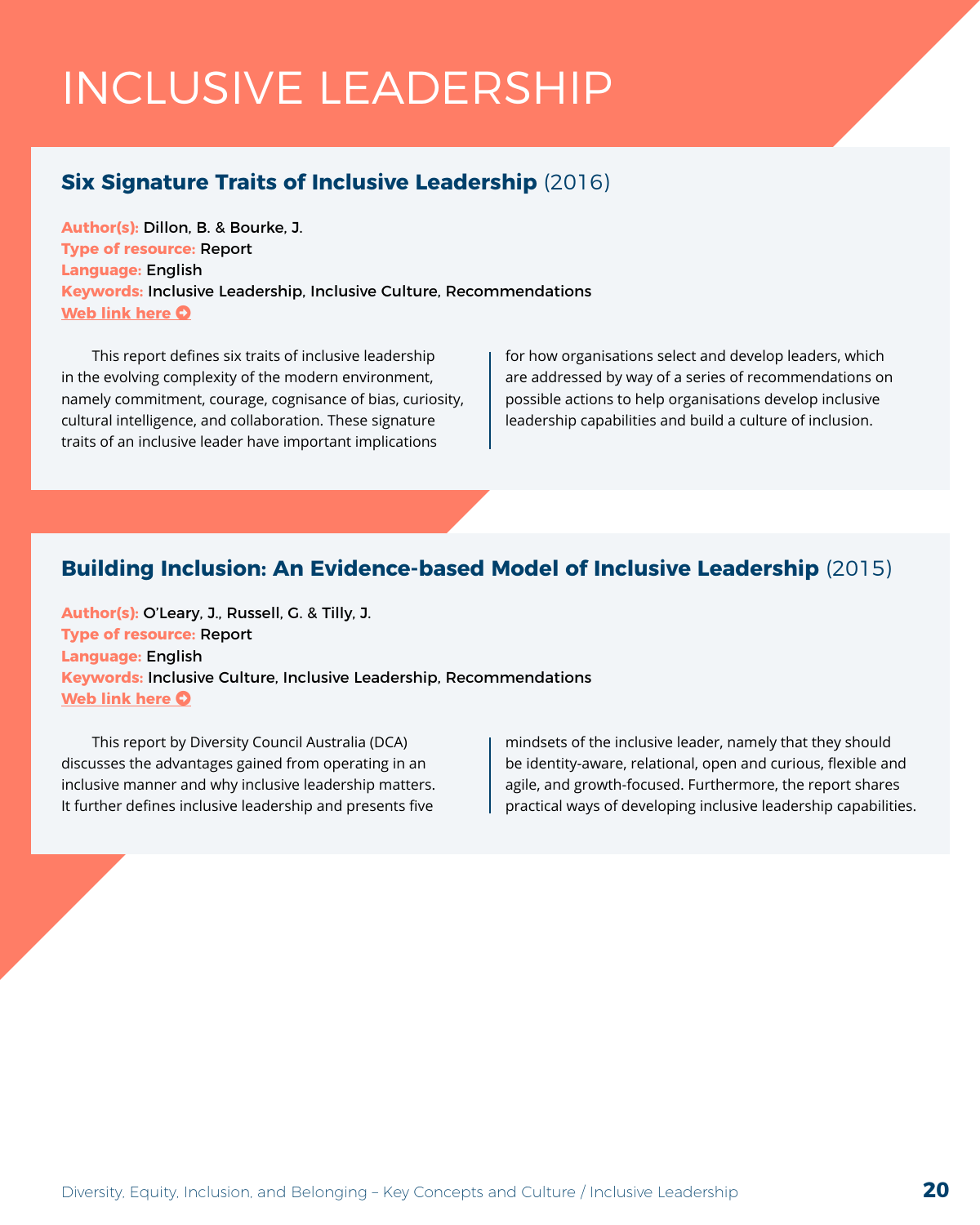<span id="page-20-0"></span>

# INCLUSIVE GOVERNANCE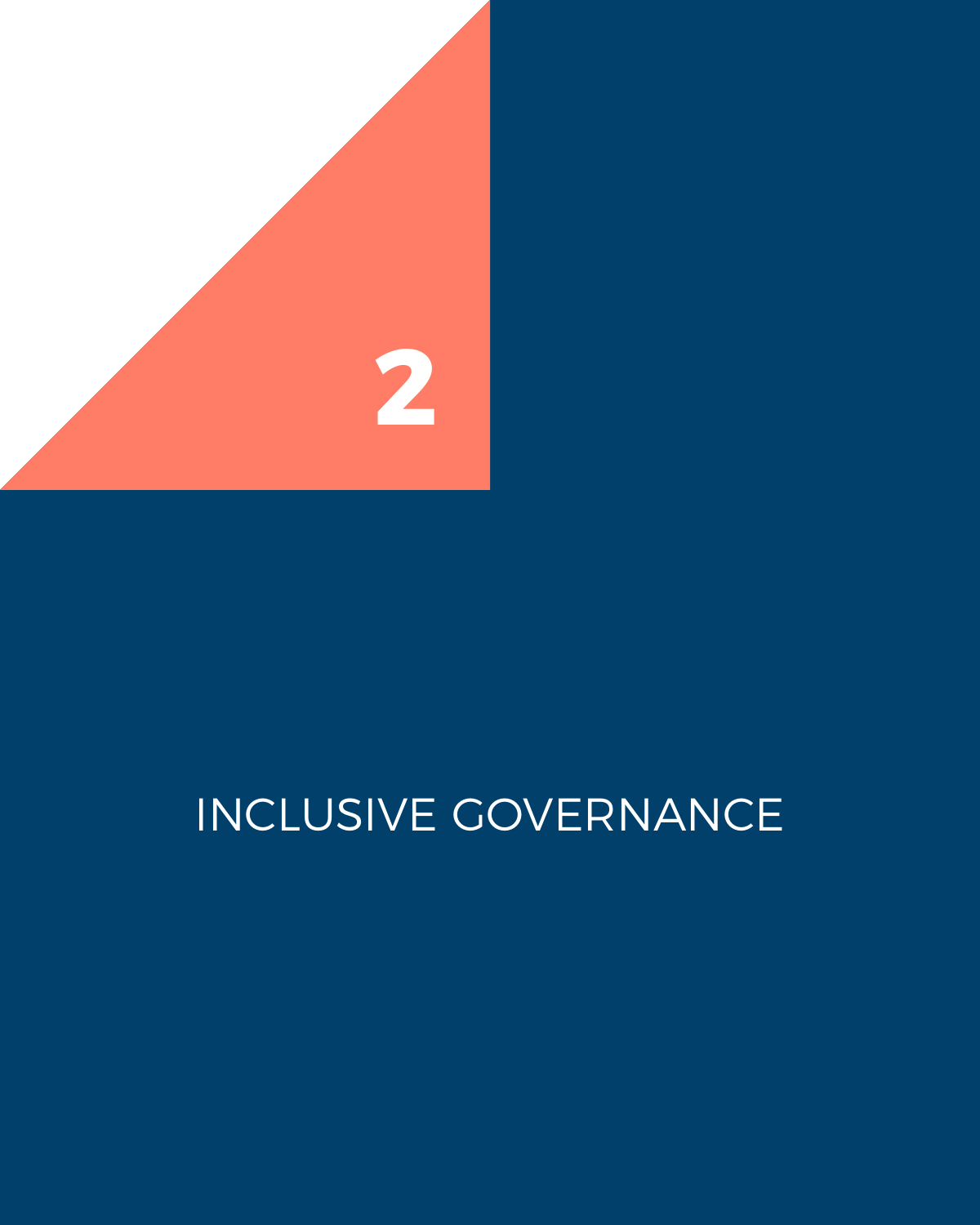## <span id="page-21-0"></span>GENERAL RESOURCES

### **Culture Change Toolkit**

**Author(s):** Arts Council England **Type of resource:** Toolkit **Language:** English **Keywords:** Diverse Workforce, Recruitment, Implementation **[Web link here](https://www.artscouncil.org.uk/guidance-and-resources/culture-change-toolkit) O** 

This toolkit provides best practices on key issues of diversity for cultural organisations, offering guidance for your journey towards a more diverse workforce and leadership. It contains case studies and best practice examples from the arts and culture sector and beyond, with guidance on how to recruit and support diverse talent in an organisation, and how to capture and use diversity data. It provides 6 downloadable guides on:

- How to find and grow diverse talent
- How to recruit diverse talent
- How to support diverse talent
- How to develop diverse leadership
- How to create diverse boards
- How to collect and use diversity data

#### **2019 Nonprofit Diversity Practices** (2019)

**Author(s):** NonprofitHR **Type of resource:** Report **Language:** English **Keywords:** Diversity Practices, Diversity Data **[Web link here](https://www.nonprofithr.com/wp-content/uploads/2019/11/New-Report-Published-Nonprofit-Diversity-Practices-Report-Published2019.pdf) O** 

This report documents the results from a survey conducted in 2019 on diversity practices in not-for-profit organisations and evaluates the main findings. The report challenges the common perception of diversity success in the not-for-profit sector, and presents benchmarking data for decision-makers to incorporate into their future diversity objectives. The result of multiple discussions with

diversity experts on current practices and opportunities, the report aims to provide data for the sector that has not been available in the past. It also partnered with diversity champions from nonprofit and for-profit organisations to gain further insights and tactics to move on from the status quo in the sector.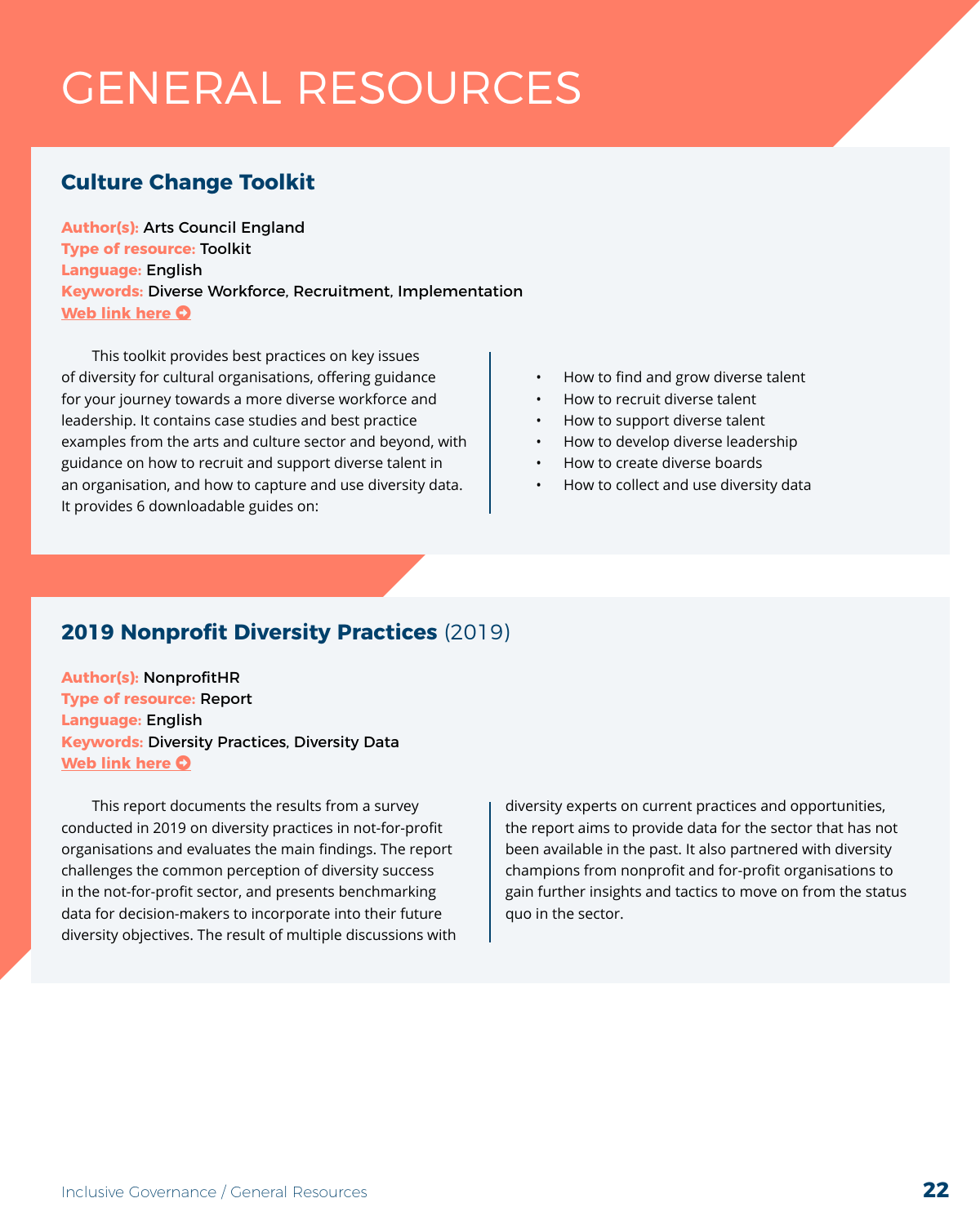#### <span id="page-22-0"></span>**Disability Inclusive Development Toolkit** (2017)

**Author(s):** Christian Blind Mission **Type of resource:** Toolkit **Language:** English **Keywords:** Models of Disability, Inclusive Management, Inclusive Workplace **[Web link here](https://www.cbm.org/fileadmin/user_upload/Publications/CBM-DID-TOOLKIT-accessible.pdf) O** 

This toolkit is designed as a resource that can be used in a variety of ways, including to support strategic planning, project development, staff inductions, team meetings, refresher days, and training workshops. It can also be used as a tool for personal reflection and self-study. The toolkit is presented in four main chapters:

- Chapter one sets the context, looking at definitions, and models of disability, language, societal challenges, and fundamental values
- Chapter two includes inclusive management and recruitment practices and guidance on managing change processes
- Chapter three refocuses the discussion on narratives around disability and taking a human rights approach, as well as concrete guidance on implementing disability-inclusive programmes
- Chapter four considers education and training, including facilitation and design, as well as questioning whether training is always the answer.

Each chapter also includes links to other resources for further relevant information.

#### **Beyond Diversity: An LGBT Best Practice Guide for Employers** (2017)

**Author(s):** Great Place to Work® and Pride at Work Canada **Type of resource:** Guide **Language:** English **Keywords:** LGBT, Inclusive Workplace, Practices **[Web link here](https://prideatwork.ca/wp-content/uploads/2017/09/Beyond-Diversity-LGBT-Guide.pdf) O** 

This guide is a practical tool to help organisations of all structures and sizes to develop more LGBT inclusive workplaces. A 2014 study of Canadian workplaces found that almost 30% of LGBT-identified respondents felt that they experienced discrimination in the workplace, with 4.1% of LGBT respondents reporting some type of daily discrimination. For trans-identified people, even accessing gainful employment is challenging. This guide lays out 12 actions you can take to enhance the inclusivity of your workplace for LGBT people, from policies to training, from leadership to data collection. At the end of the guide, you will find further considerations on, for example, supplier diversity and intersectionality.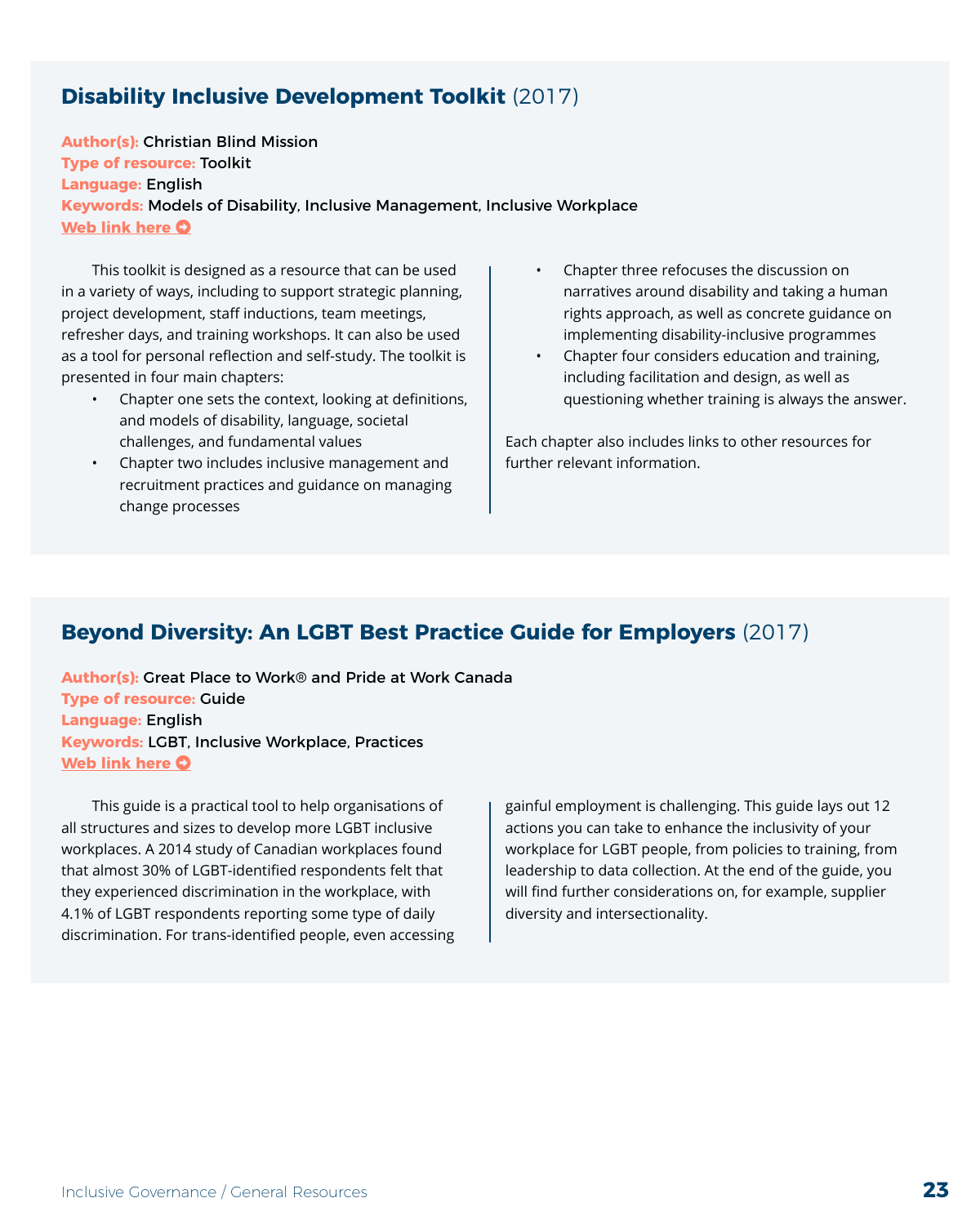#### <span id="page-23-0"></span>**Employment Resources**

**Author(s):** European Network Against Racism **Type of resource:** Website **Language:** English **Keywords:** Discrimination, Inclusive Workplace, Race, Intersectionality **[Web link here](https://www.enar-eu.org/Employment) O** 

A rich collection of resources relating to improving the employment of people of different races can be found on the European Network Against Racism website. It brings together many toolkits on diverse and intersectional aspects of the experience of people of colour in the workplace, such as women of colour, race and mental health at work.

Furthermore, it links to the Equal@work Platform, which creates an innovative and safe multi-stakeholder space to discuss common issues of concern and create new alliances to increase the employment rate of ethnic minorities and migrants in Europe.

#### **A Guide for Employers and Businesses** (2017)

**Author(s):** TGEU - Trans-Inclusive Workplaces **Type of resource:** Toolkit **Language:** English **Keywords:** Discrimination, Inclusive Workplace, Trans **[Web link here](https://tgeu.org/inclusiveworkplaces/) O** 

This guide offers advice for employers on how best to support trans employees in the workplace. It covers what makes a trans-friendly workplace, how to support a trans person at work and how to word questionnaires to ask if

someone is trans. It also provides a basic guide to what it means to be trans and the importance of providing support to trans employees.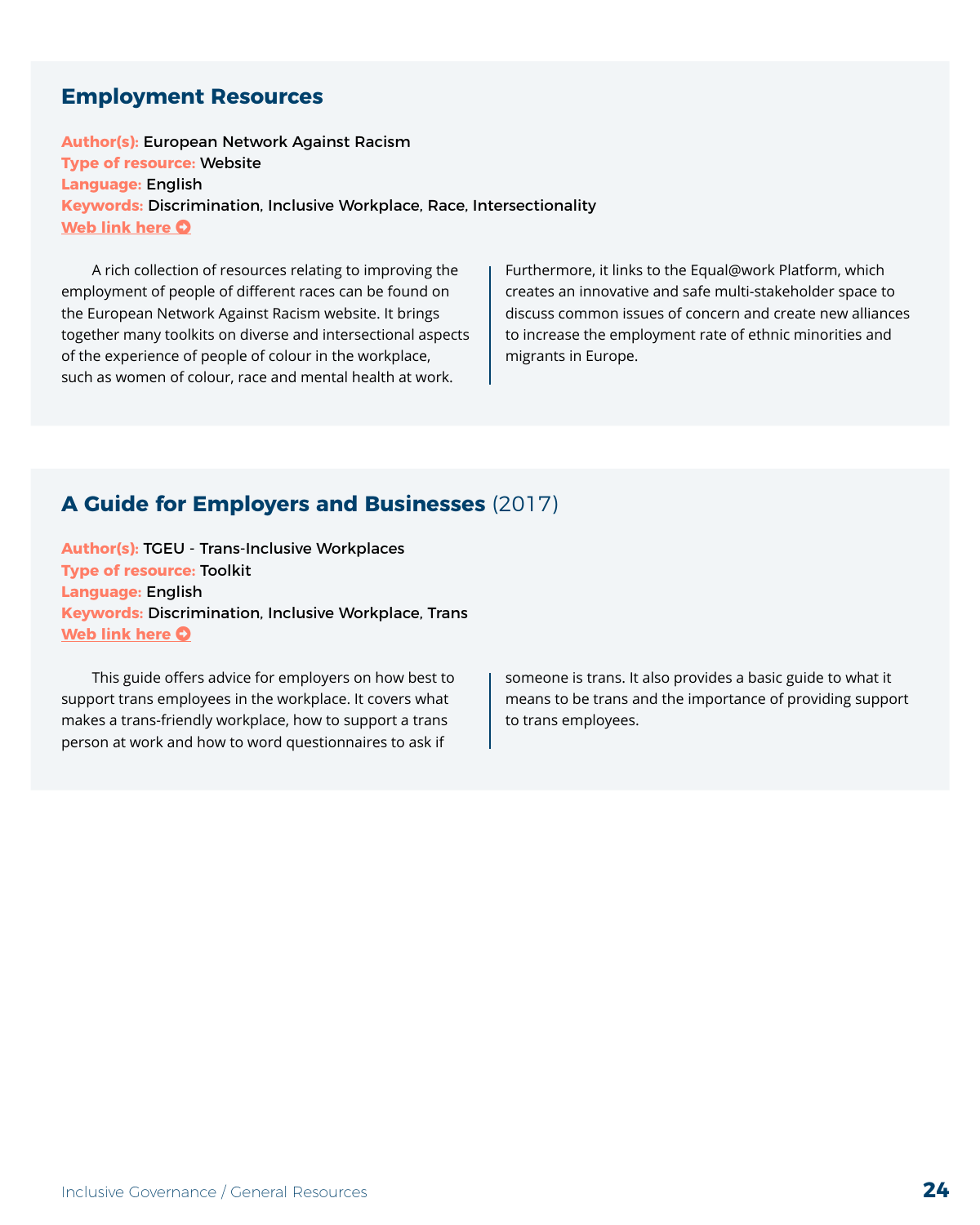#### <span id="page-24-0"></span>**Empowering Women at Work: Company Policies and Practices for Gender Equality** (2020)

**Author(s):** International Labour Office **Type of resource:** Guide **Language:** English **Keywords:** Women, Inclusive Workplace, Policies, Management **[Web link here](https://www.ilo.org/wcmsp5/groups/public/---ed_emp/---emp_ent/---multi/documents/publication/wcms_756721.pdf) O** 

This guide provides an overview of the guiding frameworks for organisational policies to promote women's economic empowerment and gender equality at work. It has five major focuses: achievement of equal pay for work of equal value; prevention and elimination of violence and harassment; creating a harmonious work-life balance for both women and men; equal representation of women in business and management roles; and investment in a future of work that works for women. The guide provides thirty eight illustrative practices with the aim of presenting a range of measures organisations can take – from more modest to more ambitious – to inspire organisations of varying sizes, sectors, and financial situations to identify ways in which they might be able to contribute to gender equality, in both the short and medium term, based on their unique circumstances.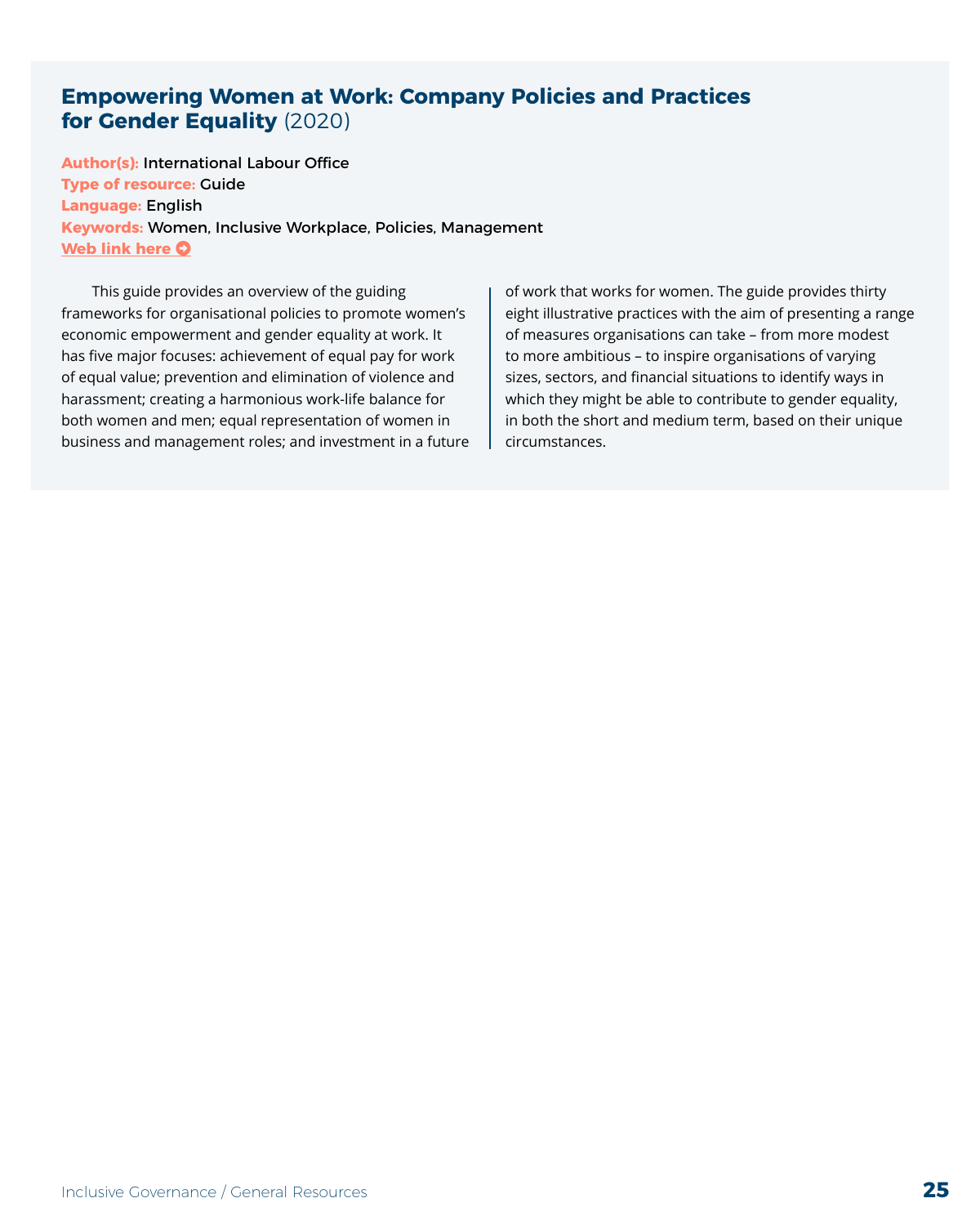### <span id="page-25-0"></span>DEI&B STATEMENTS, STRATEGIES, AND PLANS

### **How to Develop a Strategic Diversity, Equity and Inclusion Plan**

**Author(s):** ISC2 **Type of resource:** Toolkit **Language:** English **Keywords:** Strategy, Inclusion Plan, Monitoring, Evaluation **[Web link here](https://www.isc2.org/-/media/ISC2/DEI/How-to-Develop-a-Strategic-DEI-Plan.ashx?la=en&hash=B96C48EAF4BA77E4A7050771FBE62B64E8622C86) O** 

The ISC2 toolkit gives a clear and concise overview of how the process of developing a strategy on diversity, equity and inclusion should be carried out. It is divided into three progressive phases: 1) Preparation, 2) Writing the Plan and 3) Implementation and Tracking.

Each of these are broken down further into key considerations to take into account when approaching each phase of the process. This toolkit will assist you in ensuring that the strategic process of your organisation is credible, resilient and flexible.

#### **Inclusion Health Checker Tool**

**Author(s):** CIPD **Type of resource:** Tool **Language:** English **Keywords:** Workplace Inclusion, Assessment **[Web link here](https://www.cipd.co.uk/knowledge/fundamentals/relations/diversity/inclusion-health-checker-tool) O** 

This inclusion health checker tool is a simple but solid place to begin your assessment of your organisation's current situation in relation to issues of workplace and operational inclusion. Based on seven questions, it provides tailored recommendations to the issues that you identify, outlining the actions you can take to improve the inclusivity of your organisation.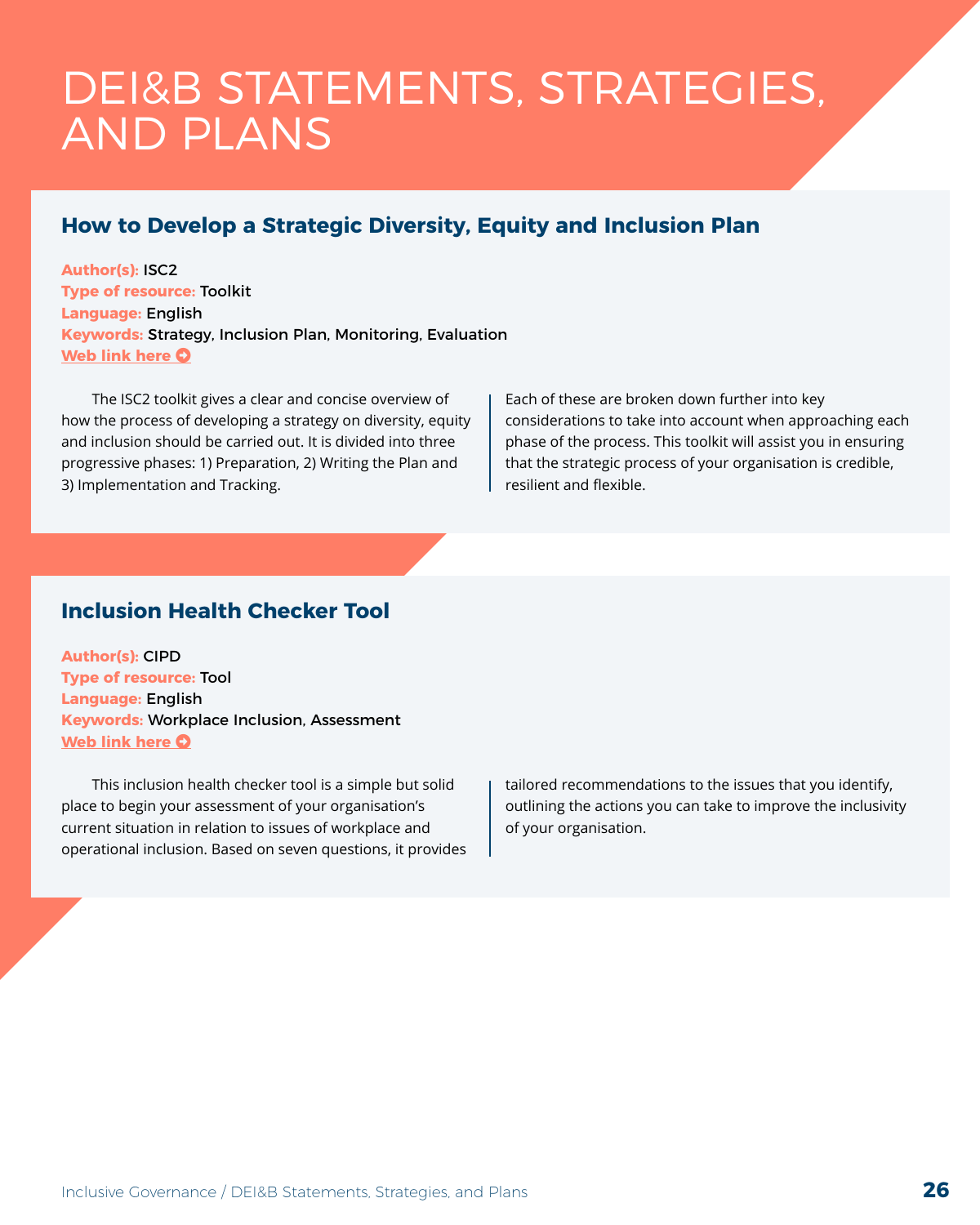#### <span id="page-26-0"></span>**The Diversity, Equity and Inclusion (DEI) Spectrum Tool**

**Author(s):** Meyer Memorial Trust **Type of resource:** Tool **Language:** English **Keywords:** Diversity, Progress, Assessment **[Web link here](https://mmt.org/sites/default/files/Meyer%20DEI%20Spectrum%20Tool%202018.pdf) O** 

The tool helps assess where an organisation is on its Diversity, Equity and Inclusion (DEI) journey and to identify potential areas for future work. The scale focuses on five points along the DEI continuum – 'Not Yet Started', 'Ready to Start', 'Launched', 'Well on the Way', and 'Exemplary/Leading'. It helps to track the progress at different points along the DEI continuum for twelve different dimensions of DEI work, including DEI vision, diversity, commitment, data, leadership, community, policies, decisions, infrastructure, accountability, training, and inclusion.

#### **Building Inclusive Workplaces: Assessing the Evidence** (2019)

**Author(s):** CIPD **Type of resource:** Report **Language:** English **Keywords:** Inclusive workplace, Workplace equality, Strategy, Assessment **[Web link here](https://www.cipd.co.uk/knowledge/fundamentals/relations/diversity/building-inclusive-workplaces) O** 

This research report assesses the evidence on inclusion: What does inclusion look like in practice, and how can people and the organisation be more inclusive? Despite progress on diversity, organisations are falling short of tackling the systemic challenges around workplace equality, personal bias, and exclusionary culture. Whilst diversity and

inclusion often go hand in hand, inclusion is fundamentally about individual experience and allowing everyone at work to contribute and feel a part of an organisation. This report will help you refocus your strategy on what can make a real difference in your workplace.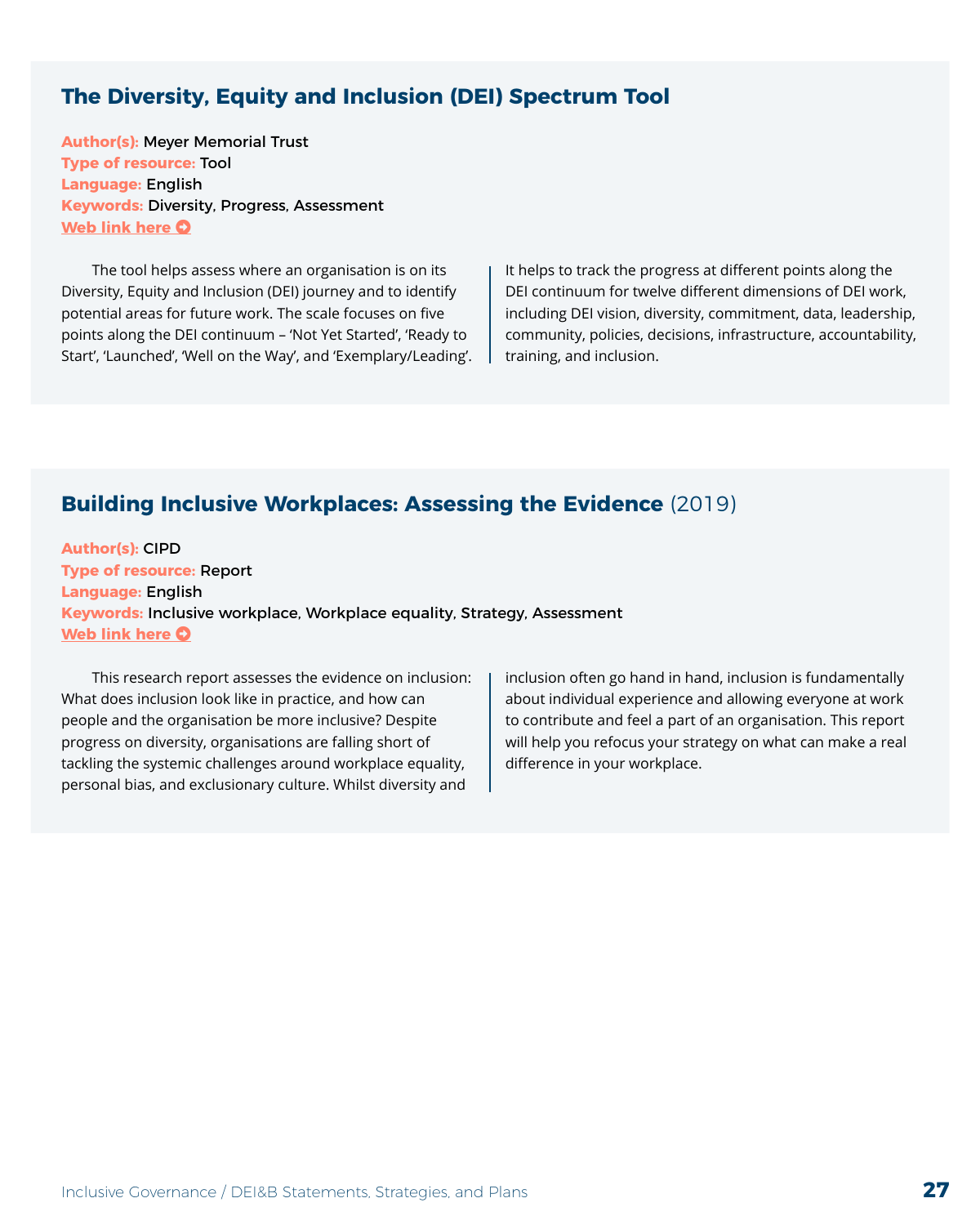#### <span id="page-27-0"></span>**What Works: Evidence-Based Ideas to Increase Diversity, Equity, and Inclusion in the Workplace**

**Author(s):** Center for Employment Equity **Type of resource:** Report **Language:** English **Keywords:** Increasing Diversity, Reducing Bias, Workplace Culture, Strategy **[Web link here](https://www.umass.edu/employmentequity/what-works-evidence-based-ideas-increase-diversity-equity-and-inclusion-workplace) O** 

This report provides concrete, research-based evidence about strategies that are effective for reducing discrimination and bias and increasing diversity within organisations. It comprises insights on key organisational policies and practices, evaluating their effectiveness for promoting diversity and inclusion.

 Among others, the report includes contributions on collecting metrics and data and structuring discrimination and harassment complaint systems. Use this guide to build your diversity, equity, inclusion, and belonging strategy on a solid foundation of evidence.

### **Equality, Diversity and Inclusion Policy Template**

**Author(s):** ACAS **Type of resource:** Templates **Language:** English **Keywords:** Inclusion Policy, Employers, Development **[Web link here](https://www.acas.org.uk/equality-policy-template) O** 

This equality, diversity and inclusion policy template for employers can serve as a starting point for the development of your own policy. Focusing on aims, purpose, and commitments, the template clearly outlines many of the

workplace considerations that should be taken into account in such a policy, including harassment and discrimination, rights to training and professional development, recruitment processes and monitoring, and assessment.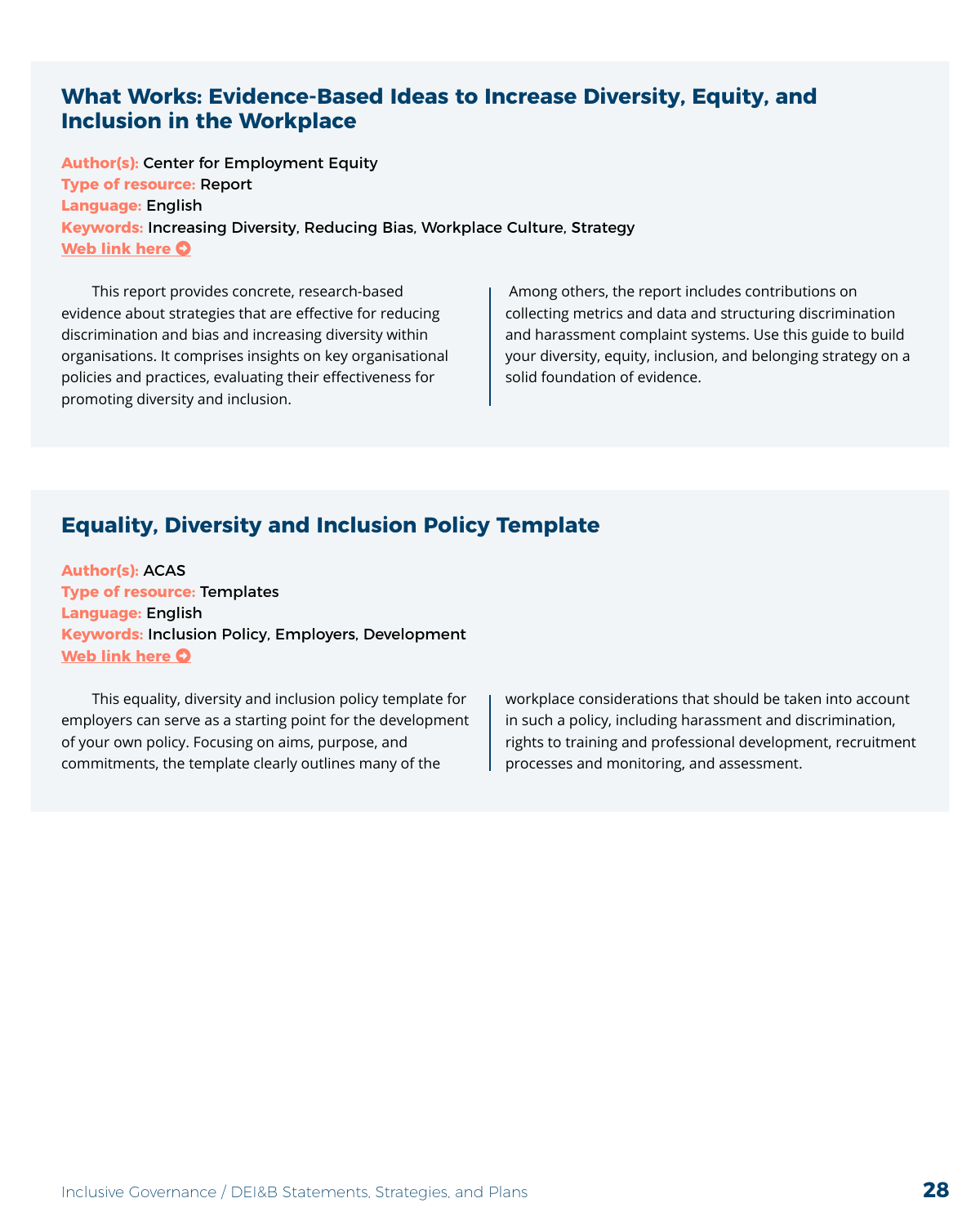#### <span id="page-28-0"></span>**Inclusion Grows Toolkit on Disability Mainstreaming for the German Development Cooperation** (2016)

**Author(s):** Seminar für Ländliche Entwicklung **Type of resource:** Toolkit **Language:** English **Keywords:** Disability Mainstreaming, Equal Participation, Assessment, Development **[Web link here](https://edoc.hu-berlin.de/bitstream/handle/18452/3866/265-2.pdf?sequence=1&isAllowed=y) O** 

This toolkit will help you to ensure equal participation of persons with disabilities in your organisation and activities. Part I gives background through definitions and concepts, with a section on approaching disability in transnational and intercultural settings. Part II comprises a tool to assess and evaluate the inclusion of persons with disabilities in

your organisation and addresses six common reasons why persons with disabilities are excluded and arguments to tackle these. This is an essential resource for the mainstreaming of disability throughout your organisation's operations.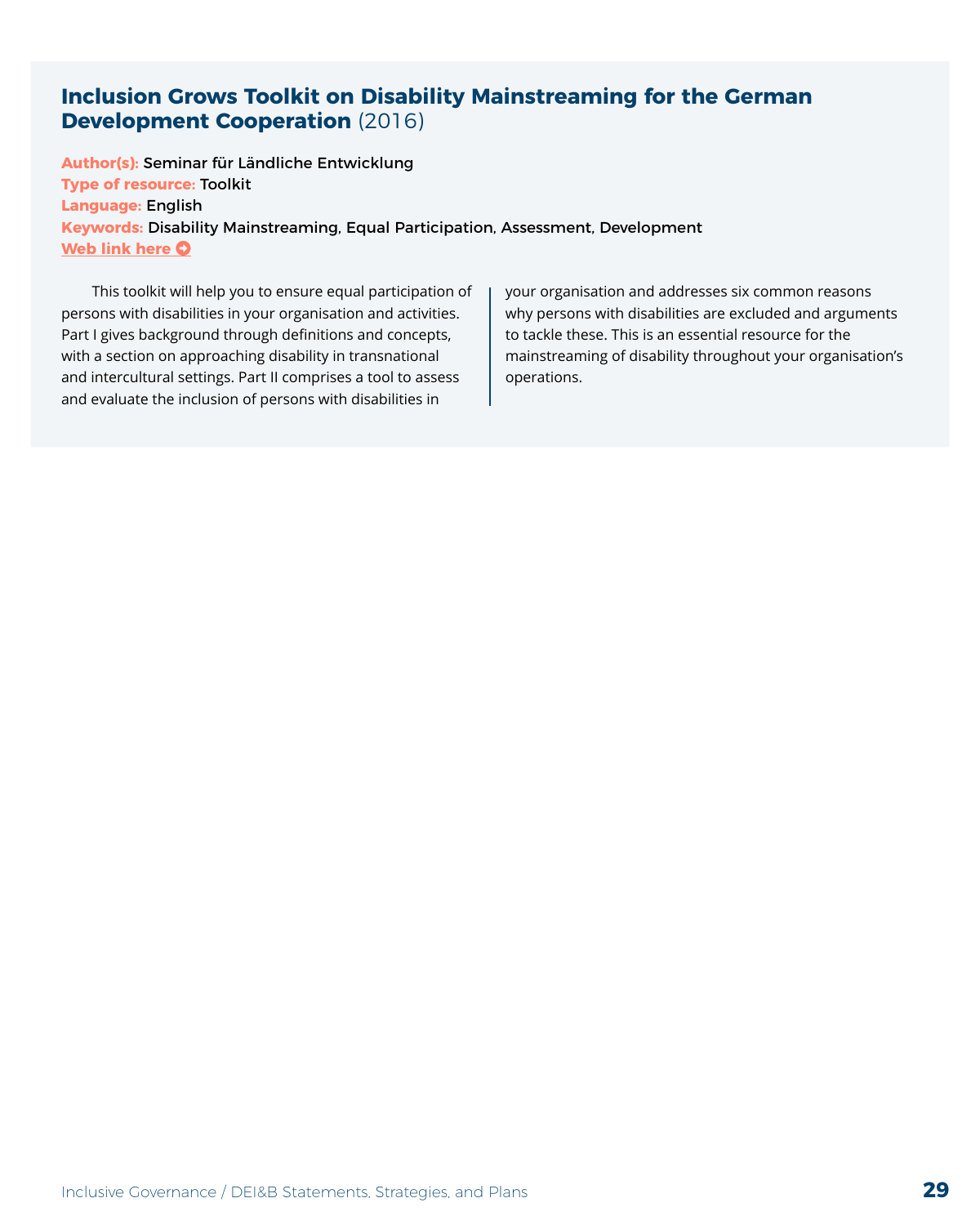## <span id="page-29-0"></span>COMMUNICATIONS STRATEGIES

### **The Back-of-the-Envelope Guide to Communications Strategy** (2017)

**Author(s):** Christiano, A. & Neimand, A. **Type of resource:** Article **Language:** English **Keywords:** Communications Strategy, Context, Development **[Web link here](https://ssir.org/articles/entry/the_back_of_the_envelope_guide_to_communications_strategy) O** 

This is a four-question framework rooted in social science that can help organisations craft an effective strategy that drives real social change. This communication strategy is flexible and accessible to everyone in the team to become more strategic. It offers examples of possible answers and set goals. The questions included are:

- 1. What is your organisation trying to make true that isn't true now?
- 2. Who has to do something they're not doing now (or stop doing something) for you to achieve that goal?
- 3. What would they believe that would motivate them to take action?
- 4. How will you get that message in front of them?

#### **Why You Need an Inclusive Communications Strategy**

**Author(s):** CDS **Type of resource:** Report **Language:** English **Keywords:** Communications Strategy, Inclusive Outreach, Framework **[Web link here](https://info.cds.co.uk/hubfs/documents/WhyYouNeedInclusiveStrategy.pdf) O** 

An inclusive communications strategy is invaluable in communicating your vision to others. This insight report (particularly from p.33 onwards) lays out a framework for you to follow that will help you tailor the right strategy for your organisation and your target audience. From auditing your existing outputs, digging into data, performing user

research around specific needs and barriers to implementing an ongoing testing process on techniques, outputs, and channels, this report gives evidence-based advice that will guide you in producing communications that are accessible and available to all customers, stakeholders, and users.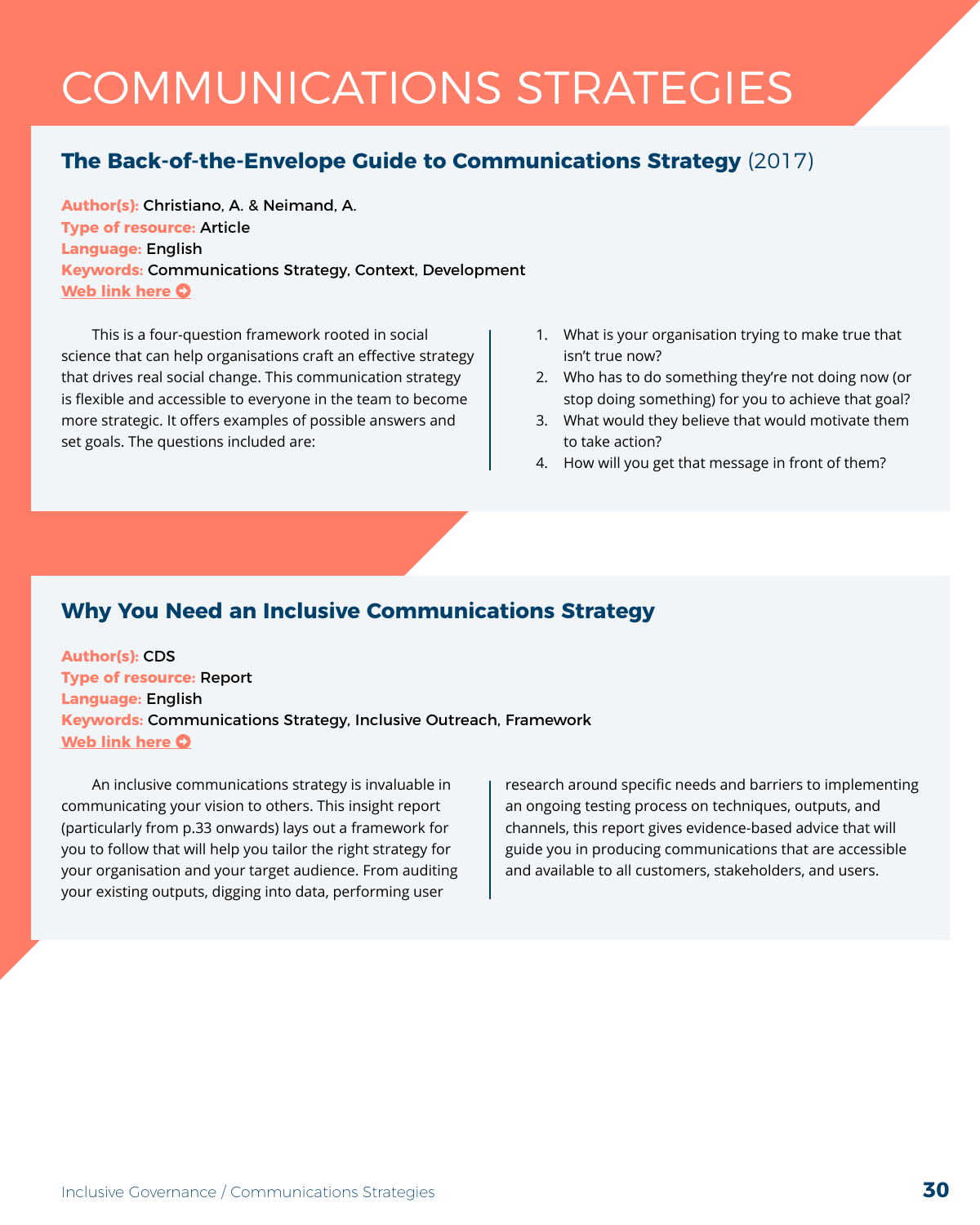### <span id="page-30-0"></span>**Designing a Diversity and Inclusion (D&I) Communications Strategy** (2019)

**Author(s):** Interact Software **Type of resource:** Article **Language:** English **Keywords:** Communications Strategy, Inclusive Workplace, Process, Context **[Web link here](https://www.interactsoftware.com/blog/diversity-inclusion-communications-strategy) O** 

This article briefly discusses the value of diversity and what elements need to be considered when evolving a diversity and inclusion communications strategy to create an inclusive workplace. It offers insights on ten elements that are crucial to the process:

- 1. Commitment and Leadership
- 2. Define what diversity means to you and the 'WHY'
- 3. Transparency
- 4. Set out standards for inclusive language in all comms
- 5. Promote policies and initiatives
- 6. Ensure diversity and inclusion are embedded in recruitment and onboarding communications
- 7. Check the non-verbal comms
- 8. Consider how comms can be relatable and authentic
- 9. Engage with external events and groups
- 10. Practice what you preach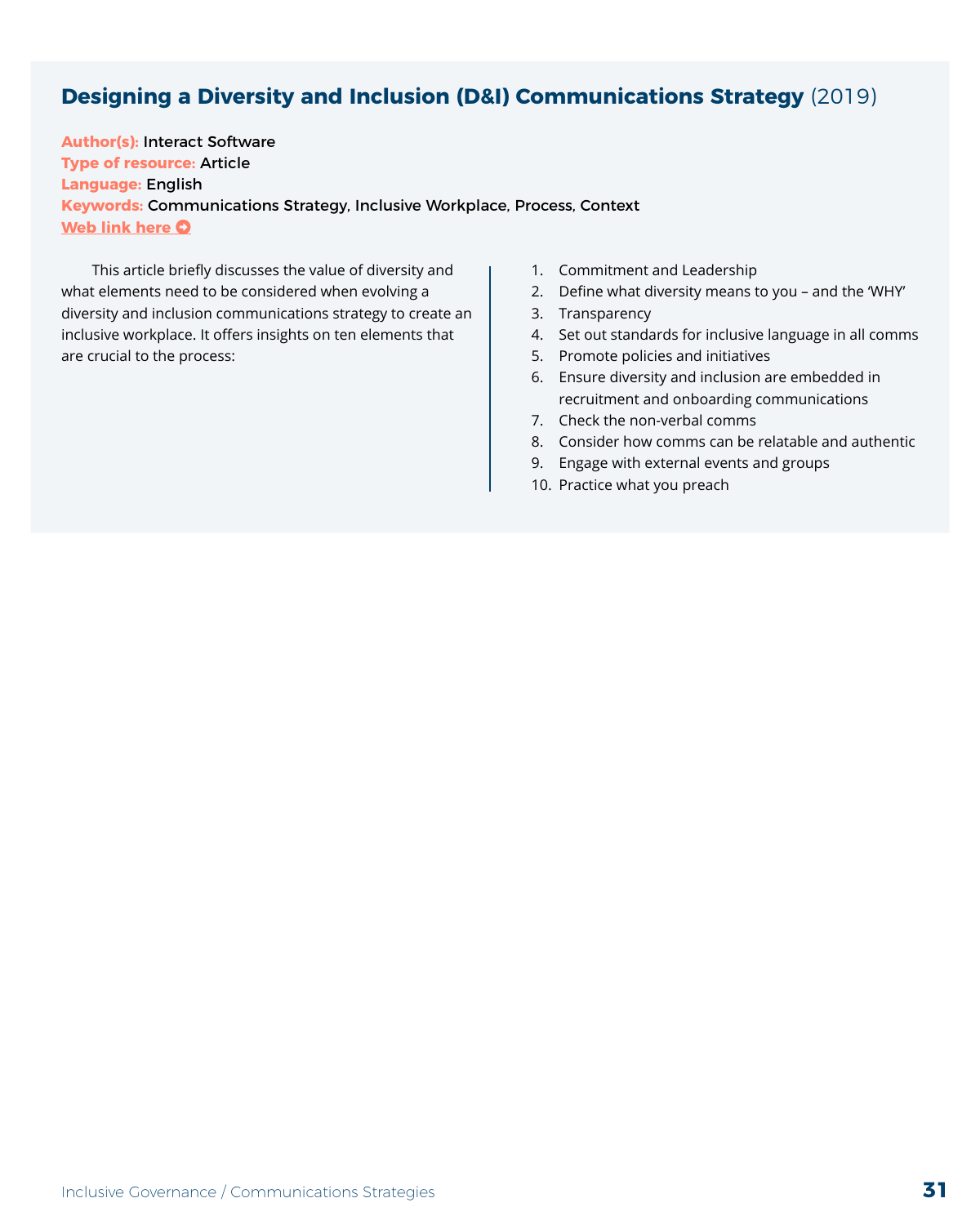## <span id="page-31-0"></span>DIVERSITY AND THE BOARD

#### **Why Nonprofit Board Diversity Matters: A Q&A Guide** (2020)

**Author(s):** Boardable **Type of resource:** Guide **Language:** English **Keywords:** Board Diversity, Inclusive Organisation, Leadership, Context **[Web link here](https://boardable.com/blog/board-diversity/) O** 

This Q&A guide poses fundamental questions on what board diversity means, why it matters, what challenges nonprofits face and what solutions could look like. Starting from a definition of board diversity as including a range of ethnic, religious, economic, educational, gender, age, and professional perspectives, the guide argues that the most

diverse nonprofit boards are the strongest and emphasises the importance of learning best practices for diversity and inclusion on the board of directors. A diversity of experiences and backgrounds on the board provides the foundation for a more inclusive organisation.

#### **Equality, Diversity and Inclusion**

**Author(s):** Charity Governance Code **Type of resource:** Policy **Language:** English **Keywords:** Board Practice, Governance **[Web link here](https://www.charitygovernancecode.org/en/6-diversity) O** 

Developed with the help of over 200 charities, individuals, and related organisations, the Charity Governance Code aims to provide a practical tool to help boards develop high standards of governance. Principle six of the Code concerns equality, diversity, and inclusion throughout an organisation and in its board practice. It recommends that boards consider their own practice,

including diversity of backgrounds and perspectives, bias in recruitment, inclusion of communities served in decisionmaking, accessibility, inclusive meeting environments, and engagement with staff. The content of this principle will help boards establish a clear, agreed, and effective approach to supporting equality, diversity, and inclusion.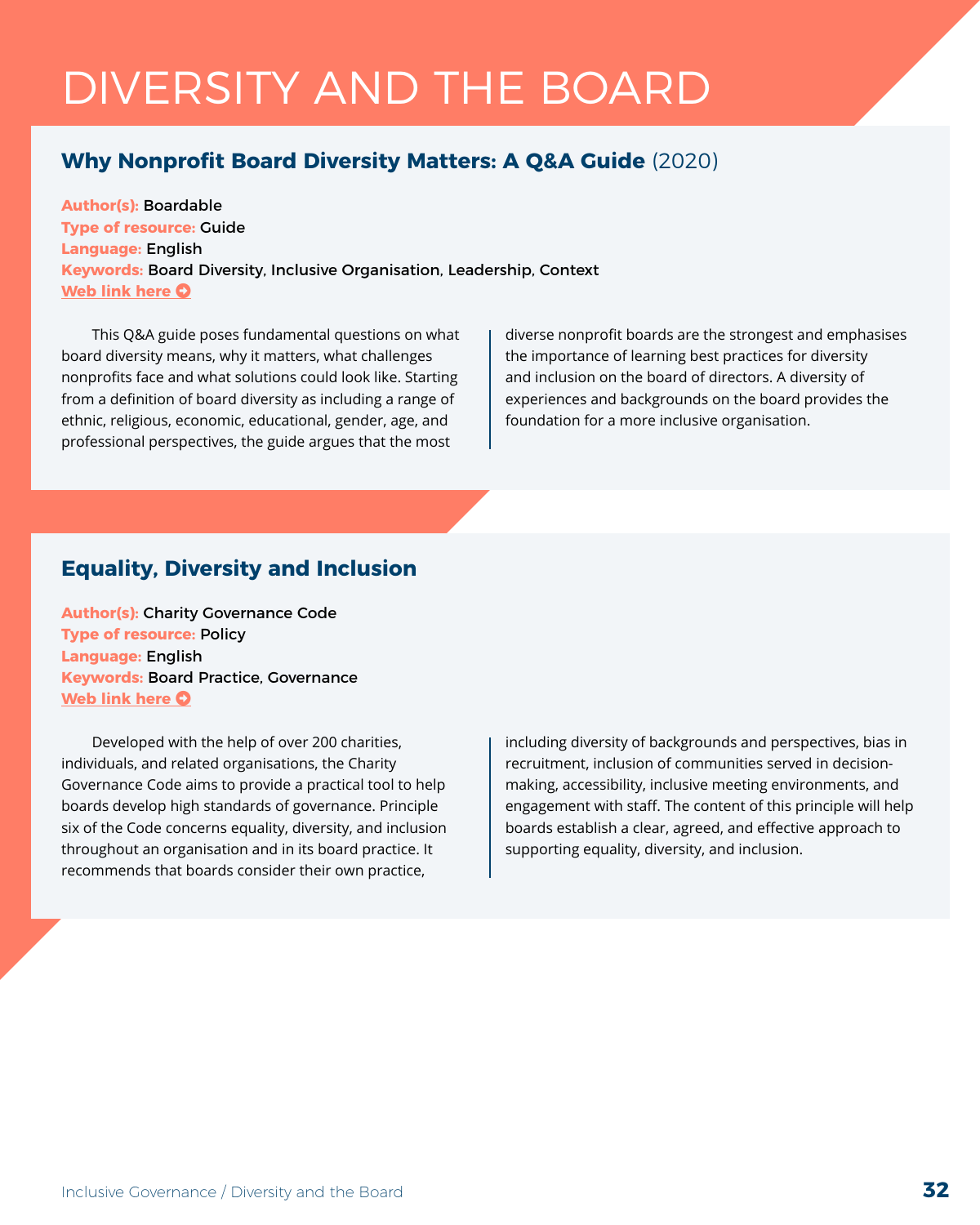#### <span id="page-32-0"></span>**Questions to Guide a Board Discussion on Diversity** (2019)

**Author(s):** NCVO Knowhow **Type of resource:** Guide **Language:** English **Keywords:** Board Diversity, Discussion, Recruitment, Context **[Web link here](https://knowhow.ncvo.org.uk/governance/improving-your-governance-practice/trustee-diversity/questions-to-guide-a-board-discussion-on-diversity) O** 

These questions are intended to support nonprofit organisations that initiate discussion on diversity within the board. With the aim of creating an effective and wellrounded board and improving governance practice, these questions direct attention to gaps in skills, experience, and background. This in turn helps board members to consider when they need assistance on key decisions and when they should plan with wider groups who may be able to offer more insight. This also allows the board to take a systematic, targeted approach to recruitment of new board members, where they feel these gaps are significant. Use this resource to enhance the effectiveness of your board's decision making.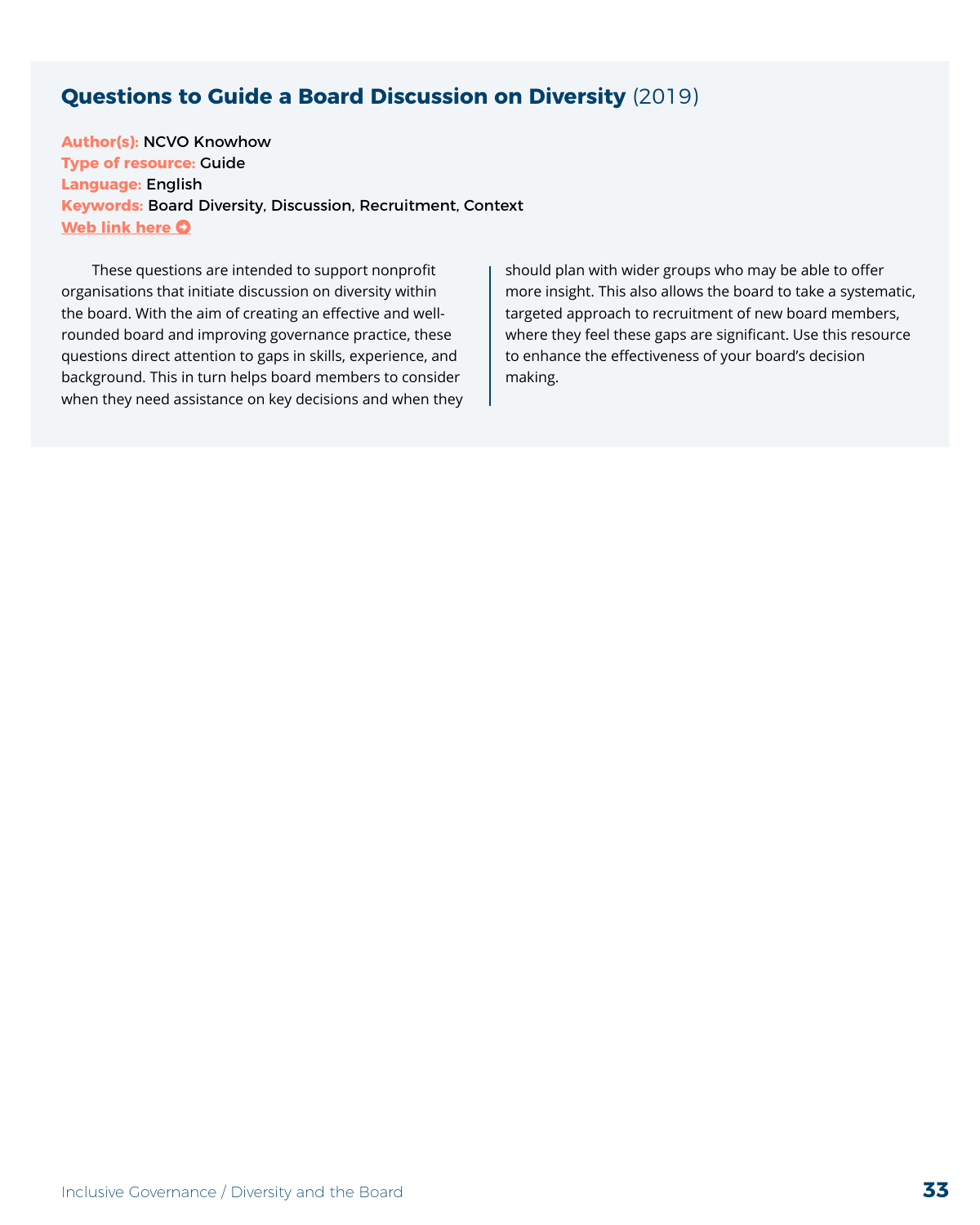### <span id="page-33-0"></span>RECRUITMENT

### **The Complete Guide to Building an Inclusive Recruitment Process** (2020)

**Author(s):** JazzHR **Type of resource:** Guide **Language:** English **Keywords:** Inclusive Recruitment, Recruitment Process, Checklists **[Web link here](https://www.hrmorning.com/wp-content/uploads/2020/11/JazzHR-Inclusive-Recruitment-PDF.pdf) O** 

This guide helps to put inclusivity at the core of hiring processes. It briefly outlines the benefits of an inclusive recruitment process and gives tips on crafting inclusive job descriptions. Furthermore, it emphasises the importance of advertising for the positions by using advertising efforts that reach a wider audience. It also offers guidance on effective screening and interview processes that encourage objectivity and enable inclusive interviewing. Lastly, it provides a compact inclusive recruitment process checklist.

### **Diversity and Inclusion, Why Are We Still Talking About It?** (2020)

**Author(s):** Creative Careers **Type of resource:** Guide **Language:** English **Keywords:** Recruitment Practices, Employment, Workforce Development **[Web link here](https://discovercreative.careers/media/enrhg2ck/best-practice-recruitment-guide-for-creative-leaders.pdf) O** 

This guide offers guidance on best recruitment practices for creative leaders. It encourages organisations to think about their current approach and whether recruitment processes could be improved. It provides input on different training and employment routes into the workplace (e.g., apprenticeship, volunteers, etc.) and understanding the

difference between each. Furthermore, it offers insights on broadening the approach for recruitment processes to reach a wider pool of talent. Lastly, it introduces a workforce development policy that can help to follow best practice approaches to recruitment.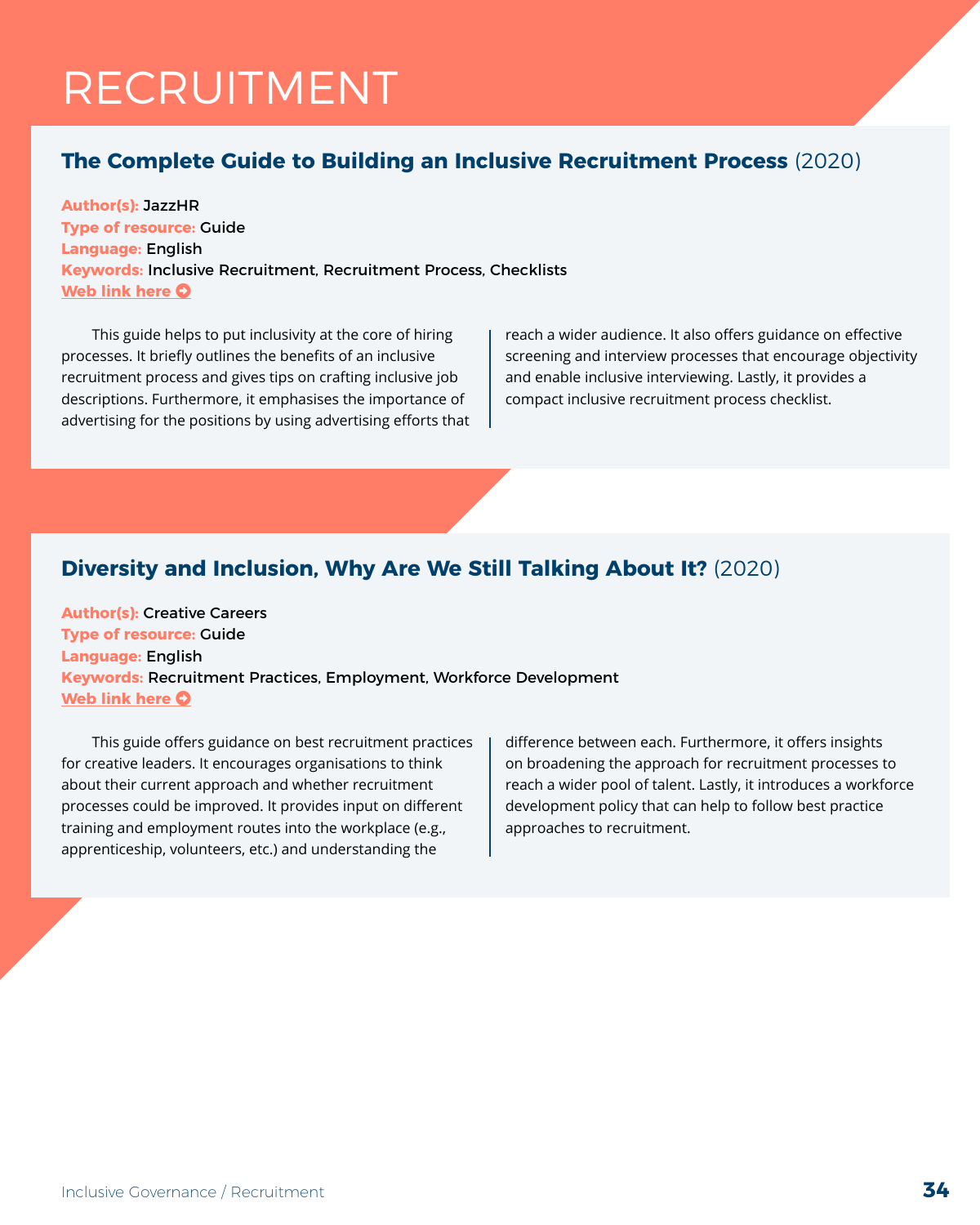#### <span id="page-34-0"></span>**Barriers to Diversity in Film – A Research Review** (2007)

**Author(s):** Bhavnani, R. **Type of resource:** Report **Language:** English **Keywords:** Barriers, Employment, Underrepresented Groups in Film, Context **[Web link here](https://www.yumpu.com/en/document/read/18620874/barriers-to-diversity-in-film-a-research-review-aug-07) O** 

This report discusses barriers to employment within workplace cultures and structures. It emphasises understanding the experiences of underrepresented groups (people with disabilities, minority ethnic individuals, women, etc.). It goes on to offer advice on how to overcome these

barriers to progress through the sector. Barriers mentioned include recruitment, freelancing, later entry into the sector, job insecurity and confidence levels, working hours, careers advice and training, and qualifications.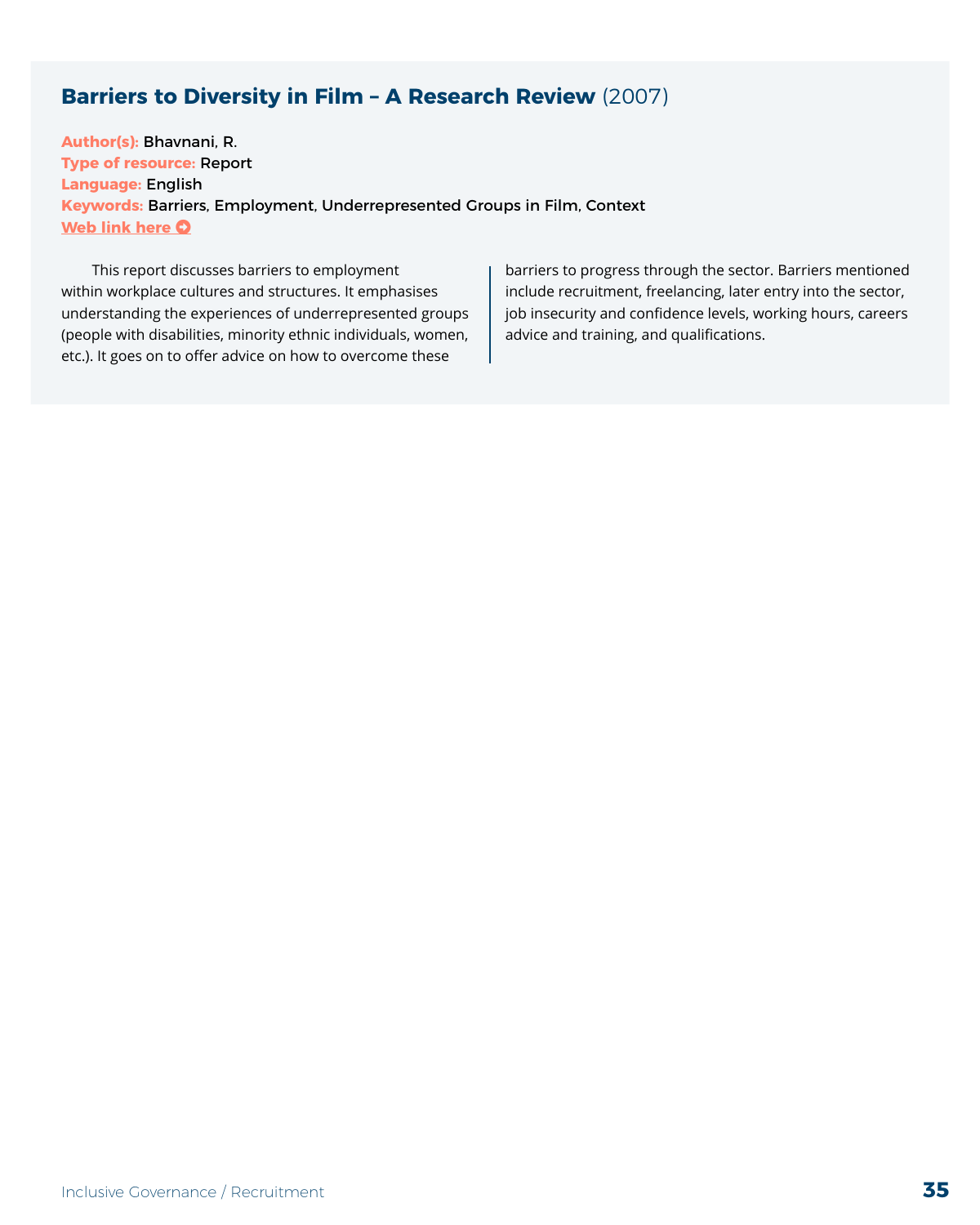## <span id="page-35-0"></span>INTERNSHIPS AND VOLUNTEERING

#### **Inclusive Internship Programs: A How-to Guide For Employers** (2019)

**Author(s):** Office of Disability Employment Policy **Type of resource:** Guide **Language:** English **Keywords:** Inclusive Internship Programmes, Implementation **[Web link here](https://www.yumpu.com/en/document/view/53868921/inclusive-internship-programs-a-how-to-guide-for-employers) O** 

This guide is for employers to learn more about the benefits associated with facilitating inclusive internship programmes and the components to consider when designing, implementing, and evaluating these programmes. The recommendations are adaptable to meet the goals of a specific programme. It also details how managing accommodations for interns with disabilities increases their overall productivity and benefits both parties.

#### **Time Well Spent: A National Survey on the Volunteering Experience** (2019)

**Author(s):** NVCO **Type of resource:** Report **Language:** English **Keywords:** Inclusive Volunteering, Internship, Context **[Web link here](https://www.ncvo.org.uk/policy-and-research/volunteering-policy/research/time-well-spent)**  $\bullet$ 

The Time Well Spent report is the result of a UK national survey on the volunteering experience carried out through a panel of 10,000+ respondents. The survey includes data on recent volunteers, but also lapsed volunteers and nonvolunteers. The survey's aims were to gain a rounder view of the different ways people get involved, look at how

volunteering fits into people's lives and the impact it has on them, understand people's experiences across the volunteer journey, consider what a quality volunteer experience looks like, and explore how to better engage potential volunteers. Use this report to develop your offering of inclusive volunteering and internship opportunities and experiences.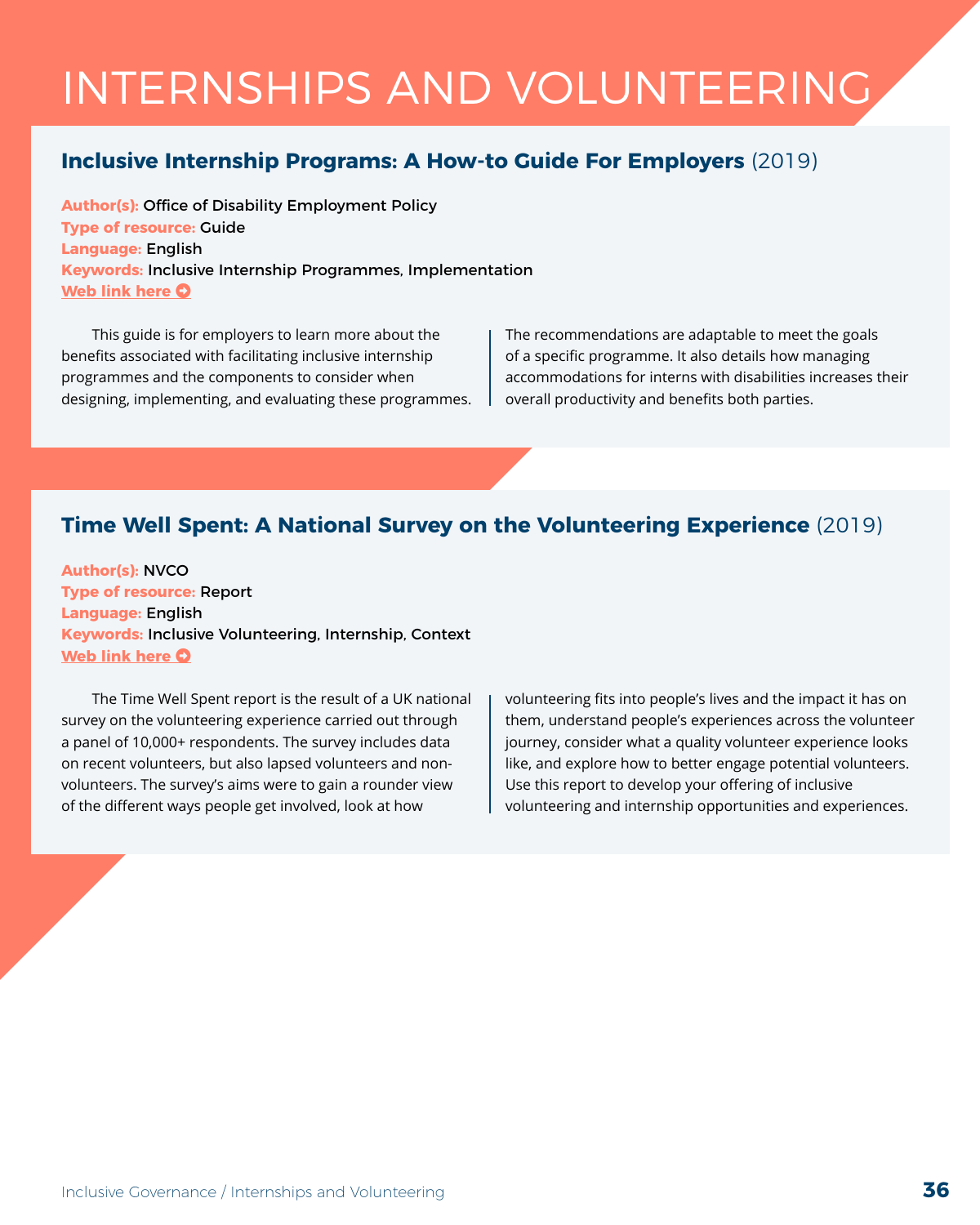#### **What Does the Future Hold for Virtual Internships?** (2020)

**Author(s):** Institute of Student Employers **Type of resource:** Article **Language:** English **Keywords:** Virtual Internships, Pandemic, Context **[Web link here](https://insights.ise.org.uk/attraction-and-marketing/blog-what-does-the-future-hold-for-virtual-internships/) O** 

This article offers perspectives on the future of virtual internships based on experiences during the Covid-19 pandemic from students and employers. While some challenges arise in a virtual environment, alternative activities are often possible, and there are also many benefits. Students reported that virtual internships felt more inclusive and the environment less cliquey. One HR manager reports that 'a virtual platform allows us to offer more spaces and in terms of diversity and inclusion - we know that some people financially can't afford to relocate to London for a few weeks'. With hybrid possibilities opening up, this article may help you reconsider your approach to internships.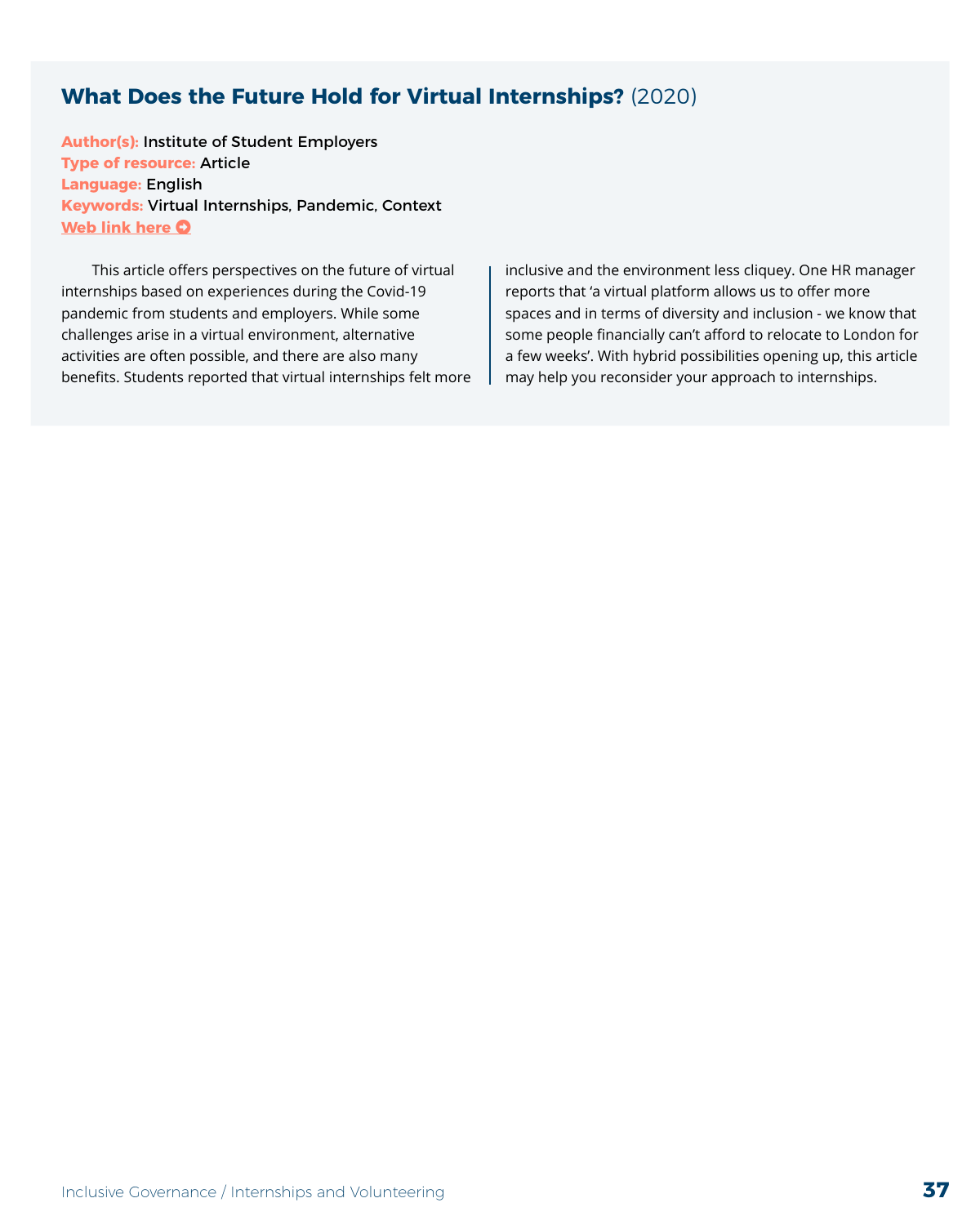### EMPLOYMENT: STAFF SUPPORT AND DEVELOPMENT

#### **Culture Change Toolkit**

**Author(s):** Arts Council England **Type of resource:** Toolkit **Language:** English **Keywords:** Recruitment, Diverse Workplace, Diverse Leadership, Diversity Data **[Web link here](https://www.artscouncil.org.uk/guidance-and-resources/culture-change-toolkit#section-1) O** 

The Culture Change toolkit contains case studies and best practice examples from the arts and culture sector and beyond, with guidance on how to recruit and support diverse talent in an organisation, as well as how to capture and use diversity data. Turn to section four 'How to support diverse talent' for an overview of how to create a workplace where

people feel valued and encouraged to develop and thrive. Section five 'How to develop diverse leadership' will help you consider diversity in terms of strategic decision-making responsibility. It is focused on a proportionate approach to consider the size of your organisation and/or collaborating with other organisations which share your goals.

#### **How to Build a Successful Mentor Relationship** (2020)

**Author(s):** Together Platform **Type of resource: Article Language:** English **Keywords:** Mentoring, Mentor Relationship, Context **[Web link here](https://www.togetherplatform.com/blog/how-to-build-a-successful-mentor-relationship) O** 

Mentoring is a critical component of developing diverse talent and relies on a strong connection between mentor and mentee. This article guides you in becoming a better mentor or in facilitating mentoring relationships for your staff, interns, and volunteers. It recommends setting SMART goals (specific, measurable, attainable, realistic, and timesensitive), creating an agenda, staying in touch, and showing appreciation as some of the best ways to build successful mentor relationships.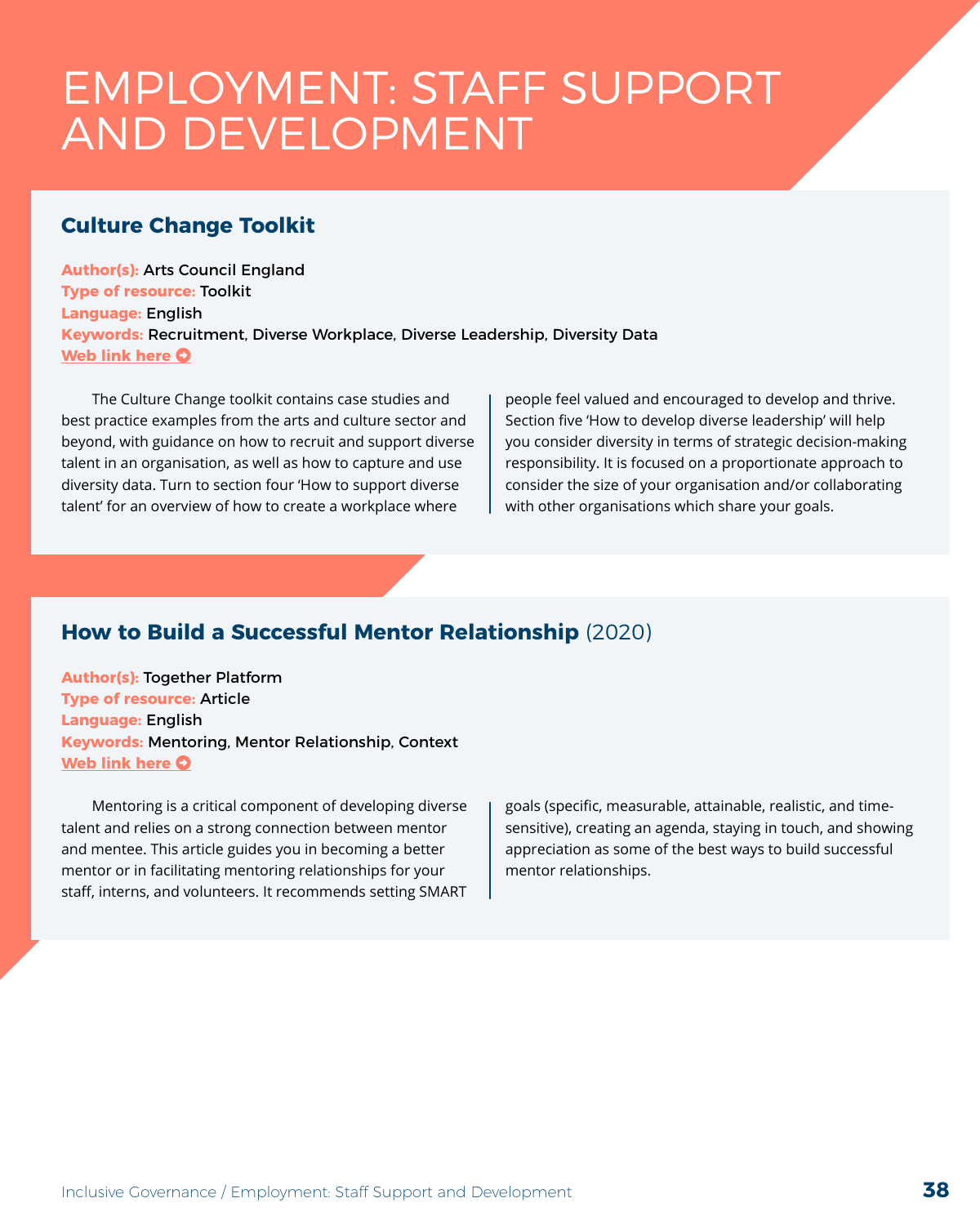#### **How to Communicate Actionable Feedback** (2019)

**Author(s):** How to Communicate Actionable Feedback **Type of resource:** Article **Language:** English **Keywords:** Communication, Performance, Feedback, Context **[Web link here](https://www.epicflow.com/blog/how-to-communicate-actionable-feedback/) O** 

Fewer than half of employees know if they're performing well, leaving them trying to improve with no direction. One element of this is timing - feedback should be given regularly. Another element is feedback delivery skills. This article suggests using a Nonviolent Communication

(NVC) approach to make difficult conversations easier, by mentioning specific actions, describing feelings and effects, defining needs, and making requests. Also useful for managers and team members is the linked TED Talk on vulnerable honesty.

#### **HR Policies | Fact sheets** (2021)

**Author(s):** CIPD **Type of resource:** Fact sheets **Language:** English **Keywords:** HR Policies, Development, Implementation **[Web link here](https://www.cipd.co.uk/knowledge/fundamentals/people/hr/policies-factsheet)**  $\Omega$ 

This is an overview of the purpose and benefits of Human Resources policies, and how they can be implemented and communicated effectively throughout an organisation. This fact sheet looks at how organisations can benefit from introducing HR policies, the people responsible for developing policies in different-sized organisations,

and the types of policies which should be introduced. It also provides guidance on implementing HR policies, from auditing to benchmarking, consultation, and drafting of new policies, to ongoing review. Finally, the fact sheet offers advice on writing and communicating policies to different sectors of the workforce.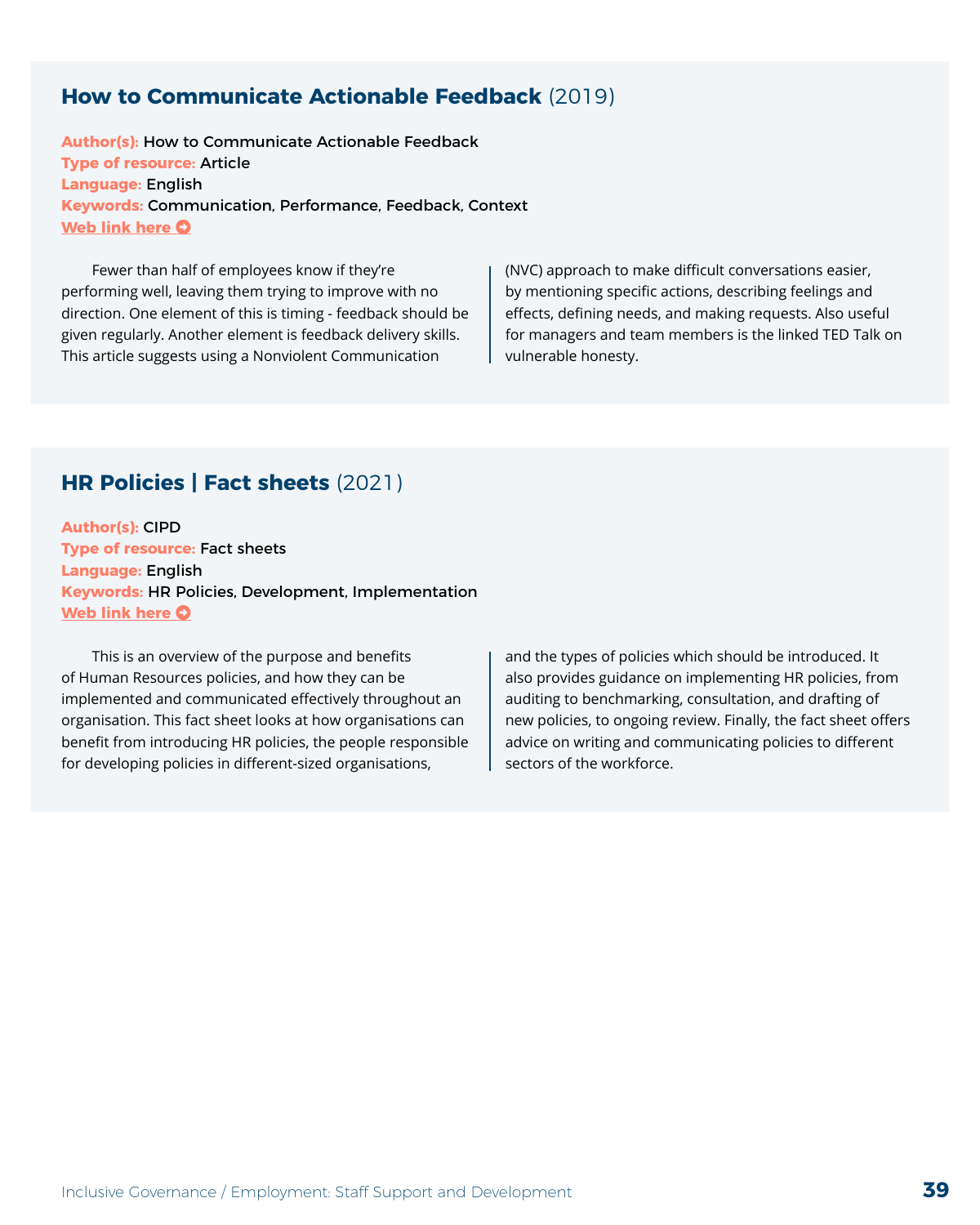#### **Templates for Employers**

**Author(s):** ACAS **Type of resource:** Templates **Language:** English **Keywords:** Employers, Management **[Web link here](https://www.acas.org.uk/templates-for-employers) O** 

This webpage offers free templates to help you manage and support your employees, including letters, forms, policies, and HR documents. For example, it contains templates for job offer letters, job descriptions,

written terms of employment, appraisal forms, flexible working policies, and more. Download and adapt these resources for your own workplace.

#### **Can Remote Work Really Improve Workplace Diversity?** (2020)

**Author(s):** Canty, C. **Type of resource:** Article **Language:** English **Keywords:** Remote Work, Diverse Workplace, Context **[Web link here](https://www.fastcompany.com/90525652/can-remote-work-live-up-to-its-potential-to-change-workplace-diversity) O** 

This article discusses how the potential remote work has to cut down on biases and dramatically expand on talent pools. It argues that remote work creates the opportunity to build strong thought diversity across levels, functions, and teams. It enables bringing in candidates with diverse perspectives, in different locations, and coming from diverse

backgrounds. These diverse perspectives are important across not only working teams or management, but in key roles that impact company practices (for example, human resources, finance). Lastly, building these types of teams and integrating diversity across key roles are factors in the positive impact on organisational performance.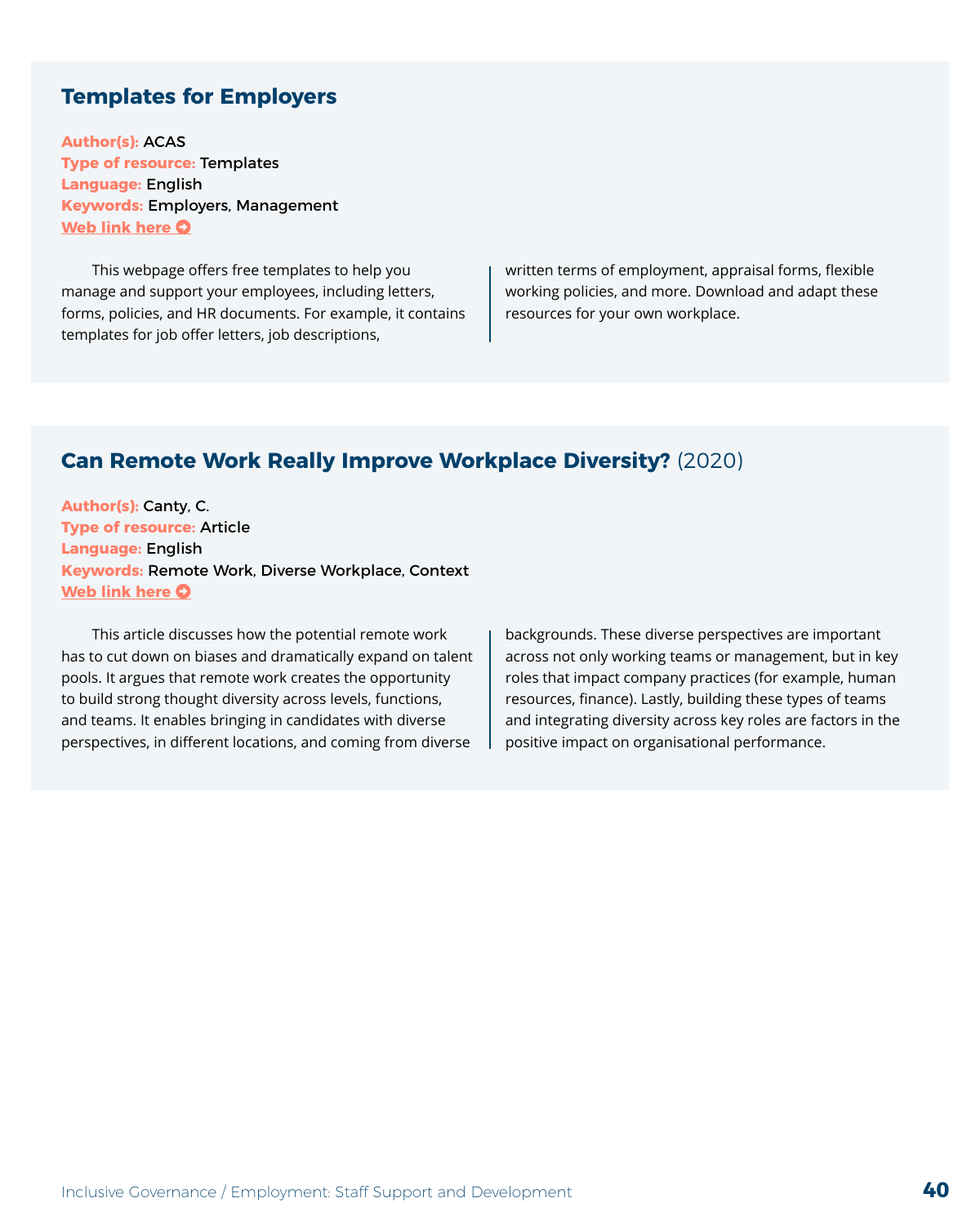## INCLUSIVE MEETINGS

#### **To Build an Inclusive Culture, Start with Inclusive Meetings** (2019)

**Author(s):** Heath, K. & Wensil, B.F. **Type of resource:** Article **Language:** English **Keywords:** Inclusive Culture, Inclusive Meeting, Guide, Checklist **[Web link here](https://hbr.org/2019/09/to-build-an-inclusive-culture-start-with-inclusive-meetings) O** 

This article discusses how to build an inclusive culture within an organisation. It further emphasises that 'meeting matters' and that meetings are the prime venue to build a fully inclusive culture. Therefore, organisations need to create meeting cultures where diverse contributors have equal impact. Leaders should focus on three key areas:

creating psychological safety before the meeting, managing conduct during the meeting, and committing to inclusion within the work culture. This article offers insights on why inclusive meetings matter and what to consider when holding inclusive meetings. Lastly, it provides a practical checklist for leading inclusive meetings.

#### **Inclusive Scientific Meetings - Where to Start** (2019)

**Author(s):** Pendergrass, A. et al **Type of resource:** Guide **Language:** English **Keywords:** Inclusive Meetings, Recommendations, Principles, Context **[Web link here](https://diversity.ldeo.columbia.edu/sites/default/files/content/AGCI%20NCAR%20Inclusive%20Meeting%20Guide.pdf) O** 

This guide presents concrete recommendations for how to incorporate inclusion and equity practices in scientific meetings, which are also valid for the cultural sector, and can be applied to meetings, workshops, and events. It lays out general principles to take into account in order to foster awareness and facilitate more equitable participation.

These include awareness of implicit bias; remembering that whoever talks has the power; recognising that participation is not only about who is in the space, but also about how they're doing in the space; designing for universal access; and more. It goes on to develop specific advice for planning the meeting, during the meeting, and assessing the meeting.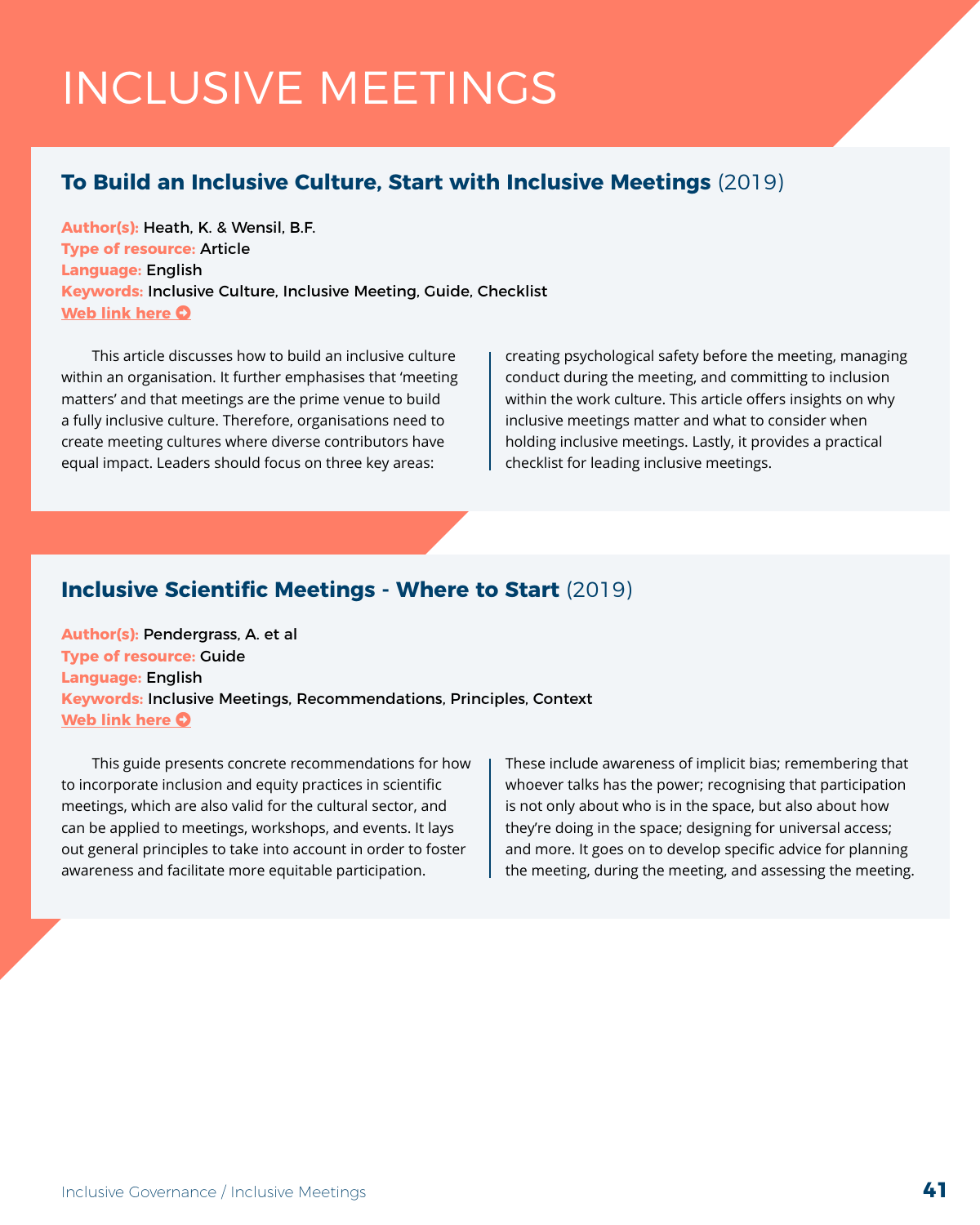#### **Accessible Online Meetings**

**Author(s):** European Disability Forum **Type of resource:** Checklist **Language:** English **Keywords:** Online Meetings, Accessible Meeting **[Web link here](https://www.edf-feph.org/accesible-online-meetings/) O** 

This checklist on making online meetings accessible for people with disabilities covers a range of topics, providing implementable steps to follow and further resources to consult. Using this resource, you can confidently prepare

for an accessible online meeting, moderate it, and followup afterwards. For step-by-step guidance on implementing accessible features, follow the links at the end.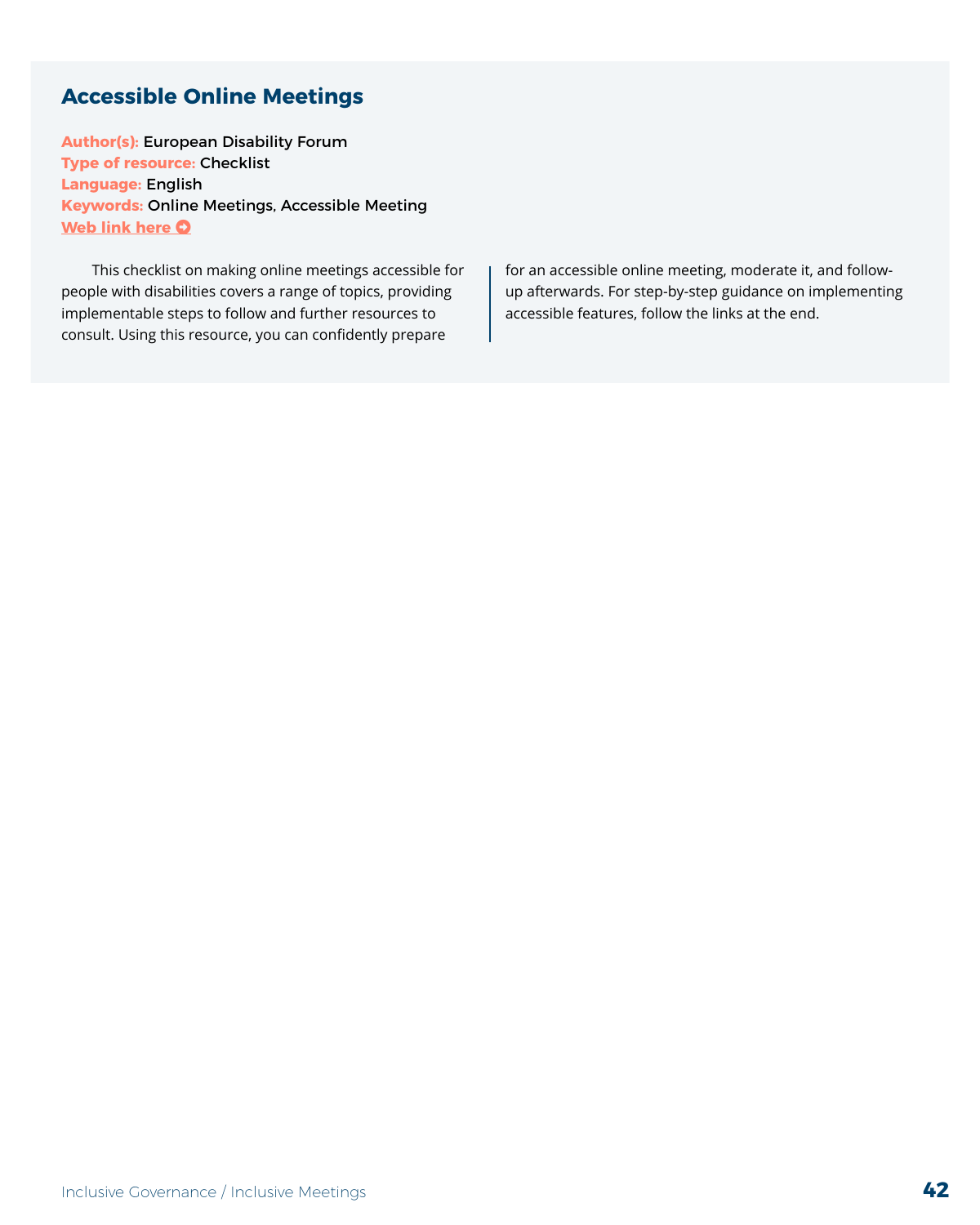## INCLUSION TRAINING

#### **Diversity Toolkit: A Guide to Discussing Identity, Power and Privilege** (2020)

**Author(s):** MSW@USC **Type of resource:** Toolkit **Language:** English **Keywords:** Identity, Privilege, Awareness Activity **[Web link here](https://msw.usc.edu/mswusc-blog/diversity-workshop-guide-to-discussing-identity-power-and-privilege/) O** 

This diversity toolkit provides training to provide context about the politics of identity and the dynamics of power and privilege and helps build greater self-awareness. It also helps participants to confront socialised and entrenched notions of privilege, identity, and social justice. It offers different activities that are applicable in small and large groups. The activities provided are:

- 1. Activity One: Introduction Identity
- 2. Activity Two: Understanding Privilege and Systems of Power
- 3. Activity Three: Gender and Sexuality
- 4. Activity Four: Race and Ethnicity
- 5. Activity Five: Intersectional Identity and Privilege
- 6. Activity Six: Recap and Closing Activity

#### **Breaking the Prejudice Habit | Group Activities**

**Author(s):** Pendergrass, A. et al **Type of resource:** Website **Language:** English and Spanish **Keywords:** Group Activities, Overcoming Prejudices, Awareness Activity **[Web link here](http://breakingprejudice.org/teaching/group-activities/) O** 

This website offers useful group activities such as crosscultural social attitudes activities, cultural awareness activity, and gender stereotypes activities. The activities can be used in diversity training sessions. The activities are designed to

help participants identify prejudices they and others might have, to teach people about various types of prejudices, and to facilitate discussion on overcoming prejudice.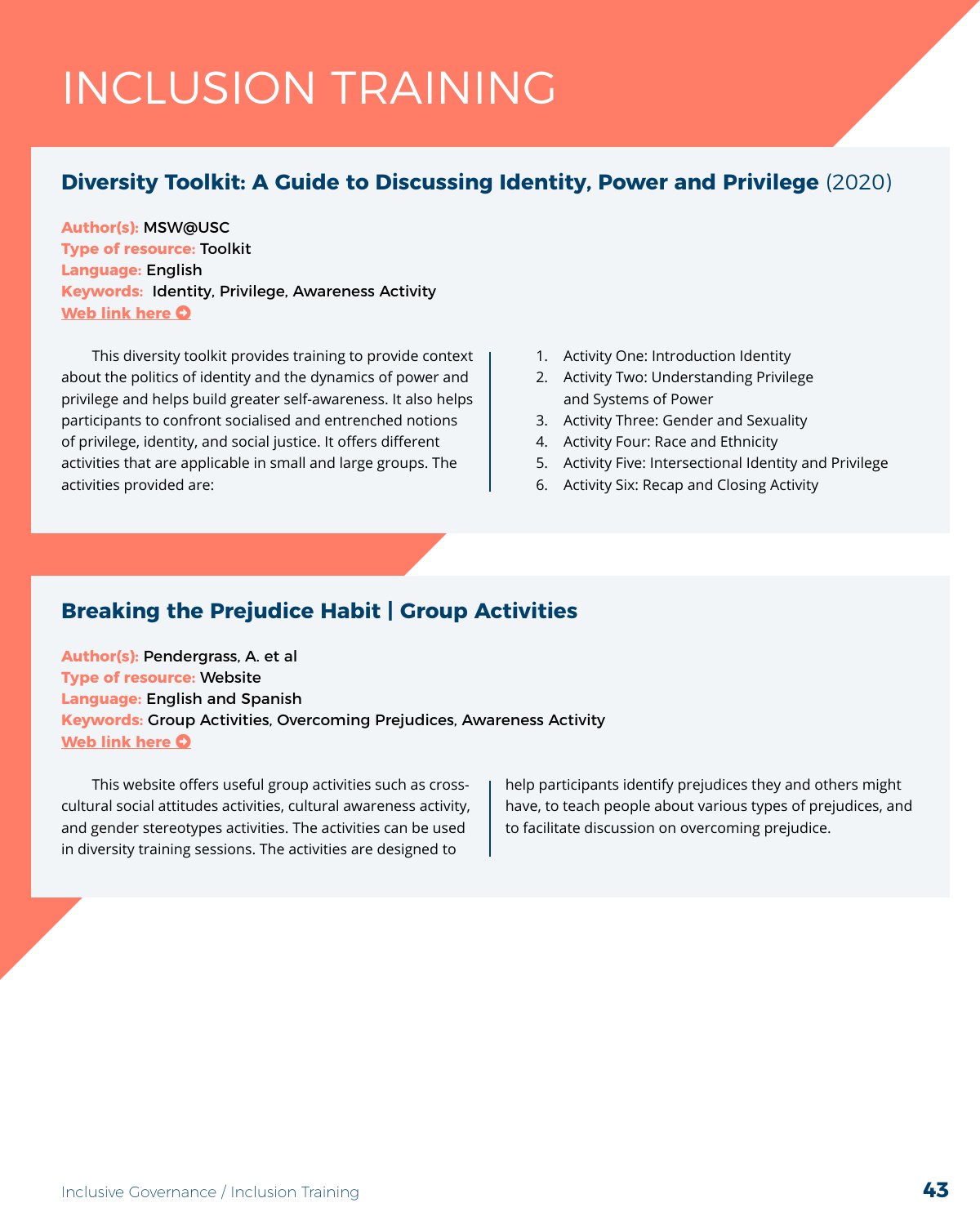#### **Training Material & Self-Study Guide**

**Author(s):** Conflict Resolution Network **Type of resource:** Guide and Training Materials **Language:** English **Keywords:** Conflict Resolution, Management, Training **[Web link here](https://www.crnhq.org/free-resources/) O** 

This website offers a range of free training material and self-study guides on conflict resolution. It offers a resource on 'Gender Linked Values and Conflict' which helps wherever a clash of values is present – and especially when that clash

is between more masculine vs. more feminine relating styles. It offers concrete guidance on conflict resolution and better management of the issue.

#### **Bystander Intervention Training**

**Author(s):** Hollaback! **Type of resource:** Website **Language:** English **Keywords:** Anti-Harassment, Training, Bystander Intervention **[Web link here](https://www.ihollaback.org/harassmenttraining/) O** 

This website provides anti-harassment training experiences for businesses, organisations, schools, and colleges. It offers methodologies in the areas of bystander intervention, conflict de-escalation, harassment prevention, and resilience. The bystander intervention training focuses

on different areas such as 'Bystander Intervention in the Workplace'. It further offers training on 'Conflict De-Escalation in the Workplace'. It presents ways to become an effective bystander and how best to intervene when witnessing harassment.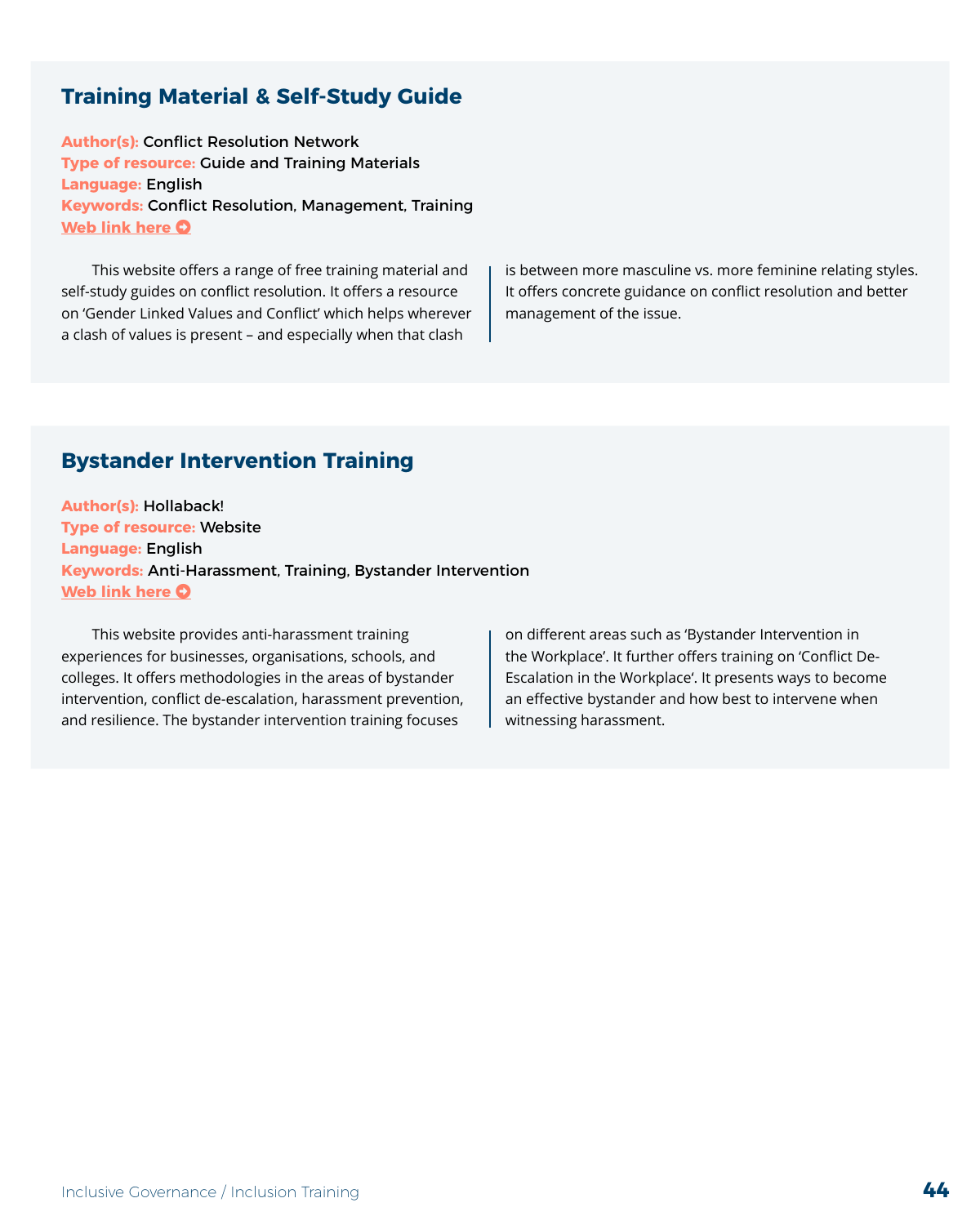#### **The Gamified Workshop Toolkit: Values of Solidarity** (2020)

**Author(s):** Reshape **Type of resource:** Toolkit **Language:** English **Keywords:** Collaborative Communication, Values, Game **[Web link here](https://reshape.network/prototype/the-gamified-workshop-toolkit-values-of-solidarity) O** 

This toolkit is a tool to promote collaborative communication and attitudes relating to the solidarity paradigm. Its purpose is to give participants a chance to express what values (e.g., Courage, Teamwork, Safety) are important to them in their collaboration, to understand how others think and what is important for them to work and communicate together. It is designed to be played in a group setting. This toolkit uses gamification to highlight these situations, and to develop negotiation practices with shared understanding and consensus on how to work together.

#### **How To Improve Emotional Intelligence Through Training** (2021)

**Author(s):** Chowdhury, M.R.! **Type of resource:** Website **Language:** English **Keywords:** Emotional Intelligence, Leadership, Training **[Web link here](https://positivepsychology.com/emotional-intelligence-training/) O** 

This webpage brings together an array of resources on emotional intelligence training, including exercises that you can carry out with your team or board. The training aims at helping participants communicate effectively with their colleagues, motivating them to perform as a group

and encouraging the development of team spirit within the organisation. It addresses the importance of being emotionally aware and mindful at work, especially for leaders.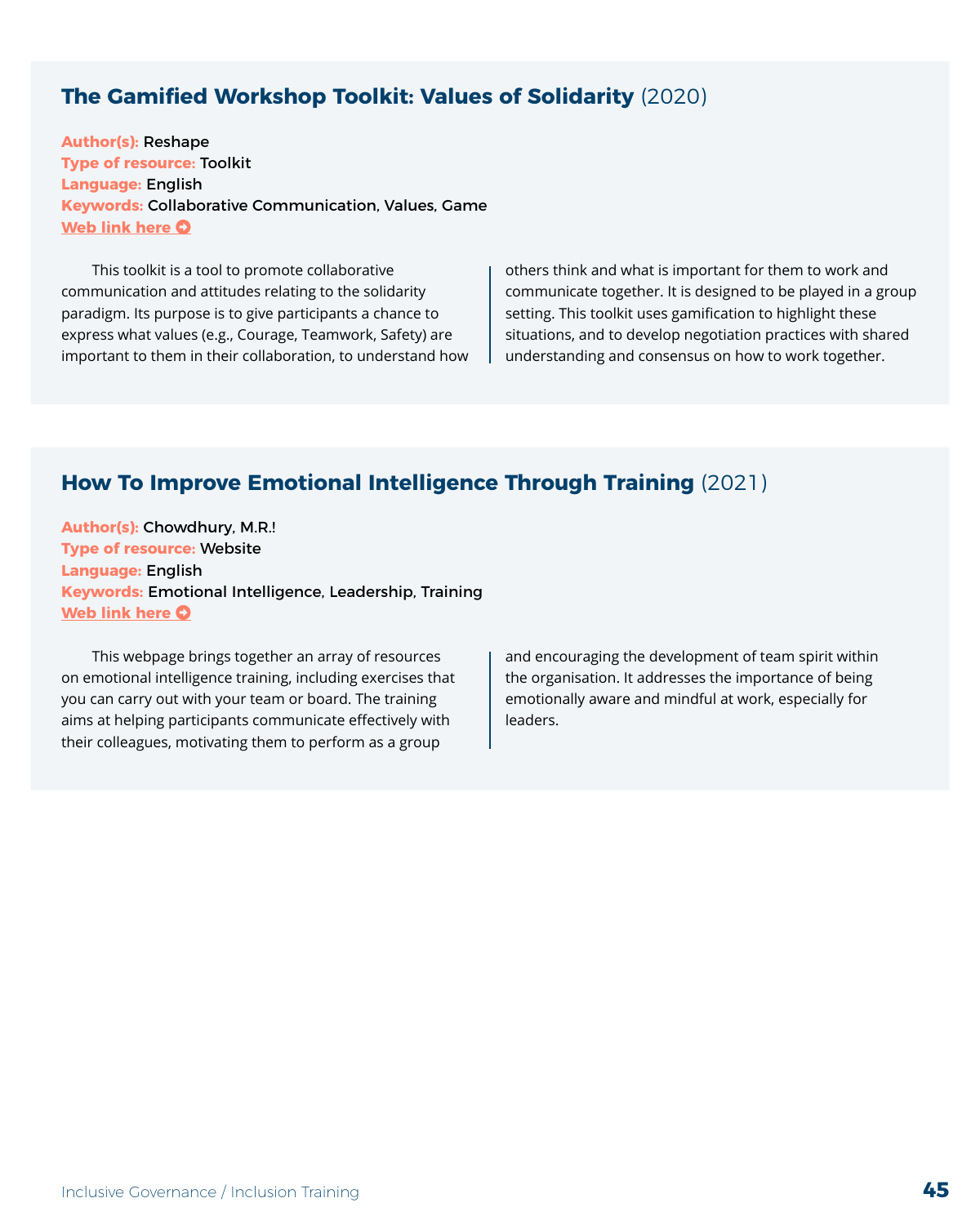## INCLUSION AND YOUR NETWORK

#### **IDEA: Inclusion, Diversity, Equality and Accessibility** (2020)

**Author(s):** IETM **Type of resource:** Report **Language:** English **Keywords:** Performing Arts, Inclusion, Ideas, Context **[Web link here](https://www.ietm.org/en/resources/mappings/idea-inclusion-diversity-equality-and-accessibility) O** 

In 2018, amidst a rapidly changing world and the increasing awareness of their members, IETM worked on a strategy to advance Inclusion, Diversity, Equality and Accessibility (IDEA) within their network and promote those values in the performing arts at large. The strategy addresses both how IETM aims to work within the network itself and how it brings attention to the topic within the global performing arts community. Recognising that in the sector people of different backgrounds are still underrepresented, not given access and are even the subject of discrimination, this publication sheds some light on different IETM events and publications that brought

attention to the topic, and gives voice to six IETM members who each describe their stance on inclusion and give us ideas to think about on where the network should be heading in the coming years.

See also [Rewiring the Network \(for the twenties\),](https://www.ietm.org/en/rewiring-the-network-resetting-the-ietm-agenda-for-the-twenties) for the continuation of the work of IETM members, taking advantage of the start of a new decade to take part in a yearlong journey to collectively envision a transition into a more sustainable future for the network and for the performing arts.

#### **Enhancing Diversity and Inclusion in Membership Associations** (2021)

**Author(s):** ASAE Foundation **Type of resource:** Report **Language:** English **Keywords:** Increasing Diversity, Enhancing Inclusion, Findings, Context **[Web link here](https://foundation.asaecenter.org/-/media/Foundation/Files/Enhancing_Diversity.ashx?la=en&hash=D6824CC668DDCBD3262E08E267D377DD7D80094E)**  $\bullet$ 

This white paper presents the findings of a research project based on a focus group with staff leaders in 29 membership associations to learn about efforts in their organisations to increase diversity and enhance inclusion. Recognising that each association operates in a unique context, the paper identifies common themes and lessons from association leaders' perceptions of their experiences that can inform general practice. This includes the fact that without a long-term view, scarce organisational resources can reduce the practice of commitment to diversity and inclusion; that increasing diversity may rely on reducing resistance to change; and that even with a diversity champion, powerful individuals and groups can make or break a diversity and inclusion initiative through their control over decisions about resources and association direction.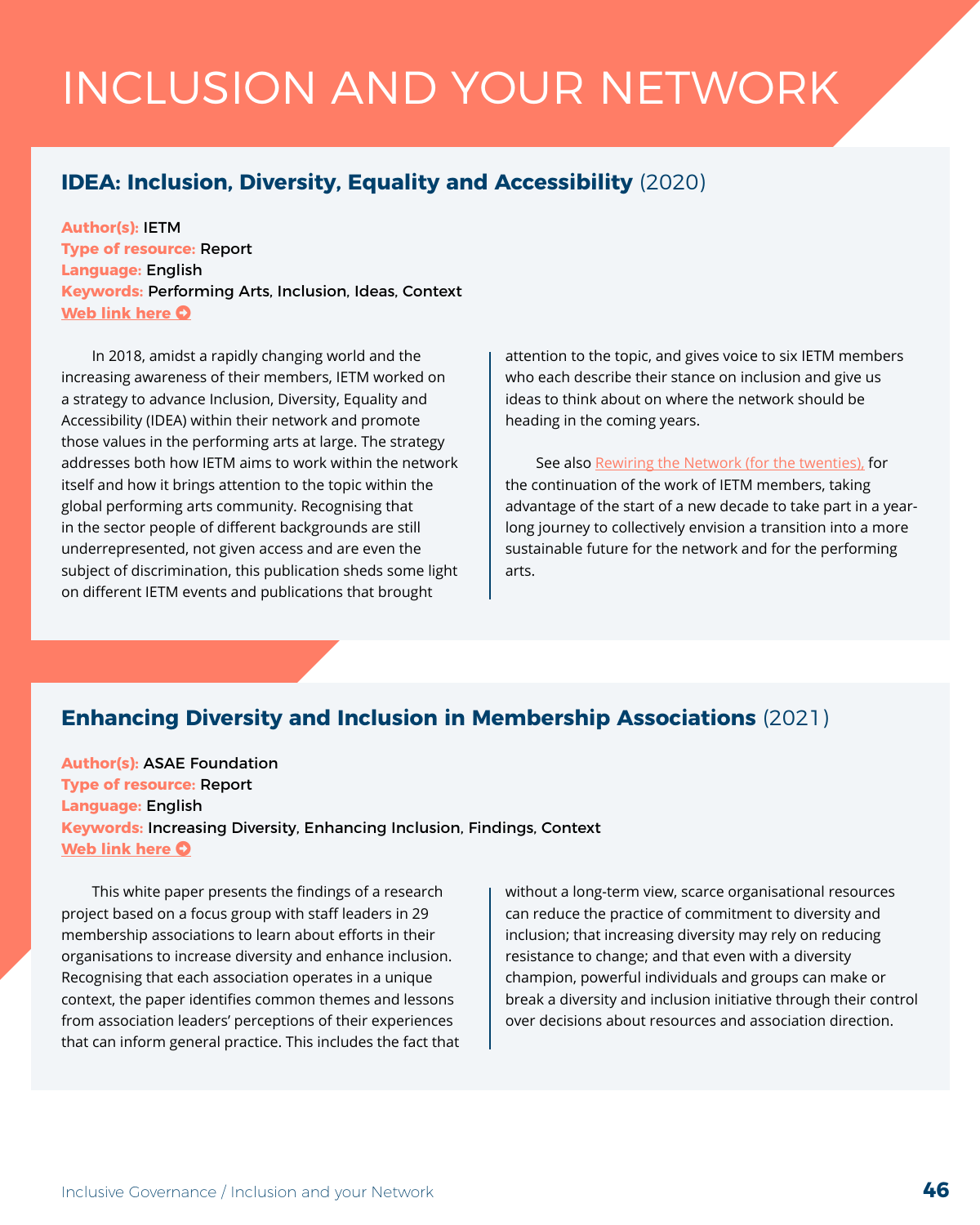#### **Creability: Creative and Artistic Tools for Inclusive Cultural Work** (2020)

**Author(s):** Almpanis, A. et al **Type of resource:** Toolkit **Language:** English **Keywords:** Inclusive Activity, Accessible Activities **[Web link here](https://un-label.eu/wp-content/uploads/Creability-Practical-Guide-EN.pdf) O** 

This handbook provides a toolkit to help interested artists, multipliers in youth work, social work, and services for disabled people, teachers, and other educators plan and conduct creative and artistic activities for different target groups. The project looked at the following key question throughout: How can we reshape tasks, exercises, and

methods from the performing arts to make them practically accessible and applicable to all human beings? It offers materials to help plan and conduct an inclusive activity for groups, and with many transferable and adaptable ideas, can serve as a valuable resource for associations to share with members that operate in this field.

#### **Arts & Equity Toolkit**

**Author(s):** Neighbourhood Arts Network **Type of resource:** Toolkit **Language:** English **Keywords:** Inclusive Community, Equity **[Web link here](https://www.chapmanculturalcenter.org/site/user/files/1/ArtsEquityToolkit.pdf) O** 

The toolkit aims to provide a means of support to those who are working to build more inclusive and equitable communities and to act as a starting point for future dialogue about equity in the field. The toolkit includes three primary components: a reflective section that examines issues and provides a set of principles for working towards community arts equity; examples of equity in practice

that zoom in on the work of a variety of local practitioners concerning six priority issues; and a set of practical resources connected to each of the six priority issues. It offers helpful worksheets and additional tools to help further reduce barriers and engage communities through the arts. Use this toolkit to support your members in developing inclusive practice in their communities.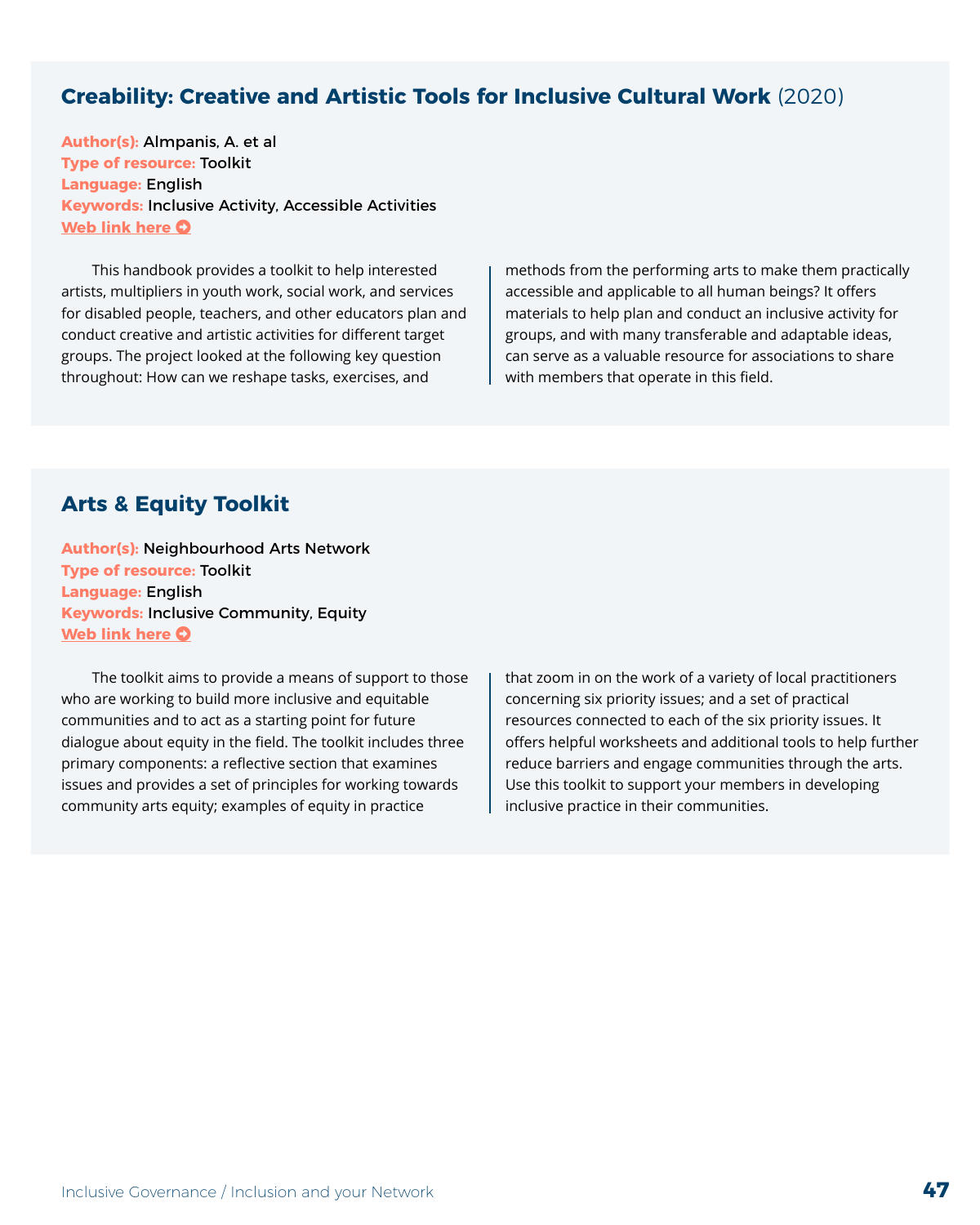## PARTNER AND SUPPLIER DIVERSITY

#### **How to Source Diverse Suppliers** (2020)

**Author(s):** CIPD **Type of resource:** Guide **Language:** English **Keywords:** Supplier Diversity, Sourcing **[Web link here](https://www.cipd.co.uk/knowledge/fundamentals/relations/diversity/sourcing-diverse-suppliers) O** 

This guide offers practical tips on how to source diverse suppliers for your organisation, with examples of race and gender diversity that can be broadly applied to any protected characteristic, such as age, sexual orientation, disability, etc. Working from a definition of a diverse supplier as one that is majority owned (51% or more) by those from

a protected characteristic such as gender, race, disability, or sexual orientation, this guide outlines the benefits of a diverse supply chain as well as steps to increase the diversity of suppliers your organisation uses, no matter on what scale.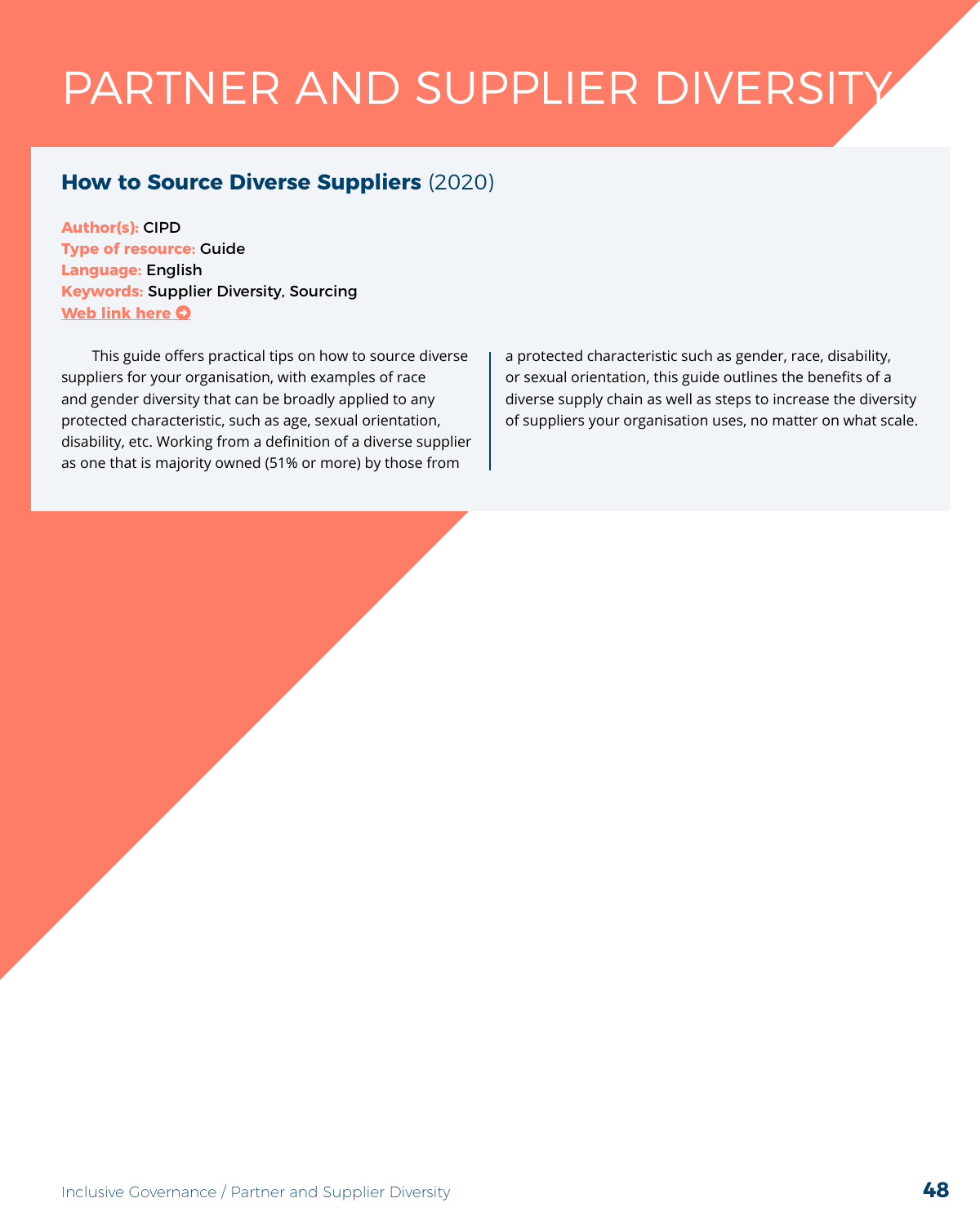### EVALUATION AND DATA COLLECTION

#### **Building Inclusive Workplaces** (2019)

**Author(s):** CIPD **Type of resource:** Report **Language:** English **Keywords:** Inclusive Practices, Assessment, Measuring Inclusion, Context **[Web link here](https://www.cipd.co.uk/Images/building-inclusive-workplaces-report-sept-2019_tcm18-64154.pdf) O** 

This report explores the scientific evidence on inclusion and inclusive practices and provides guidance for leaders to measure and improve inclusion in the workplace. Chapter five 'Assessing Inclusion' explores how inclusion can be assessed from individual and organisational perspectives, with both providing insightful data. It also highlights different types of measurement that have been developed in scientific literature. It reiterates that because of the multi-level nature of inclusion at work, comprehensively measuring inclusion in the workplace also needs to consider multiple aspects of the work environment.

#### **How to Collect and Use Diversity Data** (2017)

**Author(s):** Arts Council England **Type of resource:** Guide **Language:** English **Keywords:** Diversity Data, Recommendations **[Web link here](https://www.artscouncil.org.uk/sites/default/files/download-file/How%20to%20collect%20and%20use%20diversity%20data_0.pdf) O** 

This guide discusses how to improve the collection and use of diversity data, which barriers to overcome, and the opportunities that arise. For example, monitoring can ensure that every employee has the same access to training, promotion, and other opportunities and the information can be compared with other groups of people within the organisation, in the broader community, or against national labour market statistics. If it is available to you, you may also consider applying these recommendations in relation to your network. Lastly, it also sets out how to use and collect equality information by giving answers to five essential questions:

- 1. Why do I need to collect diversity information?
- 2. How much information do I need to collect?
- 3. When do I use the information?
- 4. What do I do if people are not comfortable sharing the information?
- 5. How do I know if I should be concerned with the results?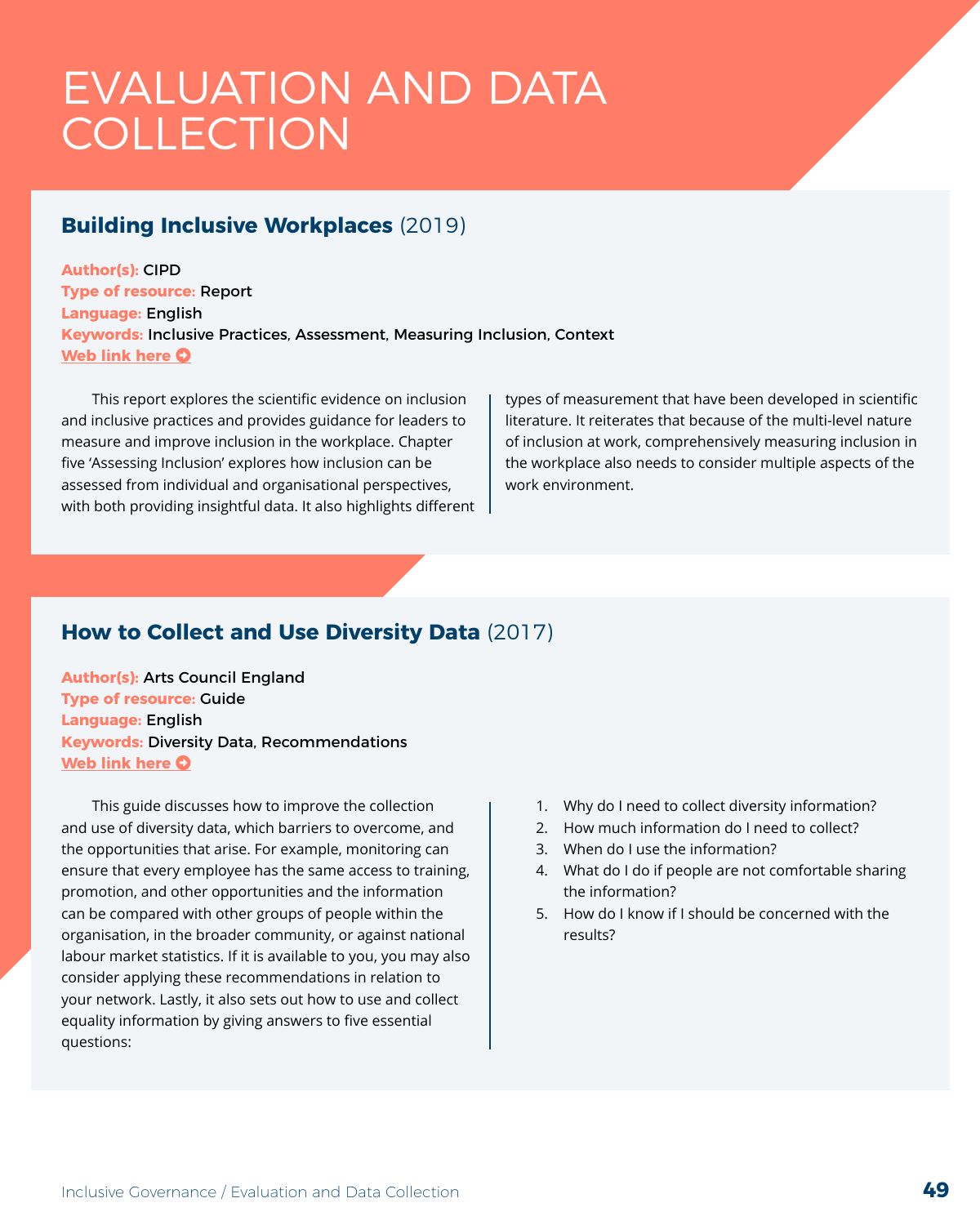#### **Evaluate**

**Author(s):** Racial Equity Tools **Type of resource:** Toolkit **Language:** English **Keywords:** Racial Equity, Assessment, Evaluation **[Web link here](https://www.racialequitytools.org/resources/evaluate) O** 

This 'Evaluate' section of the Racial Equity Tools site is designed to help groups assess, learn from, and document their racial equity work, with special attention to issues of power and privilege in the work, and in evaluation. It offers guidance on evaluation terms and provides listed glossaries. It provides resources for helping groups prepare for an evaluation, defining the work, and designing an evaluation

plan. It also offers tools, tips, and examples about data, including potential sources for the kinds of data helpful in assessing racial equity work, methods for securing quality data, and some of the challenges of using existing databases. Lastly, it provides resources on ways of analysing evaluation information and sharing the findings.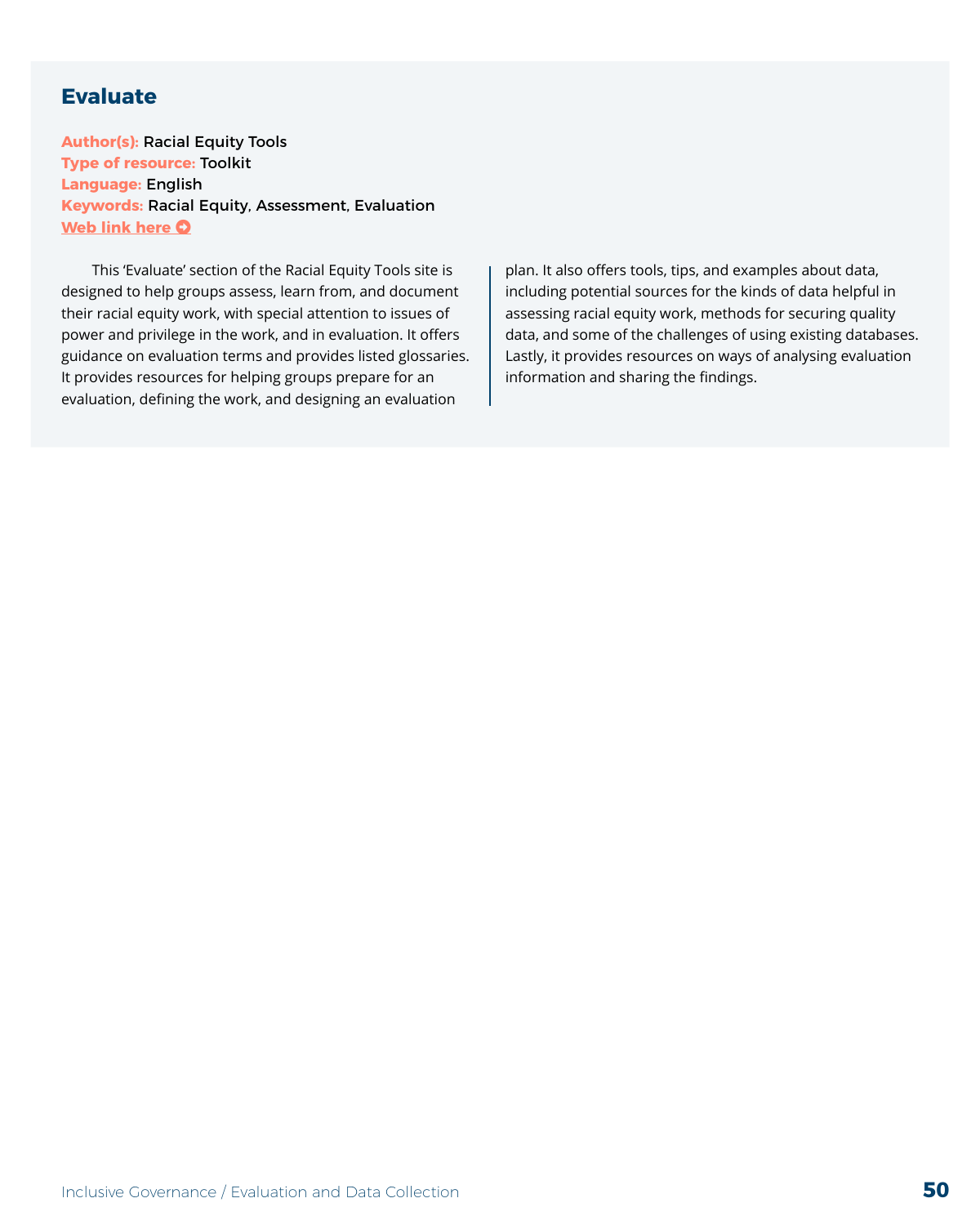

## INCLUSIVE ACTION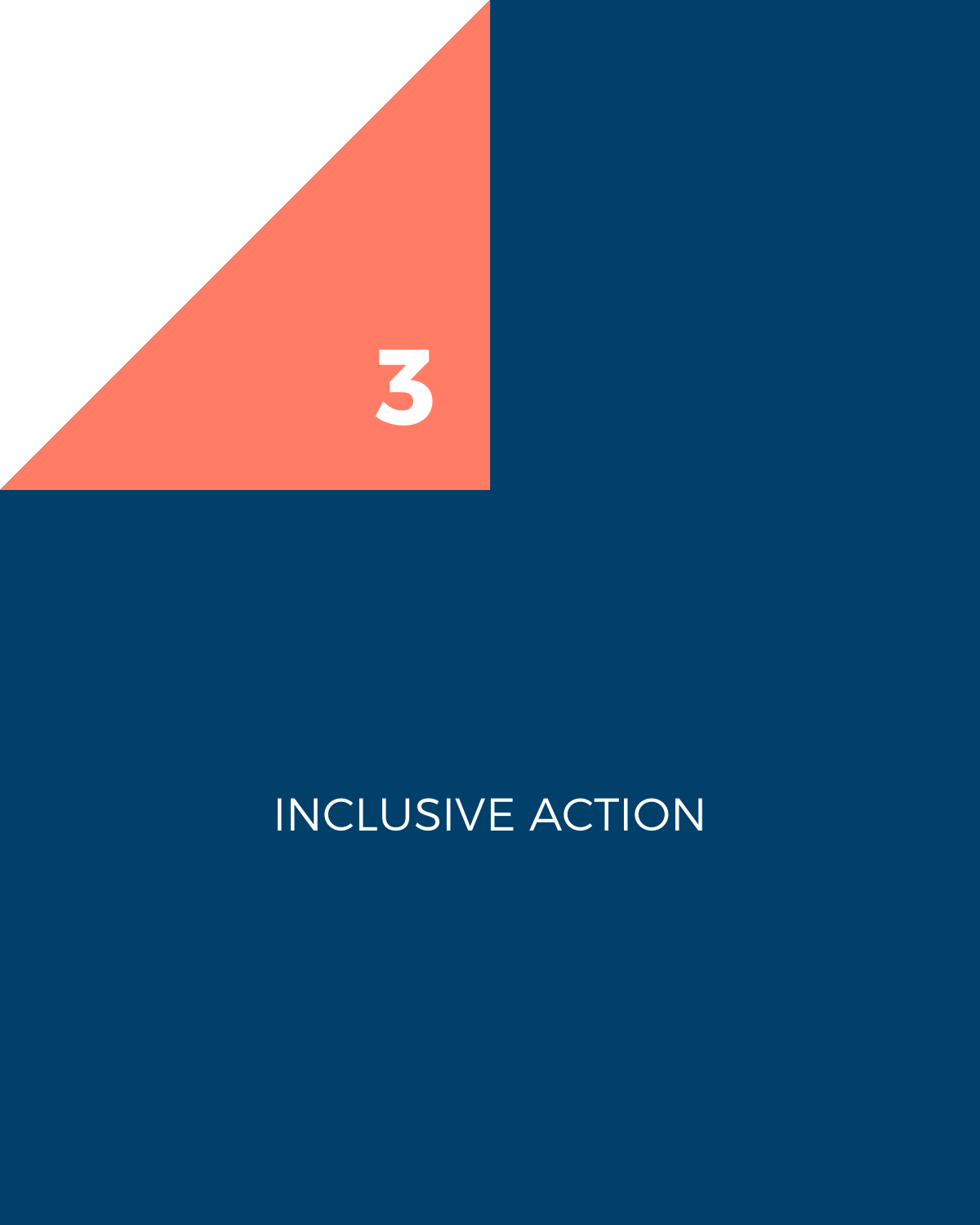### POLICY AND ADVOCACY

#### **Racial Equity Tools**

**Author(s):** Racial Equity Tools **Type of resource:** Website **Language:** English **Keywords:** Racial Equity, Racial Justice **[Web link here](https://www.racialequitytools.org/) O** 

Racial Equity Tools supports everyone working to achieve racial equity. It offers tools, research, tips, curricula, and ideas for people who want to increase their understanding and to help those working for racial justice at every level – in systems, organisations, communities,

and the culture at large. The resources are divided into four categories: Fundamentals, Plan, Act, and Evaluate. The Act section offers resources on strategies and advocacy. It provides concrete and informed measures to achieve racial equity at every level.

#### **Disabled Artists in the Mainstream: A New Cultural Agenda for Europe** (2019)

**Author(s):** Europe Beyond Access **Type of resource:** Report **Language:** English, French, Polish **Keywords:** Accessibility, Disabled People, Policy, Context **[Web link here](https://www.disabilityartsinternational.org/resources/report-launch-disabled-artists-in-the-mainstream-a-new-cultural-agenda-for-europe/) O** 

This report outlines how access to the arts for disabled people as artists, audiences, and arts professionals needs to be at the heart of EU cultural policy and initiatives. It was developed by the European Arts & Disability Cluster, which represents a group of EU arts and disability projects that have gathered to shape policy and cultural change. Intending to raise awareness of the barriers that disabled artists and audiences continue to face when accessing Europe's cultural institutions, the report gives clear and justified recommendations for policy change, calling on policymakers and funders to substantially reduce the cultural exclusion of disabled people.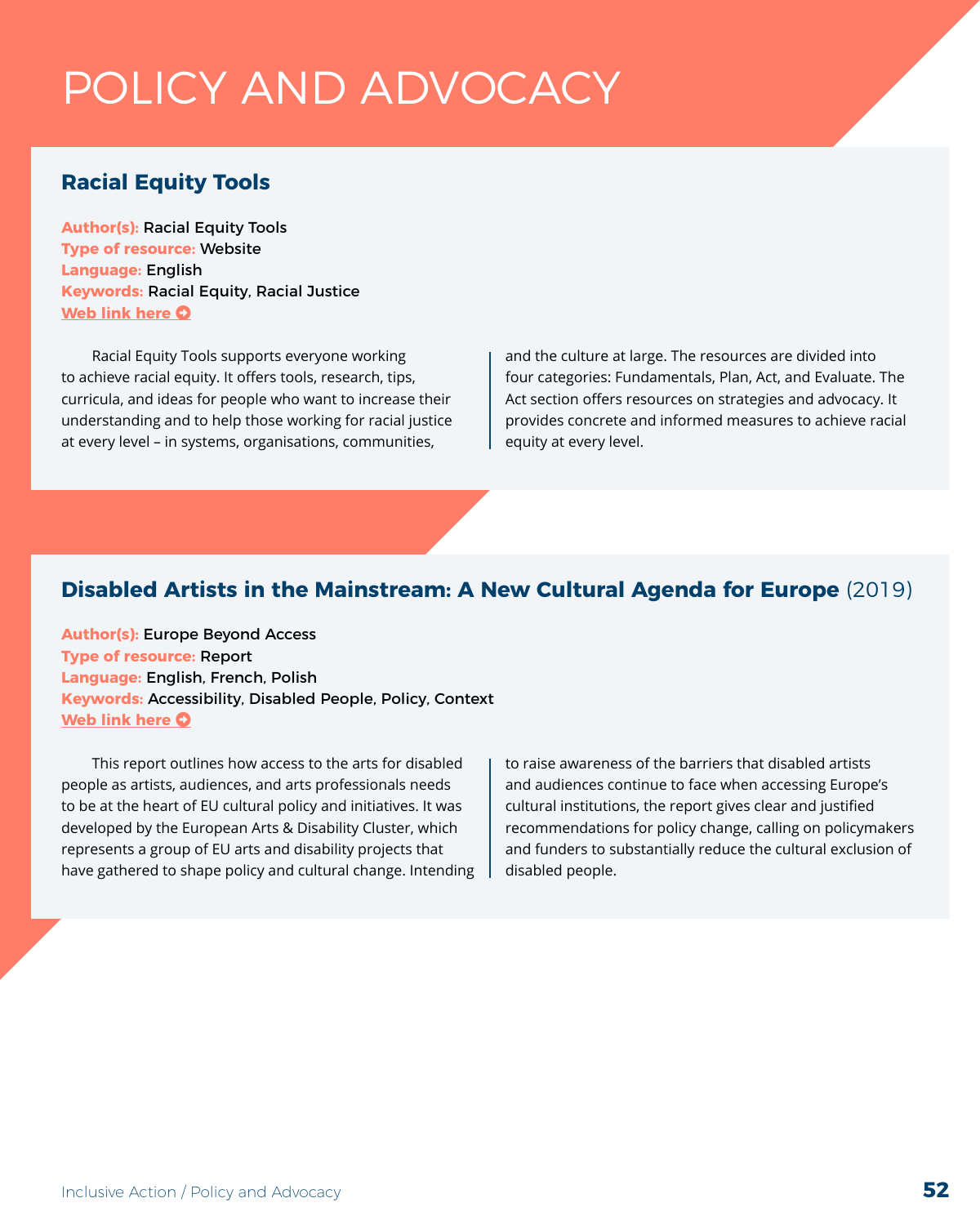#### **Innovation Diversity: New Approaches of Cultural Encounter in Europe** (2017)

**Author(s):** Mitter, S. & Reuter, L. **Type of resource:** Guide **Language:** English, German **Keywords:** Equal Access, Inclusive Art, Inclusive Performing Arts, Manual **[Web link here](https://un-label.eu/wp-content/uploads/Un-Label-Manual-Innovation-Diversity-New-Approaches-of-Cultural-Encounter-in-Europe_EN.pdf) O** 

Developed in the context of the Un-Label project, this manual challenges you to address the barriers preventing disabled people from achieving fully equal access to the arts as audiences and as artists. It is an invaluable resource for cultural projects as well as for advocacy. The manual frames the context and aims of Un-label, including its political dimension in section one. By presenting ten best practice portraits in section two, it offers an insight into the varied work of European cultural professionals and encourages the development of activities with an inclusive

context. In its third section, on implementing inclusive art, it sets out different challenges that artists with disability face, and categorises five fields of action for classifying cultural participation criteria (artistic programming, contextual access, architectural access, work opportunities, and communication). The booklet also provides checklists for practical planning and realisation of inclusive art programmes as well as a list of professional companies and cultural organisations working in the field of inclusive performing arts.

#### **Gender Equality Policy in the Arts, Culture and Media Comparative Perspectives** (2009)

**Author(s):** Anheier, H. **Type of resource:** Report **Language:** English **Keywords:** Gender Equality, Europe, Study **[Web link here](https://www.hertie-school.org/fileadmin/2_Research/2_Research_directory/Research_projects/Women_in_media_culture/FINAL_Report_Women_in_arts_and_culture.pdf) O** 

This study presents a comparative view of the situation of women in the fields of the arts, culture, and the media in six European countries. Based on a previous analysis of identified critical issues in the German context, this study allows for a comparison of experiences and policies across

countries and provides input for potential future action in five areas: advancement to leadership positions, access and opportunities, pay and pension, reconciliation of work and family life and monitoring tools, and evaluation schemes.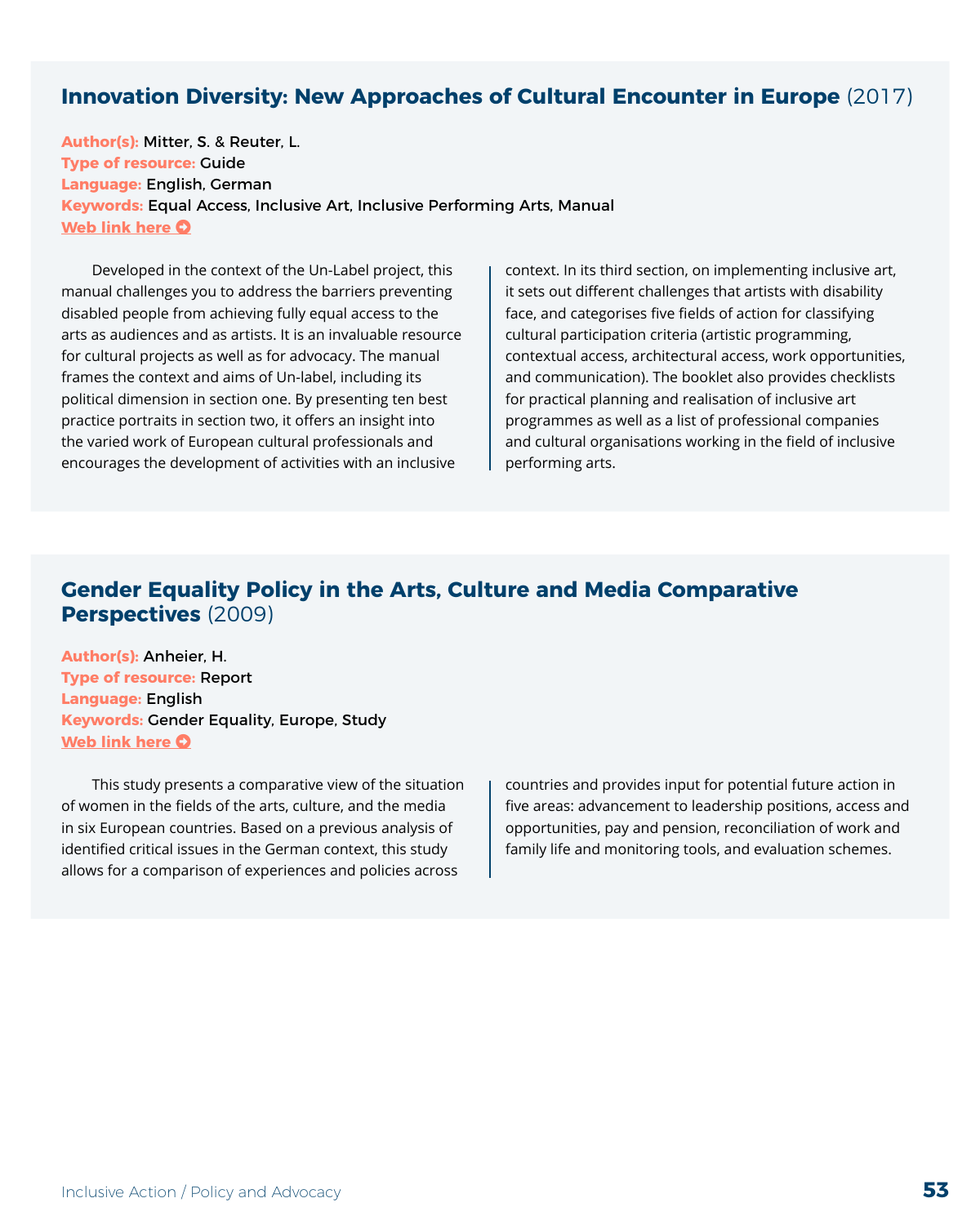#### **Resources**

**Author(s):** ILGA Europe **Type of resource:** Website **Language:** English **Keywords:** LGBTI, Advocacy, Europe **[Web link here](https://www.ilga-europe.org/resources) O** 

The main focuses of ILGA-Europe's work are advocacy for human rights and equality for LGBTI people at the European level and strengthening the LGBTI movement in Europe and Central Asia. The resources listed here include a wealth of information for advocacy, including the ILGA-Europe Annual Review of the Human Rights Situation of

Lesbian, Gay, Bisexual, Trans, and Intersex People; editions of Rainbow Digest - a monthly electronic newsletter on LGBTI law, politics, and movement; Rainbow Europe - an annual benchmarking tool, which ranks 49 countries in Europe on their LGBTI equality laws and policies, and more.

#### **Socio-economic Diversity And Inclusion In The Arts** (2019)

**Author(s):** Jerwood Arts **Type of resource:** Toolkit **Language:** English **Keywords:** Intersectionality, Socio-economic Diversity **[Web link here](https://jerwoodarts.org/wp-content/uploads/2019/11/Socio-economic-Diversity-and-Inclusion-in-the-Arts-A-Toolkit-for-Employers.pdf) O** 

This toolkit supports lasting change across the arts sector by sharing knowledge, providing expert support, and encouraging the take-up of an intersectional approach to equality, diversity, and inclusion. It recommends taking a strategic approach to addressing inequities due to socioeconomic background rather than focusing on individual, unconnected initiatives. This entails (1) looking at the issues holistically, understanding that change is required across a range of related areas of your work; (2) monitoring, collating, and using robust evidence to inform and evaluate the change you want to make; and (3) using advocacy and your ability to bring people together to support wider systemic change.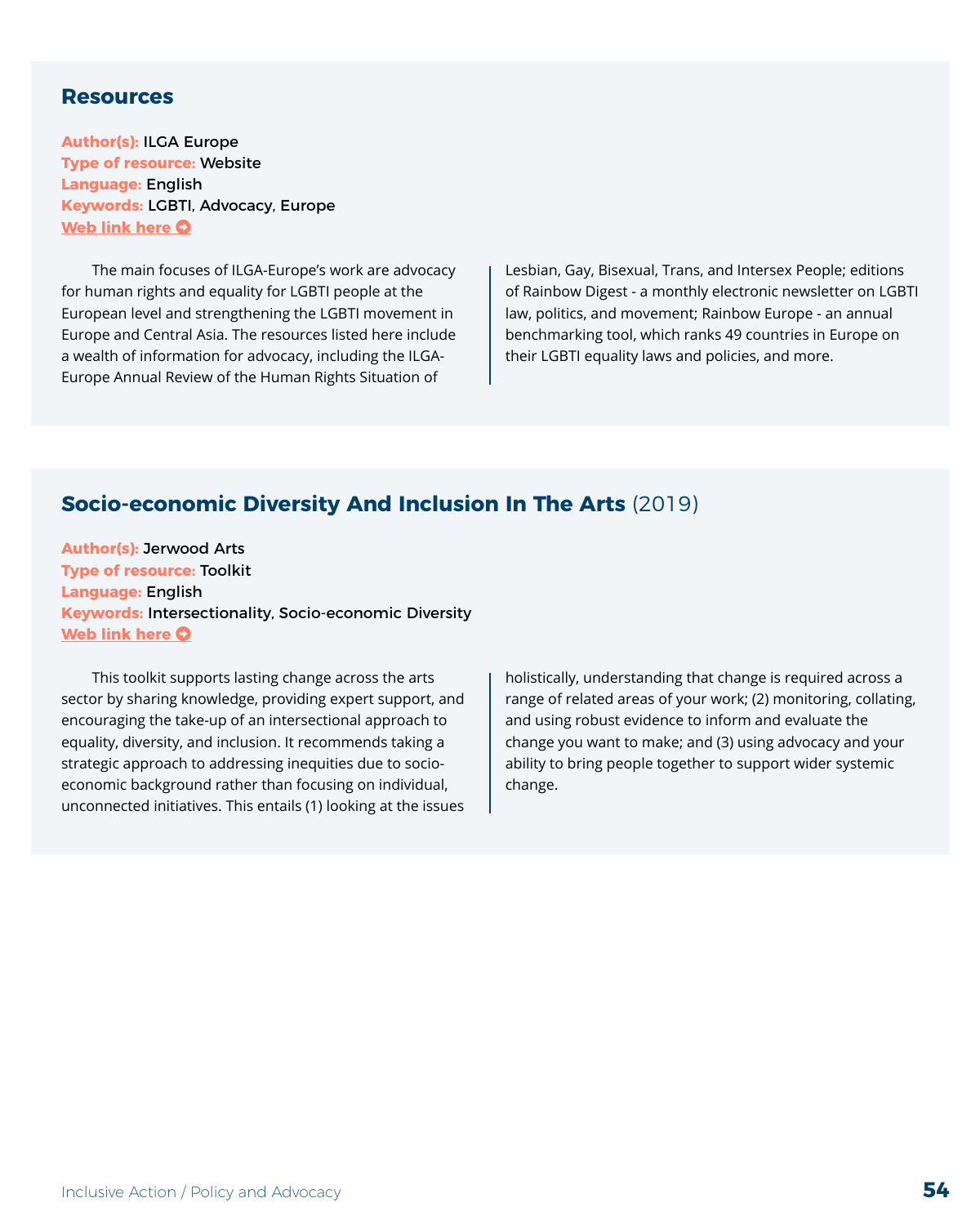#### **Culture in the Implementation of the 2030 Agenda** (2019)

**Author(s):** Culture 2030 Goal Campaign **Type of resource:** Report **Language:** English **Keywords:** SDGs, Development, Context **[Web link here](http://culture2030goal.net/wp-content/uploads/2020/05/culture2030goal_high.pdf) O** 

This report by the Culture 2030 Goal Campaign takes stock of the first four years of the Sustainable Development Goals (SDGs) and the 2030 Agenda from the perspective of culture. It provides an analysis of the presence of culture and associated concepts in the annual progress reviews

for the SDGs. It also explains the parallel developments of policy in the global conversation on culture in development and includes an analysis of local reviews. It is useful for SDG-related advocacy in general and for individual goals, including SDG 10 - Reduced Inequalities.

#### **Union of Equality: European Commission Strategies 2021-2030** (2021)

**Author(s):** European Commission **Type of resource:** Article **Language:** English **Keywords:** EU Policy, Equal Participation, Equity **[Web link here](https://ec.europa.eu/social/main.jsp?langId=en&catId=89&furtherNews=yes&newsId=9938)**  $\Omega$ 

This article summarises and links to the full text of the Strategy for the Rights of Persons with Disabilities 2021- 2030, which aims to ensure their full participation in society on an equal basis with others in the EU and beyond. The main themes of the strategy are EU rights, independent living and autonomy, non-discrimination, and equal opportunities. Along with the other strategies contributing

to the building of a 'Union of Equality' (also listed and linked to, including the LGBTIQ Equality Strategy 2020-2025; the EU Anti-racism Action Plan 2020-2025; the Gender Equality Strategy 2020-2025; and the EU Roma Strategic Framework), these are the promises made at EU level that should be upheld and built upon.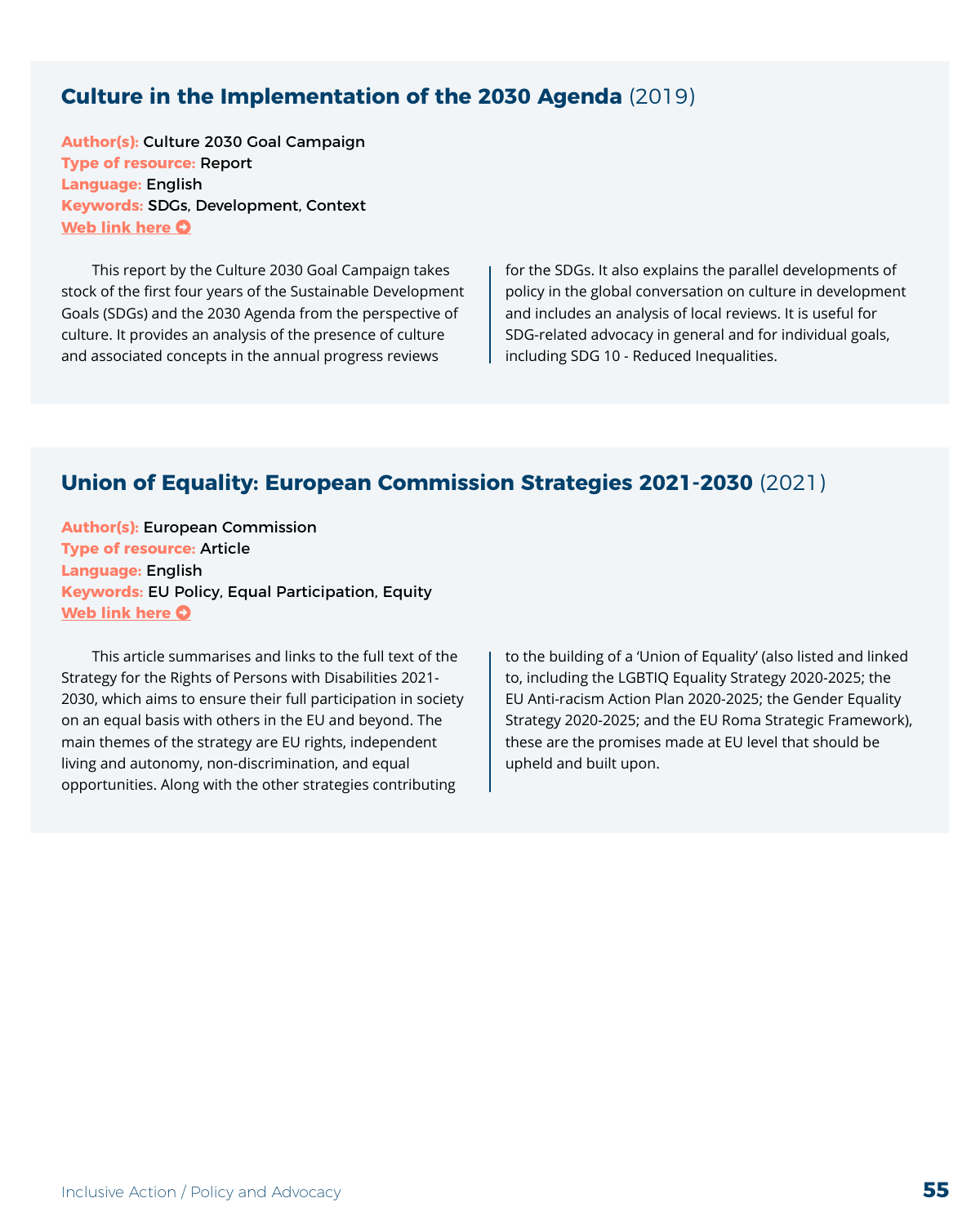## PROJECTS

#### **Europe Beyond Access**

**Author(s):** Europe Beyond Access **Type of resource:** Project **Language:** English **Keywords:** Disabled Artists, Theatre, Dance **[Web link here](https://www.disabilityartsinternational.org/europe-beyond-access/) O** 

*Europe Beyond Access* is a Creative Europe project aimed at supporting disabled artists in the contemporary theatre and dance sectors. The project is dedicated to supporting disabled artists to internationalise their artistic innovations and their careers, through network-building, audience development, raising awareness and understanding, and

facilitating collaboration. You can find out how to book one of their artists for your own programme on the *Get Involved* tab on the project website, as well as other options for collaboration, and follow the project's progress through its newsletter, Facebook @europebeyondaccess, and Twitter @ disartsint.

#### **MARS Training in Psycho-Social Music Intervention**

**Author(s):** MARS **Type of resource:** Project **Language:** English **Keywords:** Marginalised Communities, Music, Training **[Web link here](http://www.musicandresilience.net/) O** 

The *Music And Resilience Support* (MARS) project responded to an urgent and ever-increasing need to develop efficient and cost-effective strategies in support of deprived, marginalised communities in diaspora due to military/ political/social conflict, both within Europe and farther afield. The project developed a full training course in psychosocial music intervention, for community musicians, music therapists, and health and education workers, contributing

to the development of a specialised workforce trained in psychosocial intervention, as a protection against multiple risk factors emerging in under-resourced and marginalised communities, where chronic high- or low-level stress affects emotional, cognitive, and social functioning, in particular in children and adolescents, undermining the community's capacity to care for itself internally and to respond to the external environment with adaptation and flexibility.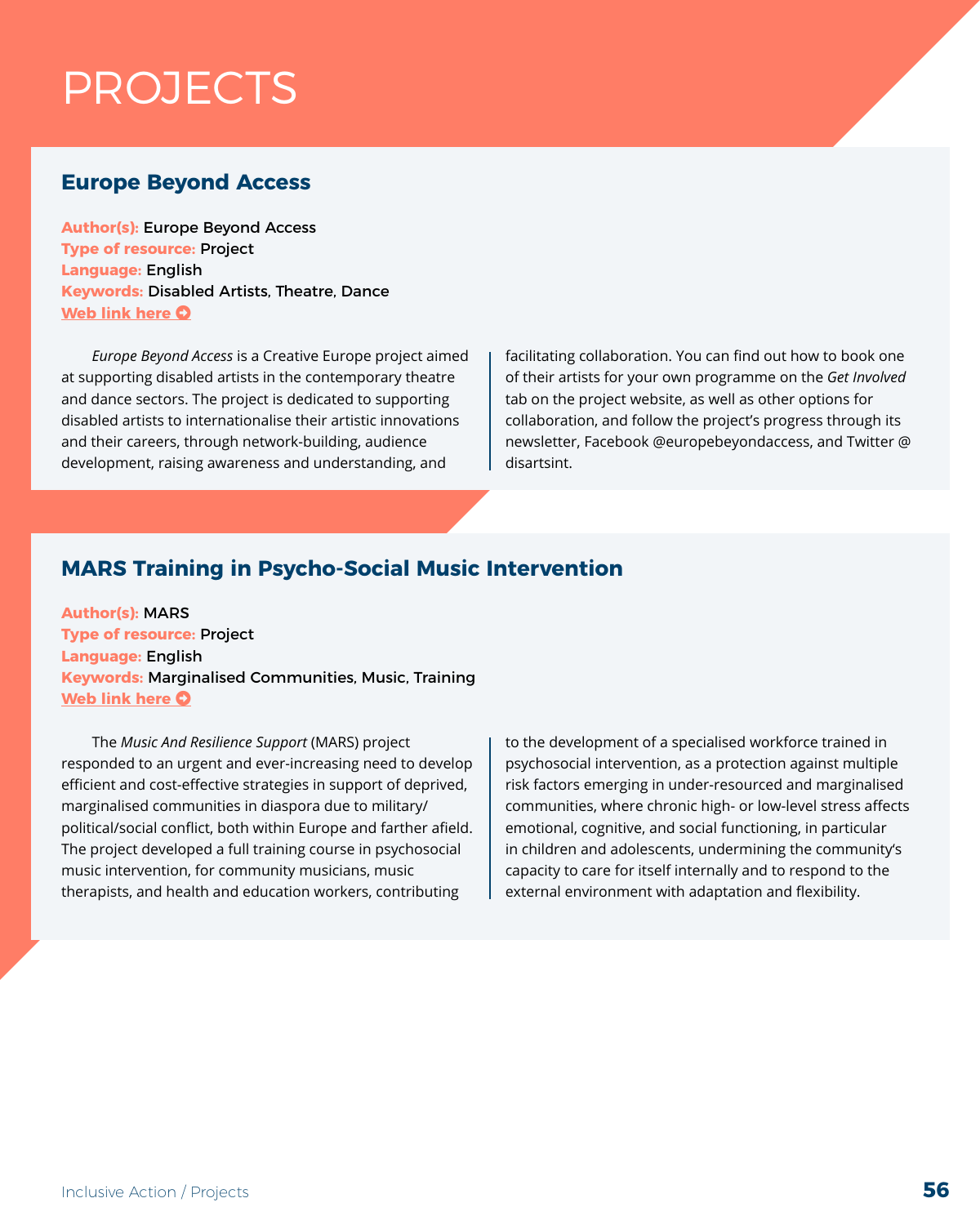#### **STAMP | Shared Training Activities for Music Professionals**

**Author(s):** STAMP **Type of resource:** Project **Language:** English **Keywords:** Music, Disadvantaged Youth, Social Inclusion, Advocacy **[Web link here](https://stamp-music.org/) O** 

The STAMP project was created to advocate for the benefits of cooperation and networking in the music sector. Output four of the STAMP project looks at different methods of social inclusion of disadvantaged youth through the means of music, serving as learning and teaching 'handbook' for music professionals or social workers presenting different methods about how music can help educators and trainers to deal with various forms of disadvantage or disaffect, through and with musical processes, forms, and structures in order to improve youth inclusion in society and

in various micro-social contexts. The approaches, methods, and strategies take different perspectives: Some of them highlight therapeutic effects that music can have on young people, while others put musical expression and artistic development of children in the focus. It includes a collection of national social inclusion strategies of EU Member States, three case studies on including music in teaching programmes and further inspiration and addresses for networking possibilities.

#### **Sing Me In**

**Author(s):** Sing Me In **Type of resource:** Project

**Language:** Arabic, Catalan, Dutch, English, Estonian, Finnish, French, German, Norwegian, Spanish, Turkish **Keywords:** Music, Youth, Social Inclusion, Implementation **[Web link here](https://europeanchoralassociation.org/cooperation-projects/sing-me-in/)**  $\bullet$ 

The *Sing Me In* project aimed to support those at risk of being excluded due to their socio-economic origin, the neighbourhood they live in, due to their migration background or religion. It offers four handbooks to support the design and implementation of projects by children

and youth choir conductors and music teachers, looking at singing with groups of young refugees, including young people with a migrant background in existing choirs and working in a school environment.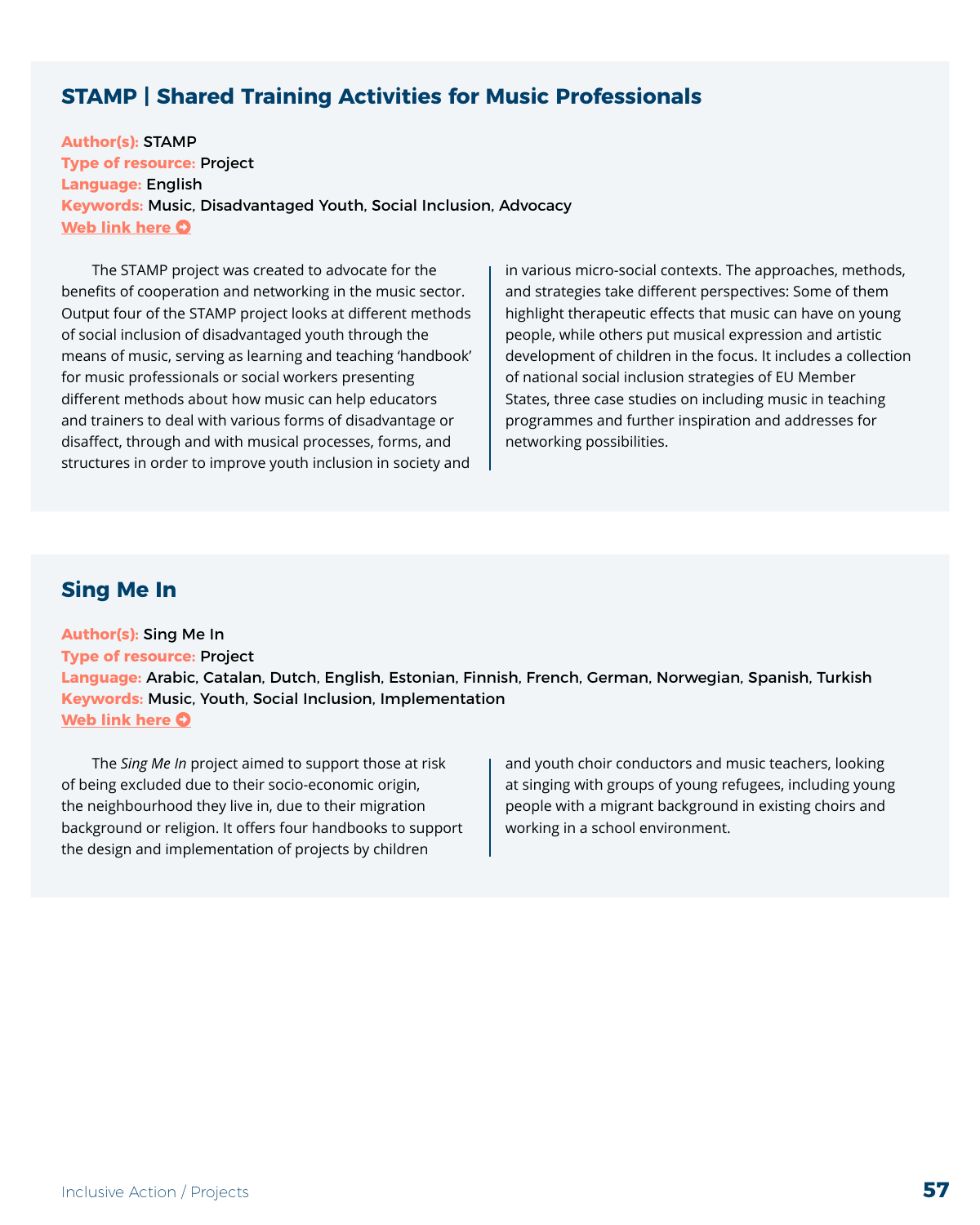#### **Give Music a Future**

**Author(s):** Give Music a Future **Type of resource:** Project **Language:** English **Keywords:** Music, Youth, Social Inclusion **[Web link here](https://online.fliphtml5.com/qnzdi/pqmf/#p=1) O** 

The *Give Music a Future* project promoted young European musicians through performances and skilldevelopment to engage with different audiences all over Europe. It proposed a diverse set of activities, including outreach sessions for new audiences - young refugees,

immigrants, traveller children, and other underrepresented groups. In this handbook, you can find guidelines on setting up your own project and the considerations to take into account at different stages of your project's development.

#### **Creation and Displacement: Developing New Narratives around Migration** (2016)

**Author(s):** IETM **Type of resource:** Mapping **Language:** English **Keywords:** Migration, Social Inclusion, Migrant Engagement **[Web link here](https://www.ietm.org/en/resources/mappings/creation-and-displacement-developing-new-narratives-around-migration) O** 

This IETM mapping highlights a sample of projects that reflect practices from across Europe and neighbouring countries that specifically deal with a variety of issues around migration. The mapping includes case studies of creative engagement with disabled communities and nonrefugee artists making work about refugee and asylumseeking communities primarily for non-displaced audiences.

Complemented by an Annex of 80+ projects and initiatives submitted by IETM members, this mapping will give you an idea of what has been happening on the ground in terms of social inclusion through the arts, while providing an introduction to some of the current discussions and artistic projects taking place with a focus on refugee and migrant engagement and support.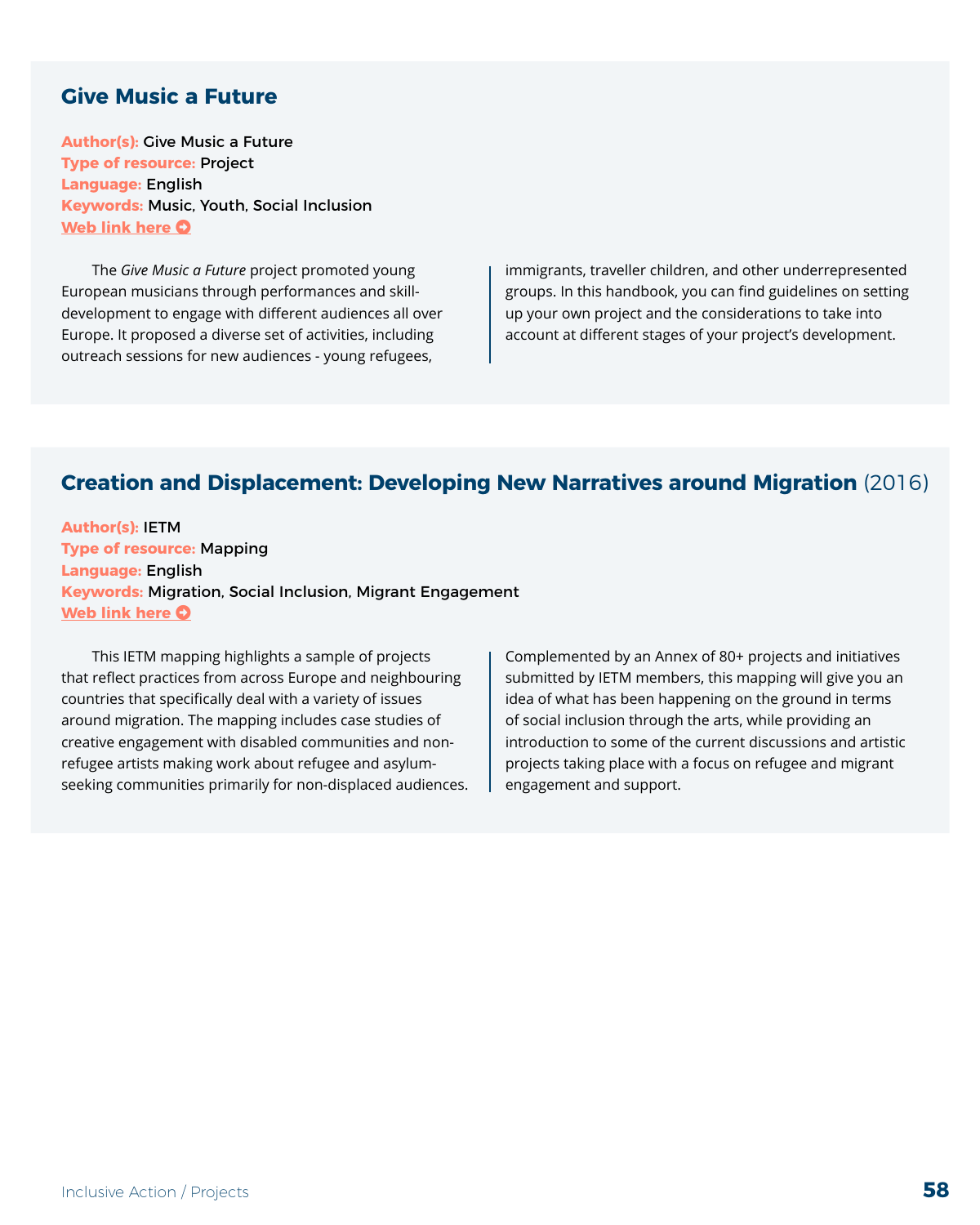

## MAKING COMMUNICATIONS MORE INCLUSIVE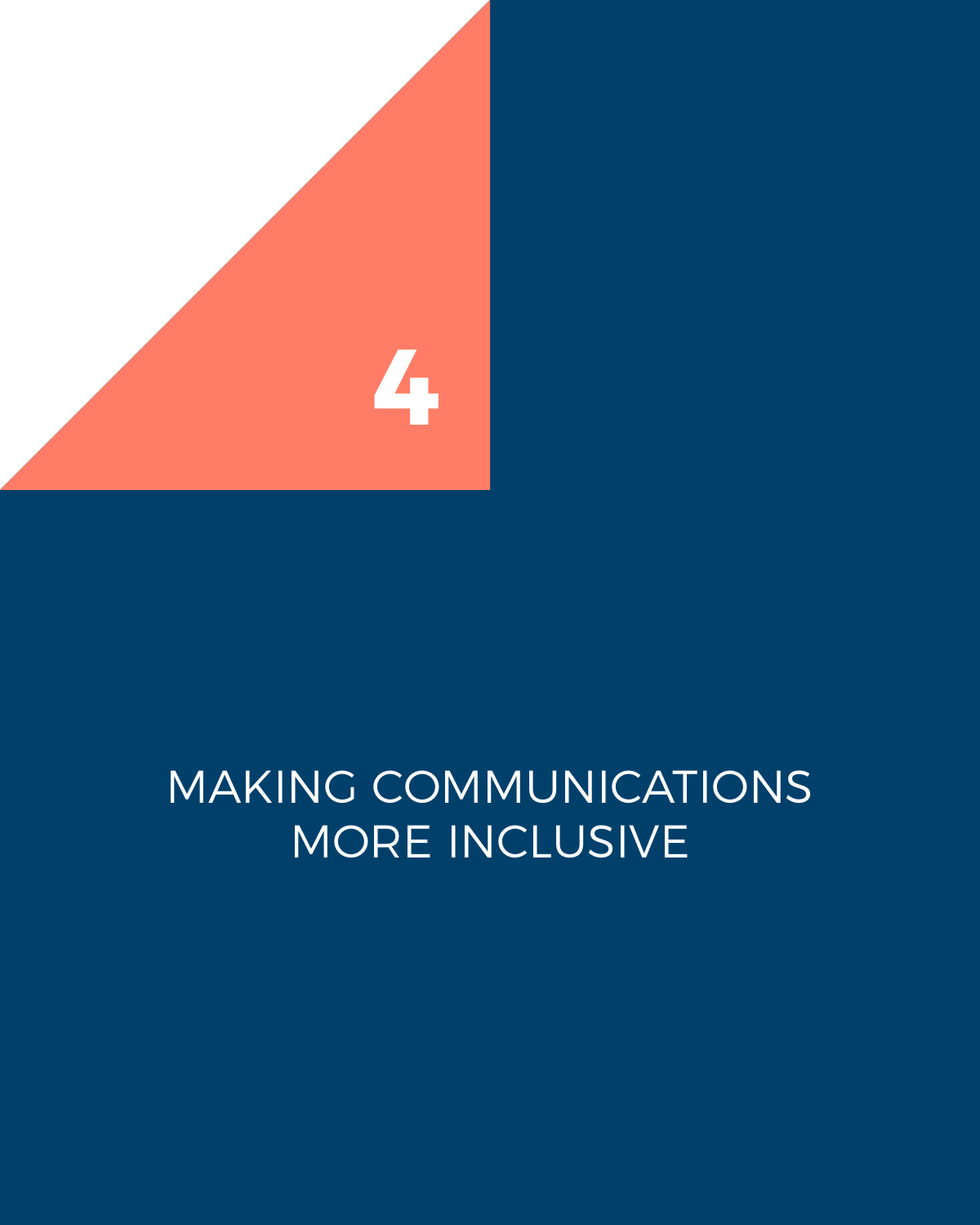### INCLUSIVE LANGUAGE IN COMMUNICATIONS

#### **Unbiased Language: Quick Guide to Bias-Free Writing**

**Author(s):** Your Dictionary **Type of resource:** Guide **Language:** English **Keywords:** Reducing Bias, Language, Guide **[Web link here](https://grammar.yourdictionary.com/style-and-usage/unbiased-language.html) O** 

This guide to reducing bias in writing does not take long to read, but will provide you with basic principles that will help you to include all readers and keep your writing free from gender and group stereotypes, including those relating to race, age, ethnicity, ability level, socio-economic status, and sexual orientation. It highlights common areas in which bias arises and in raising awareness of these, enables you to counteract bias in your texts.

#### **Conscious Style Guide: Home of Conscious Language**

**Author(s):** Conscious Style Guide **Type of resource:** Guide **Language:** English **Keywords:** Conscious Language, Terminology, Style Guides **[Web link here](https://consciousstyleguide.com/) O** 

The Conscious Style Guide supports you to think critically about using language, so that you can empower people instead of limiting them. In one place, you can access a collection of style guides covering terminology for various inclusion groups and find links to the main articles debating terminology use. The website includes guides relating to:

- Ability and disability
- Age
- Appearance
- Empowerment
- Ethnicity, race and nationality
- Gender, sex and sexuality
- Health
- Plain language
- Socio-economic status
- Spirituality, Religion and Atheism
- and more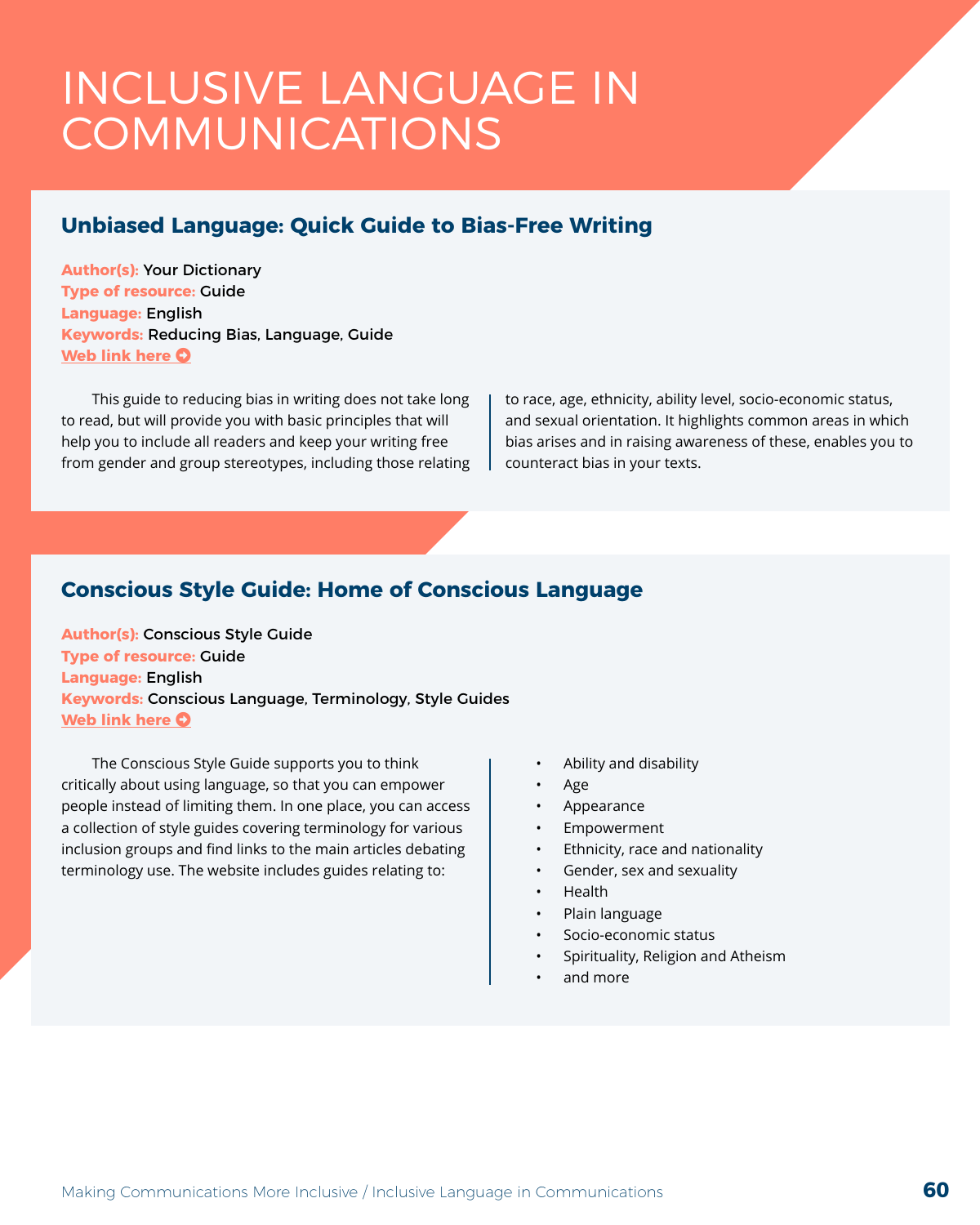#### **Gender-Inclusive Language Guidelines**

**Author(s):** UNITED NATIONS

**Type of resource:** Guidelines **Language:** Arabic, Chinese, English, French, Russian, Spanish **Keywords:** Gender-Inclusive Language, Communication **[Web link here](https://www.un.org/en/gender-inclusive-language/) O** 

Gender is regularly visible in our use of language. Given the key role of language in shaping cultural and social attitudes, using gender-inclusive language is a powerful way to promote gender equality and eradicate gender bias. This website contains guidelines that include a number of

recommendations on the use of gender-inclusive language in any type of communication, as well as a toolbox of training materials on the practical application of the guidelines, information on related training courses, and other relevant resources.

#### **Disability Language Style Guide** (2018)

**Author(s):** National Center on Disability and Journalism **Type of resource:** Guide **Language:** English, Romanian, Spanish **Keywords:** Terminology, Disability **[Web link here](https://ncdj.org/style-guide/) O** 

This style guide, developed by the National Center on Disability and Journalism at Arizona State University, covers almost 200 words and terms commonly used when referring to disability. Building on basic principles of relevance and sensitivity, the guide goes on to explain which words and

terms are appropriate or not as well as the reasons why. It also explains the situational appropriateness of certain terms, which may be appropriate to use in a certain scenario but not in another. It includes guidance on terms relating to physical and psychological health and disability.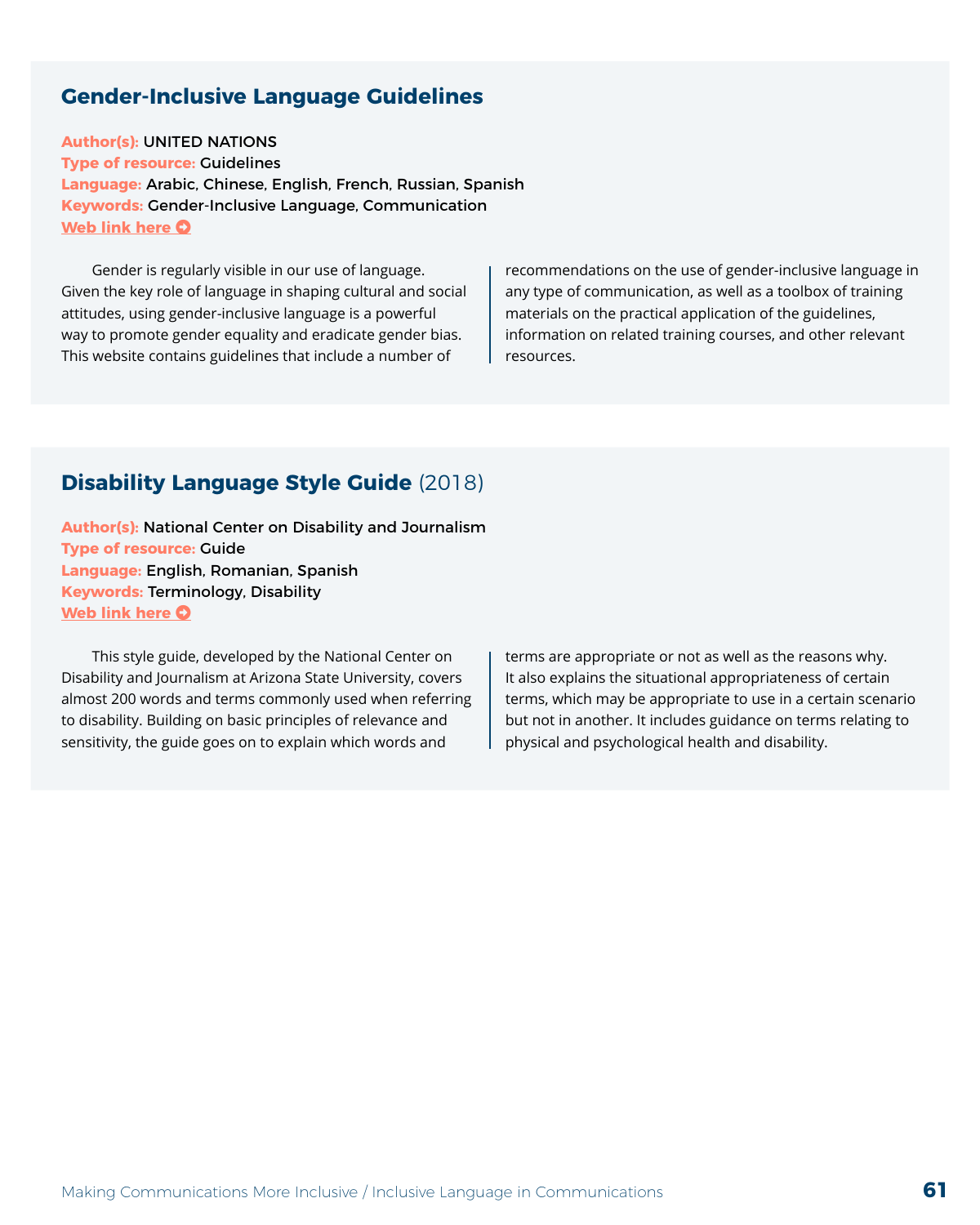#### **Readability Analyzer and Associated Tools**

**Author(s):** data.yze **Type of resource:** Tool **Language:** English **Keywords:** Readability, Diverse Audiences, Diverse Abilities **[Web link here](https://datayze.com/readability-analyzer.php) O** 

If you want to ensure your text is readable and that an audience of diverse abilities can understand it, there are various text analysis tools available online to support you. The data.yze website has the benefit of bringing a number of different tools together in one place to help you achieve this, including:

- Readability Analyser
- Passive Voice Detector
- Alternate Spelling Finder
- Word Analyser
- Difficult & Extraneous Word Finder
- Word Blender
- Spell Checker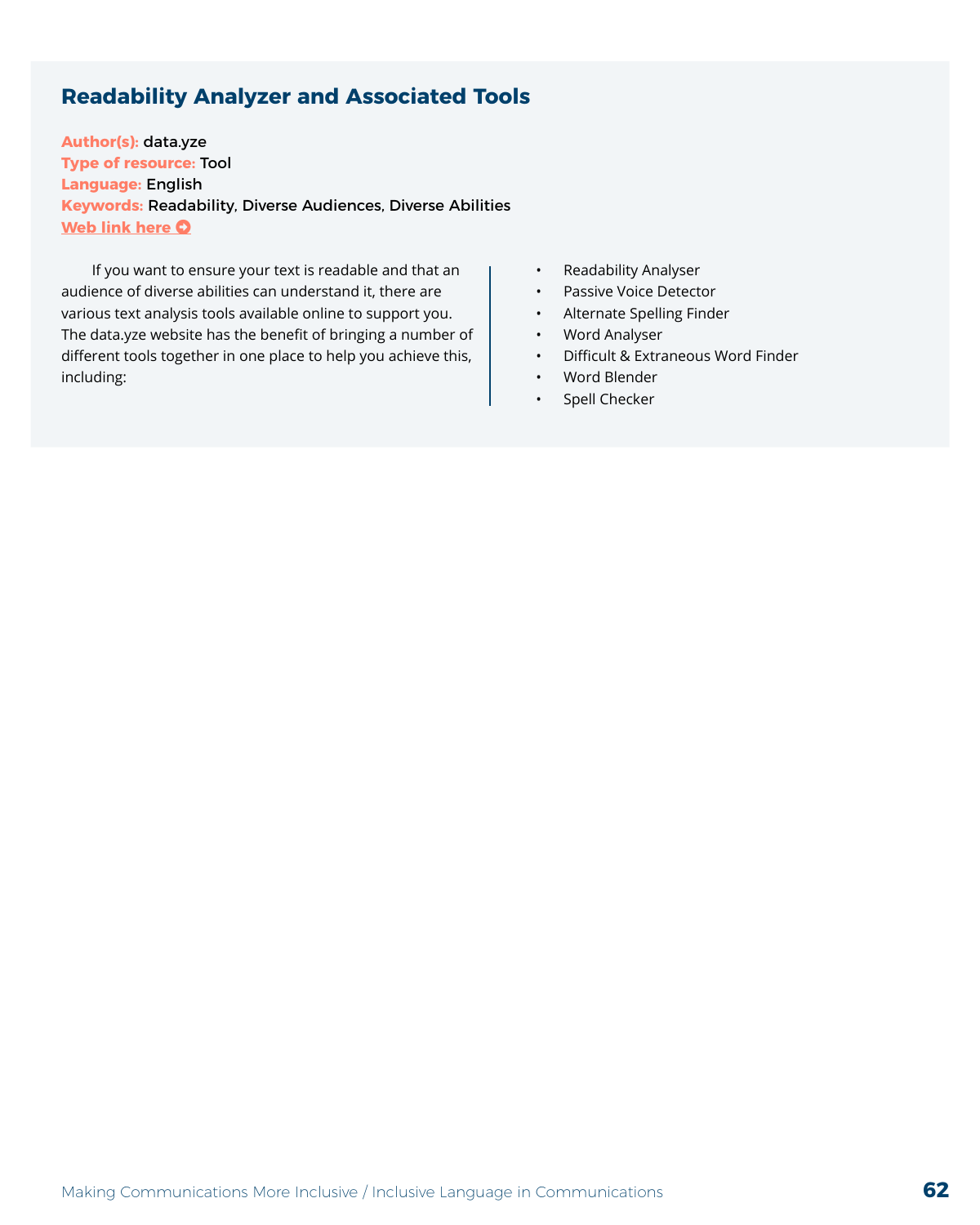### DESIGNING INCLUSIVE COMMUNICATIONS

#### **Customer Communications Toolkit for the Public Service – A Universal Design Approach** (2019)

**Author(s):** Centre for Excellence in Universal Design **Type of resource:** Toolkit **Language:** English **Keywords:** Inclusive Communication, Digital Communication, Checklist, Toolkit **[Web link here](http://universaldesign.ie/products-services/customer-communications-toolkit-for-the-public-service-a-universal-design-approach/) O** 

This toolkit is based on Universal Design. Universal Design aims to create an environment that can be accessed, understood, and used to the greatest extent possible by all people, regardless of their age, ability, or disability. The toolkit includes sections on the design of written, spoken, and signed communication and a substantial section

devoted to many forms of digital communication. You will find a checklist at the end of each section summarising the key points to take on board. At the very end of the document is a short series of questions that you can use to confirm whether your communications are inclusive in the design stage. You can also use this toolkit for training staff.

#### **Inclusive and Accessible Communication Guidelines** (2018)

**Author(s):** Bridging the Gap **Type of resource:** Guidelines **Language:** English **Keywords:** Disability, Accessible Communication **[Web link here](https://bridgingthegap-project.eu/wp-content/uploads/BtG_Inclusive-and-accessible-Communication-Guidelines.pdf) O** 

*Bridging the Gap* is an EU-funded project that focuses on actions to increase the inclusion of people with disabilities at international and national level. Inspired by the concept of Universal Design, these guidelines stand out for their information on using inclusive language and tips on behaviour when speaking with people with different

disabilities. Additionally, they add other resources in this bibliography, with instructions on making communications accessible (including digital documents), requirements for the organisation of inclusive meetings and events, and the accessibility of websites and social networks.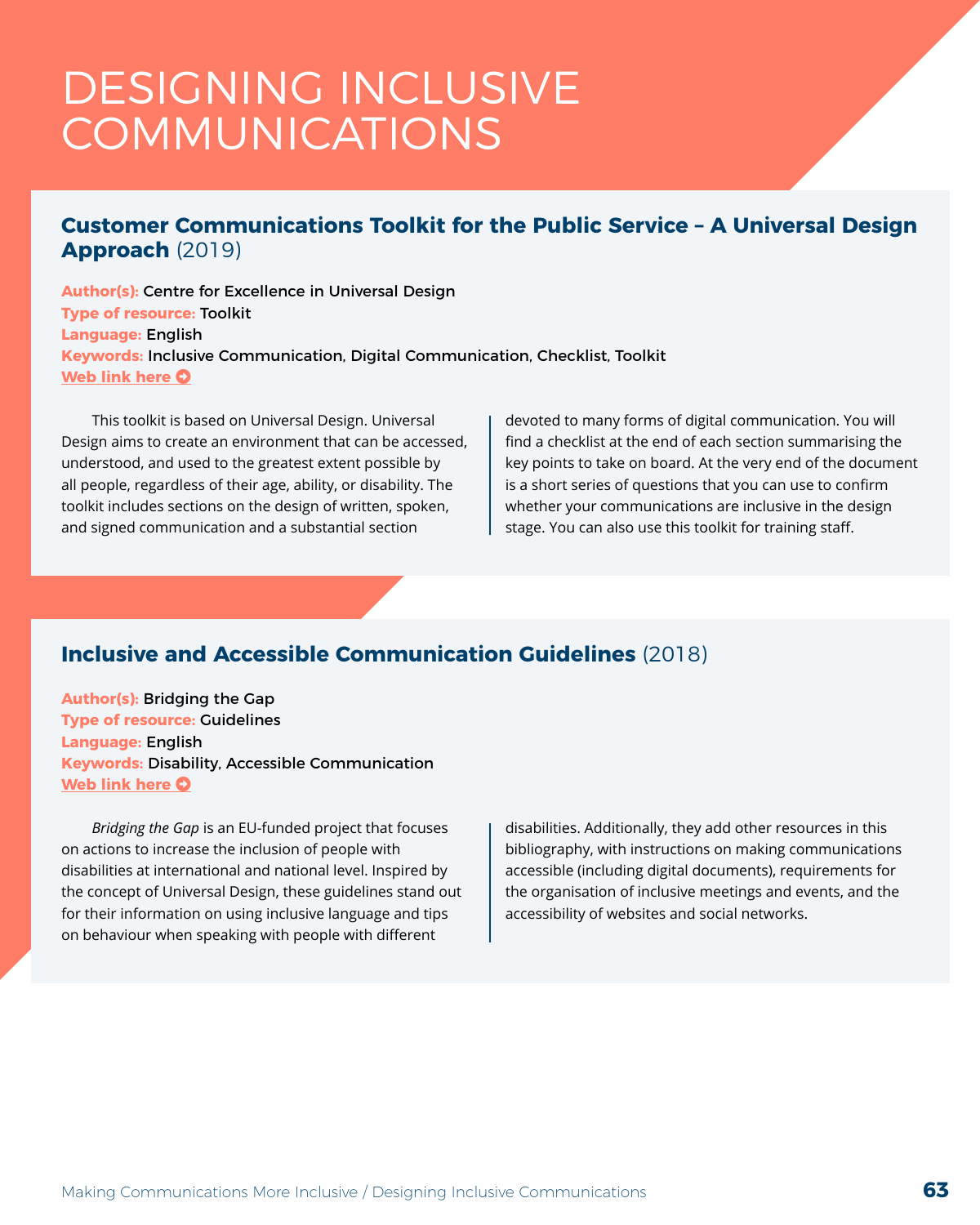## WEB ACCESSIBILITY

#### **Access & Use** (2020)

**Author(s):** COMPARE project **Type of resource:** Guide **Language:** English, French, German, Swedish **Keywords:** Accessibility, Evaluation, Comparing Practices **[Web link here](https://accessuse.eu/) O** 

COMPARE *(Comparing peer accessibility ratings in evaluation)* is a project that documents and compares differences in current evaluation practices of accessibility experts across Europe. *Access & Use*, created as part of the project, shows what is needed to make dynamic elements in websites accessible and usable for all. It focuses on a small

number of important and often used types of content (for example, drop-down navigation menus, tab panels, or modal dialogs). For each element, the *Access & Use* explains step by step how it works, how it is used in practice, and what makes it fully accessible.

#### **Digital Accessibility Toolkit**

**Author(s):** Christoffel Blinden Mission (CBM) **Type of resource:** Toolkit **Language:** English **Keywords:** Digital Accessibility, Social Inclusion **[Web link here](https://www.medbox.org/pdf/5e148832db60a2044c2d4d6a) O** 

Based on international standards and a scan of available technologies, this easy-to-use toolkit aims to contribute to the social and economic inclusion of persons with disabilities in relation to information computer technology (ICT). It outlines the main international frameworks around

digital accessibility and why it is important for the inclusion of people with disabilities. It furthermore provides tools and guidance for creating accessible content, examples of good practice in digital accessibility, and links to free online training in English.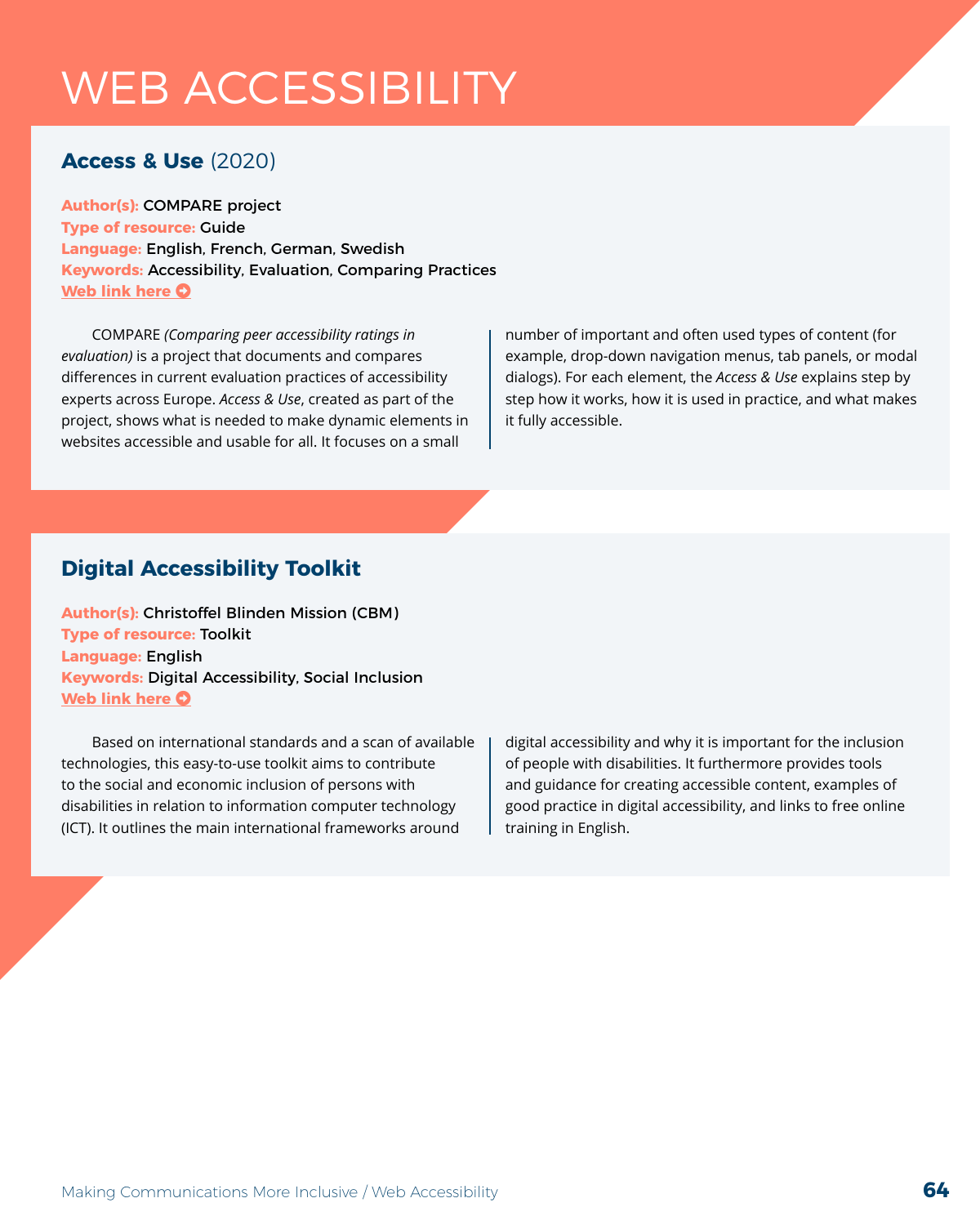#### **Web Content Accessibility Guidelines (WCAG) 2.0** (2008)

**Author(s):** Web Accessibility Initiative **Type of resource:** Guidelines **Language:** English **Keywords:** Web Content, Accessibility **[Web link here](https://www.w3.org/WAI/WCAG21/quickref/) O** 

The Web Content Accessibility Guidelines (WCAG) is the globally accepted benchmark for web content accessibility. They include extensive recommendations for making web content more accessible to a wider range of people. This tool provides a customisable view of WCAG 2 resources, to

support implementation of WCAG 2. Although many of the guidelines are technical (WCAG 2 is primarily for web content developers), this tool contains resources that are designed to meet the needs of anyone interested in improving their websites and web content.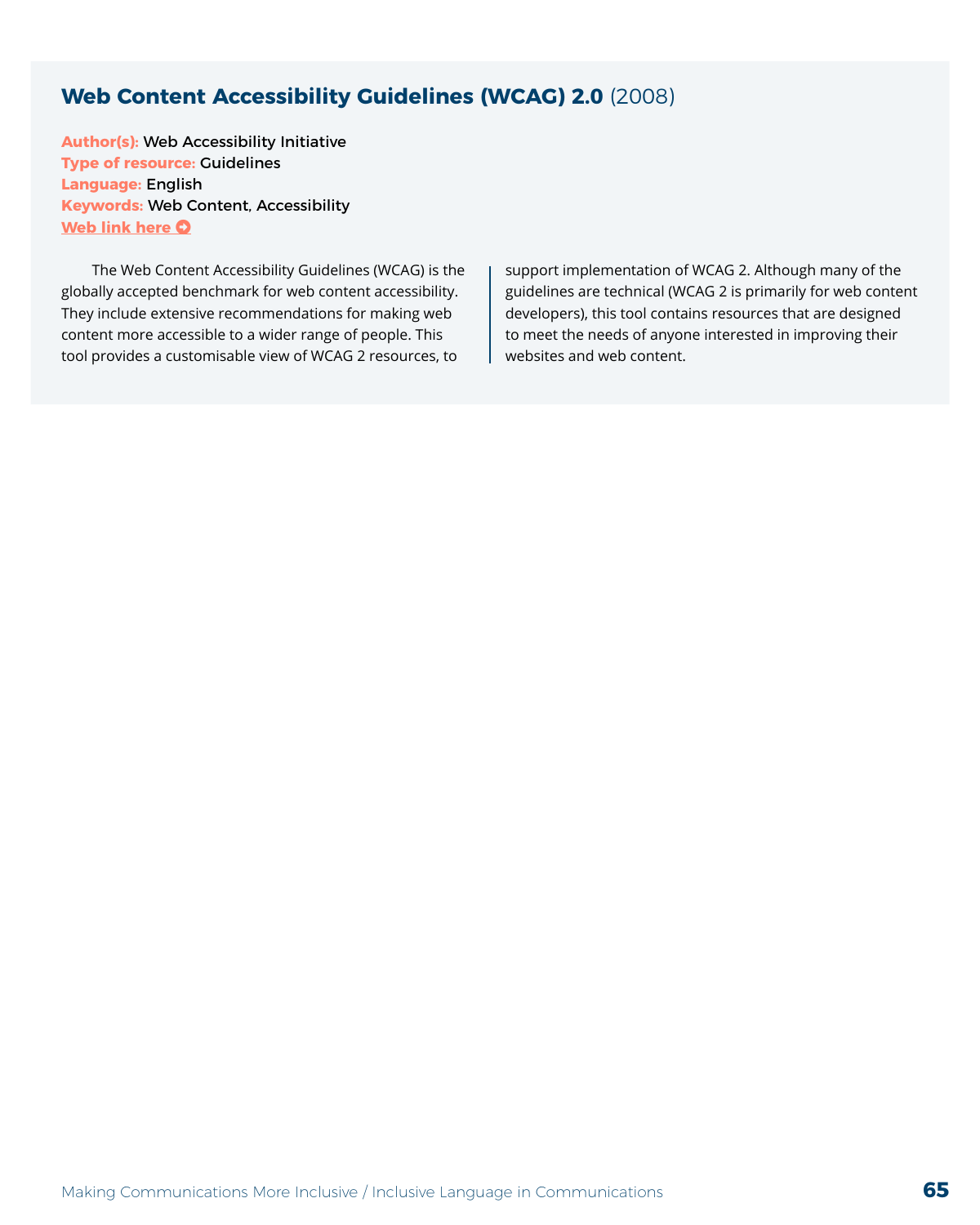

# HOLDING INCLUSIVE EVENTS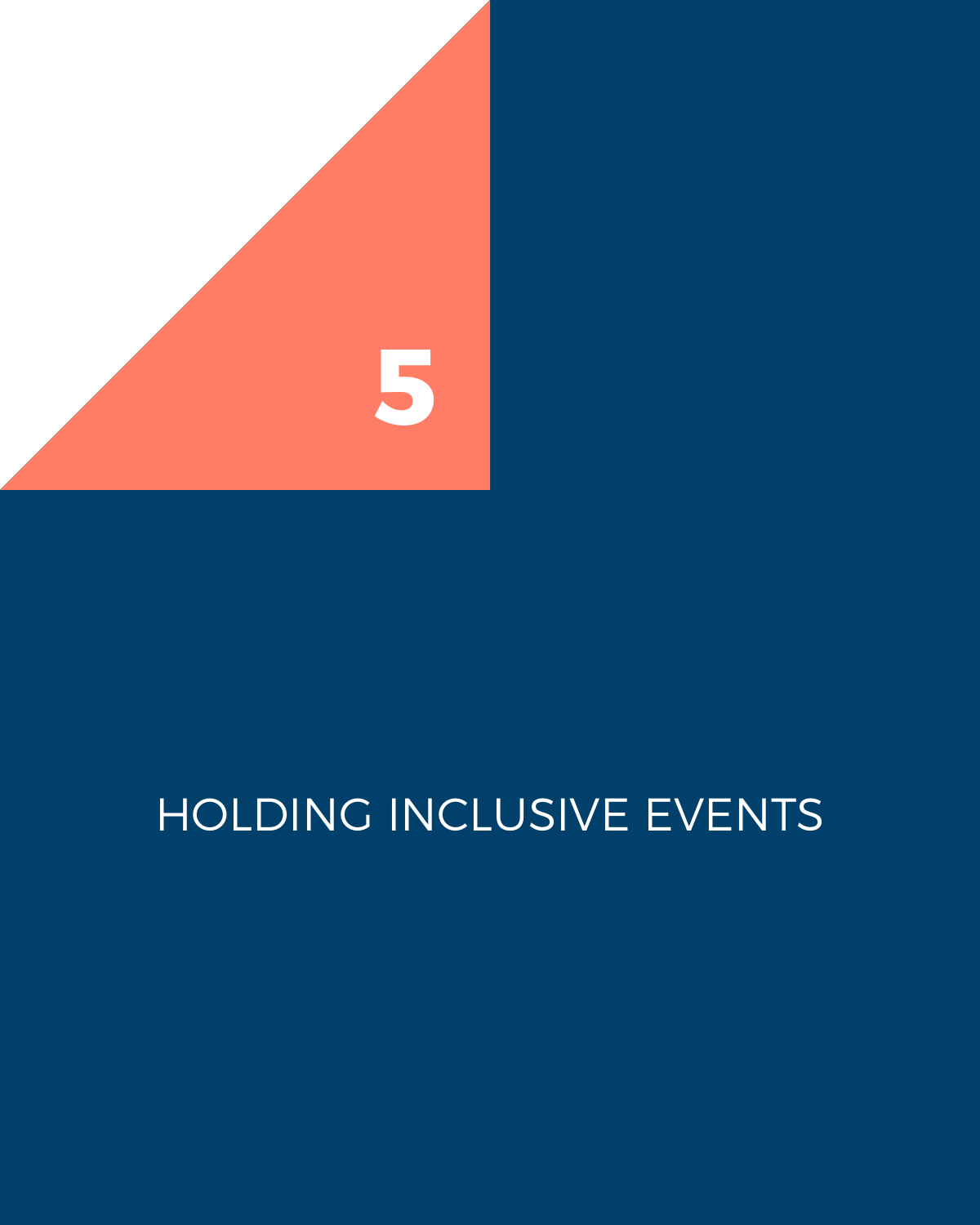### MAKING EVENTS INCLUSIVE AUDIENCE DIVERSITY

#### **Understanding Disabled People as Audiences 2012-13** (2013)

**Author(s):** Shape Arts **Type of resource:** Report **Language:** English **Keywords:** Inclusive Arts, Disability, Audience **[Web link here](https://www.shapearts.org.uk/understanding-disabled-people-as-audiences-2012-13) O** 

This report provides an analysis of the behaviour of people with disabilities as audiences who engaged directly with Shape's Audiences services during 2012-13. It aims to help organisations better understand people with disabilities as audiences, the barriers they may face, and how they access the sector. It is intended to encourage organisations to think about how they can remove barriers to disabled people as audiences, to provide a more inclusive arts and

cultural sector. The report analyses audiences of people with disabilities intersectionally, in terms of age, gender, ethnicity, and access requirements. It further analyses audience behaviour by evaluating bookings in different art forms (e.g., theatres, musicals, galleries) and bookings by venue type, with the most common barriers faced being transport and financial barriers.

#### **Report on the Role of Public Arts and Cultural Institutions in the Promotion of Cultural Diversity and Intercultural Dialogue** (2014)

**Author(s):** EU OMC Working Group of Member State Experts **Type of resource:** Report **Language:** English **Keywords:** Cultural Diversity, Audience, Strategy **[Web link here](https://ec.europa.eu/assets/eac/culture/library/reports/201405-omc-diversity-dialogue_en.pdf) O** 

This report showcases the role of public arts and cultural institutions in the promotion of cultural diversity and intercultural dialogue. Particularly relevant is chapter 4.2.3 on Reaching out to New Audiences. This report argues that broadening audiences, and ensuring that cultural provisions benefit a larger population in the territory, is vital for the future of cultural institutions. Therefore, cultural institutions may need to develop specific strategies to draw in non-participants by addressing the root causes of their non-participation. In short, they need to develop policies for audience development. This can be done by examining key challenges:

- How can we get in contact with non-users?
- How can we understand what would draw current non-users to cultural institutions?
- How can we build a relationship of trust with them and encourage them to develop an interest for the work of cultural institutions?
- How do we decide what might be relevant to some communities without betraying the core mission of the cultural institution?
- How can we consolidate the relationship for the future?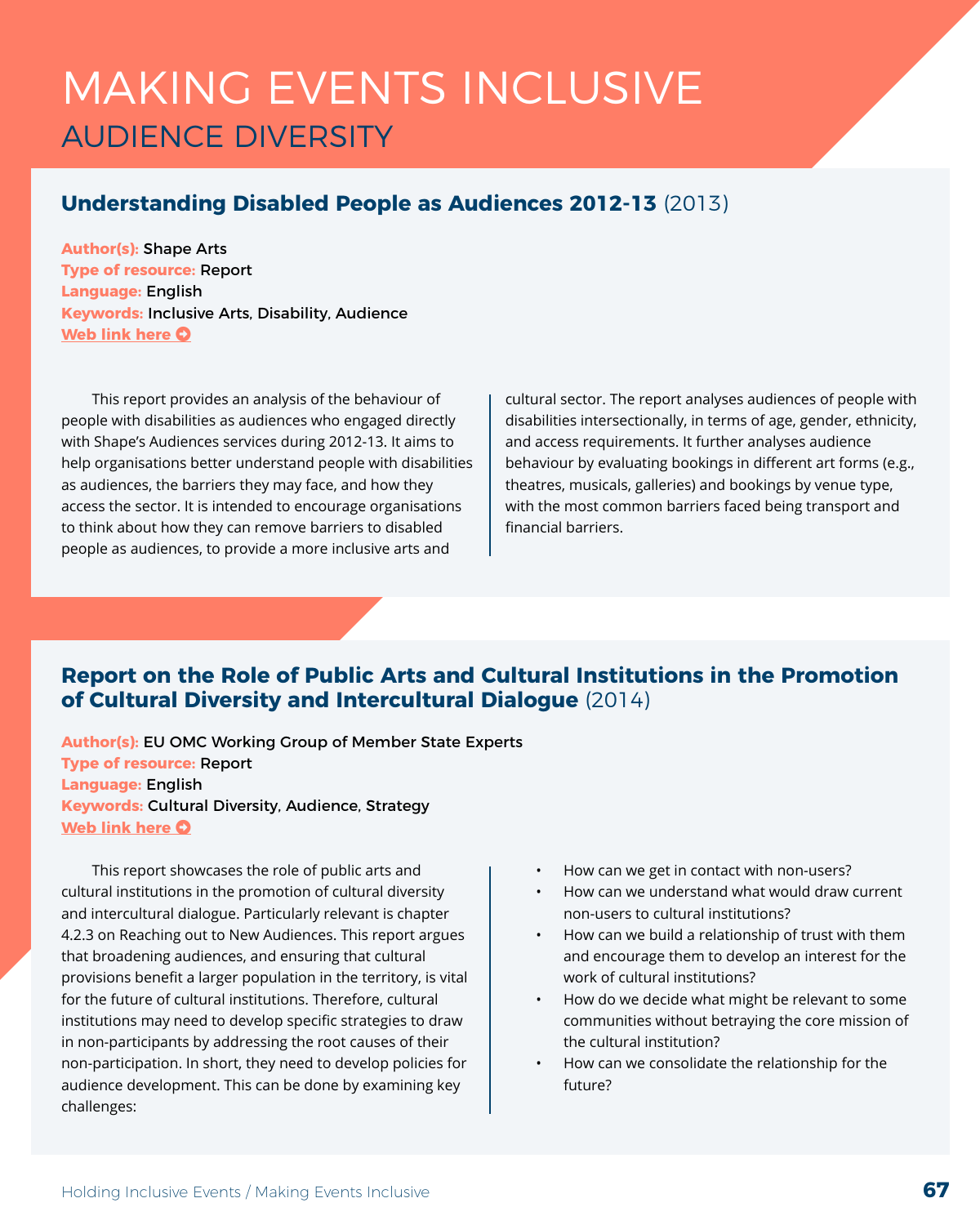### ON-STAGE REPRESENTATION

#### **How to Avoid Tokenism: Theatre and Dance** (2018)

**Author(s):** British Council **Type of resource:** Article **Language:** English **Keywords:** Avoiding Tokenism, Diversity Programming **[Web link here](https://theatreanddance.britishcouncil.org/blog/2018/tokenism/) O** 

This article shares tips on how arts organisations and programmers can improve inclusion without resorting to tick-box diversity. It explains briefly the concept of tokenism, namely, including a small number of people from underrepresented groups in a limited context in order to appear

diverse. It also offers several reasons why diversity is needed in programmes. Lastly, it emphasises that diversity programming does not mean tokenism. Therefore, it is important to establish why diversity should be embedded if you are concerned about avoiding tokenism.

#### **Everybody Wants a Refugee on Stage: Conversations Around Contemporary Artistic Engagement with Migration** (2019)

**Author(s):** IETM **Type of resource:** Report **Language:** English **Keywords:** Intersectionality, Displacement, Representation **[Web link here](https://www.ietm.org/en/resources/articles/everybody-wants-a-refugee-on-stage-conversations-around-contemporary-artistic) O** 

This IETM publication aims to look into some organisations working at the intersection between arts and migration in different contexts. It reports on best practice initiatives that engage creatively with displacement. When thinking about on-stage representation, the publication invites us to reflect on our actions and decisions, including such aspects as:

- Think about the 'Why'
- Think about the 'Who'
- Think about the 'What'
- Measure your impact
- Think about Sustainability and Long termism from the start
- Use your Influence

Starting from the 'Why': Why this project and why you as an organisation to organise it? 'Who is in the room?' 'What' topic is selected for a piece of work relating (in this case) to refugees and migration. Furthermore, arts organisations need to find the right way to evaluate their work and their impact, to best represent their achievements and reflect on their challenges. It is necessary to think about sustainability in terms of curating a long-term vision, building diverse partnerships, and engaging in networks.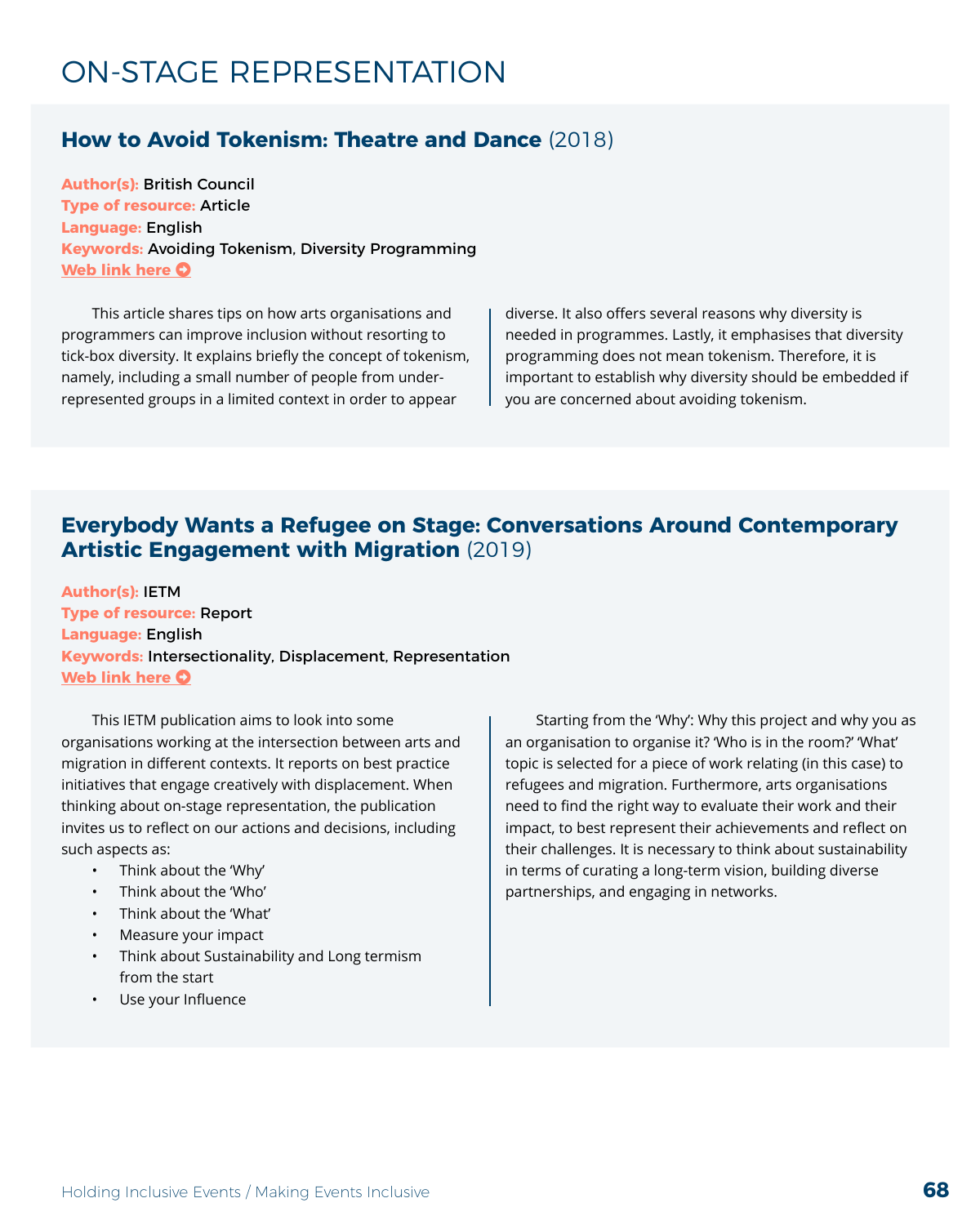#### **Permission to Stare – Arts and Disability** (2017)

**Author(s):** IETM **Type of resource:** Report **Language:** English **Keywords:** Disability, Performing Arts, Perspectives **[Web link here](https://www.ietm.org/en/system/files/publications/ietm_permissiontostare_sept2017_0.pdf) O** 

This 'Fresh Perspectives' publication from IETM presents different views on arts and disability with a focus on contemporary dance. It provides an overview of a variety of questions and possible approaches to provide the best conditions for disabled performing arts professionals. It provides us with an insight into first-hand experiences from artists with their shared vision of representation on stage.

The first part of the publication contains a chain of letters written by fellow artists. The written letters contain personal stories, poetic visions, and political speeches. They offer an insightful perspective on their experiences in the arts sector. The second part builds on contributions collected via an online open call.

#### **Unlimited**

**Author(s):** Unlimited **Type of resource:** Programme **Language:** English **Keywords:** Disabled Artists, Support, Commissioning **[Web link here](https://weareunlimited.org.uk/) O** 

This arts commissioning programme aims to include work by disabled artists within the UK and international cultural sectors, reach new audiences, and shift perceptions of disabled people. The programme supports creative projects by outstanding disabled artists and companies. They also offer funding for research and development to enable

small and large-scale projects in the UK and internationally. It is a prime example of supporting and advancing the inclusion of different art forms by disabled artists. See the *'Allies'* tab on the website to discover how you can partner with Unlimited to include their commissions in your programming, or partner for the development of events.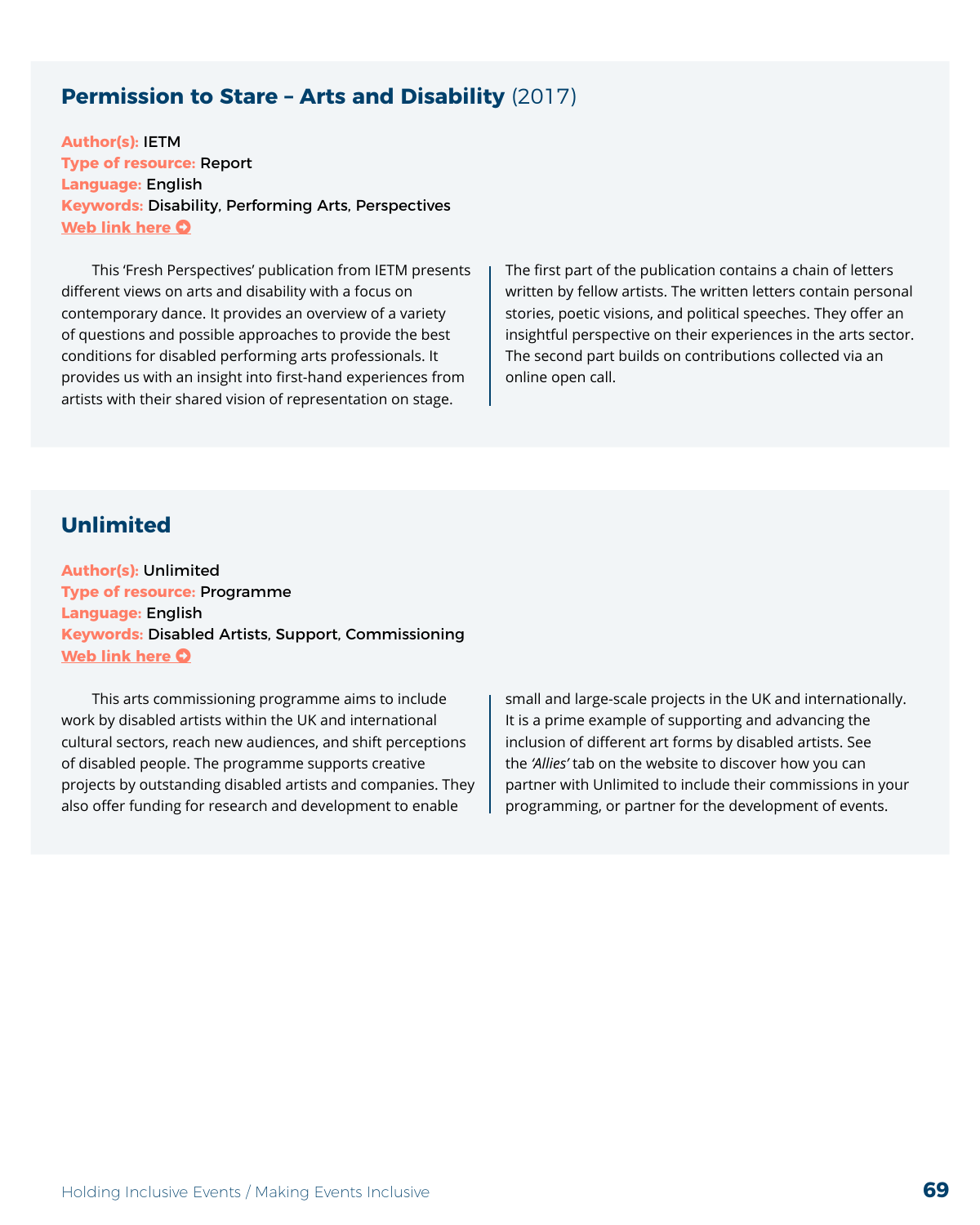### MAKING PHYSICAL EVENTS **ACCESSIBLE**

#### **Events Checklist – Disability and Access** (2017)

**Author(s):** Voluntary Arts **Type of resource:** Checklist **Language:** English **Keywords:** Accessible Event, Planning, Accessibility Measures **[Web link here](http://www.lahf.org.uk/sites/default/files/Briefing_128_-_Events_Checklist_-_Disability_and_Access.pdf) O** 

This compact briefing and events checklist covers all the key topics on accessible event planning. It includes definitions and links, practical guidance, and a simple events checklist to help plan, publicise, and run an event that is open and accessible. It lists accessibility measures to consider (like wheelchair access, level access, captioning, and so on) and gives guidance on the venue and set-up, event content, publicising the event, and creating accessible publicity materials.

#### **Accessible Events - A Guide for Event Organisers**

**Author(s):** Meetings & Events Australia **Type of resource:** Guide **Language:** English **Keywords:** Accessible Events, Disability, Planning **[Web link here](http://www.disability.wa.gov.au/Global/Publications/Understanding%20disability/Built%20environment/Accessible%20events%20guide.pdf) O** 

This practical guide aims to help make events more accessible for people with disabilities who may be attending as presenters, participants, or sponsors. It outlines principles which will lead to the development of best practice and increase access for people with disabilities to a range of events. This guide will be useful to anybody who is involved in organising events whatever the nature, size, or location of

the event is. This guide invites you to think about access and participation when you plan an event; identify features that make it impossible or difficult for people with disabilities to access your event; understand what you can do to ensure the best possible access; and find further sources of advice, information, and assistance you might need.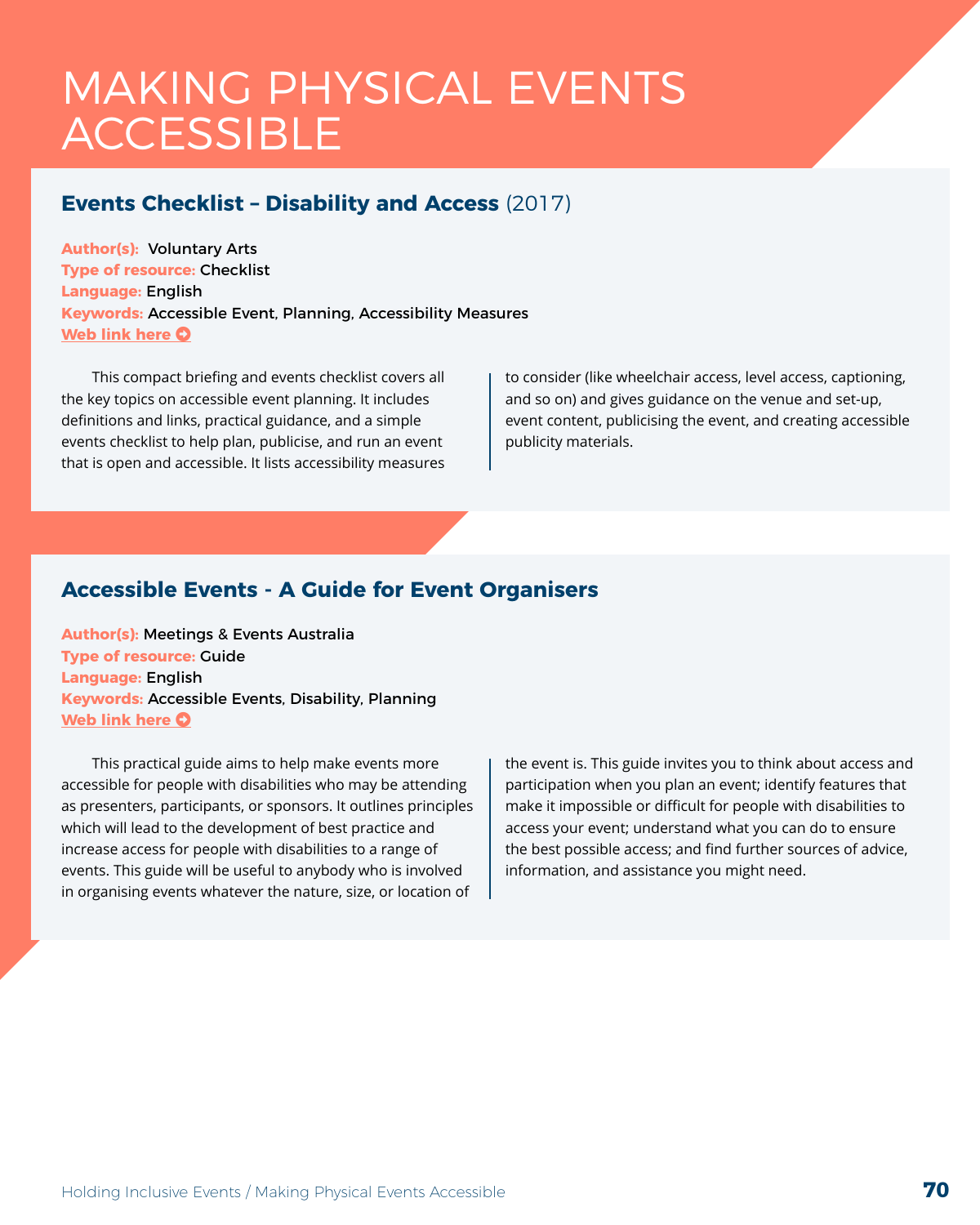#### **Zero Project Conference Accessibility Guidelines** (2019)

**Author(s):** Ruhm, F. **Type of resource:** Guidelines **Language:** English **Keywords:** Inclusive Conference, Accessible Communication, Planning **[Web link here](https://zeroproject.org/wp-content/uploads/2019/12/Zero-Project-Conference-Accessibility-Guidelines-2019.pdf) O** 

These guidelines provide advice on preparing for an event, making written and video materials accessible, orientation at a conference, participatory and inclusive conference sessions, and communication after a conference. It reinforces that accessibility starts much earlier and should be part of conference planning from the beginning to ensure it is fully integrated into the conference. Also, accessible communication should be assured even after an event by, for example, making presentations available. These guidelines showcase first-hand experiences of holding an accessible event and the areas that need consideration when planning.

#### **A Planning Guide for Accessible Conferences** (2016)

**Author(s):** Council of Ontario Universities **Type of resource:** Guide **Language:** English **Keywords:** Accessible Conference, Planning **[Web link here](http://www.accessiblecampus.ca/wp-content/uploads/2016/12/A-Planning-Guide-for-Accessible-Conferences-1.pdf) O** 

This planning guide offers guidance on areas such as selecting venues, hotels, and lodges, identifying needs early, training staff and volunteers, working with outside professionals, transportation, and helping presenters communicate clearly. It helps you to ensure that all your conference participants, regardless of their abilities, get the most out of the event. Lastly, it offers a checklist

under different topics to help track progress in creating an accessible conference. It offers topic-related guidance and considers all conference participants (including outside professionals, presenters, staff, and volunteers) to help create an environment that is inclusive and accessible surrounding the event.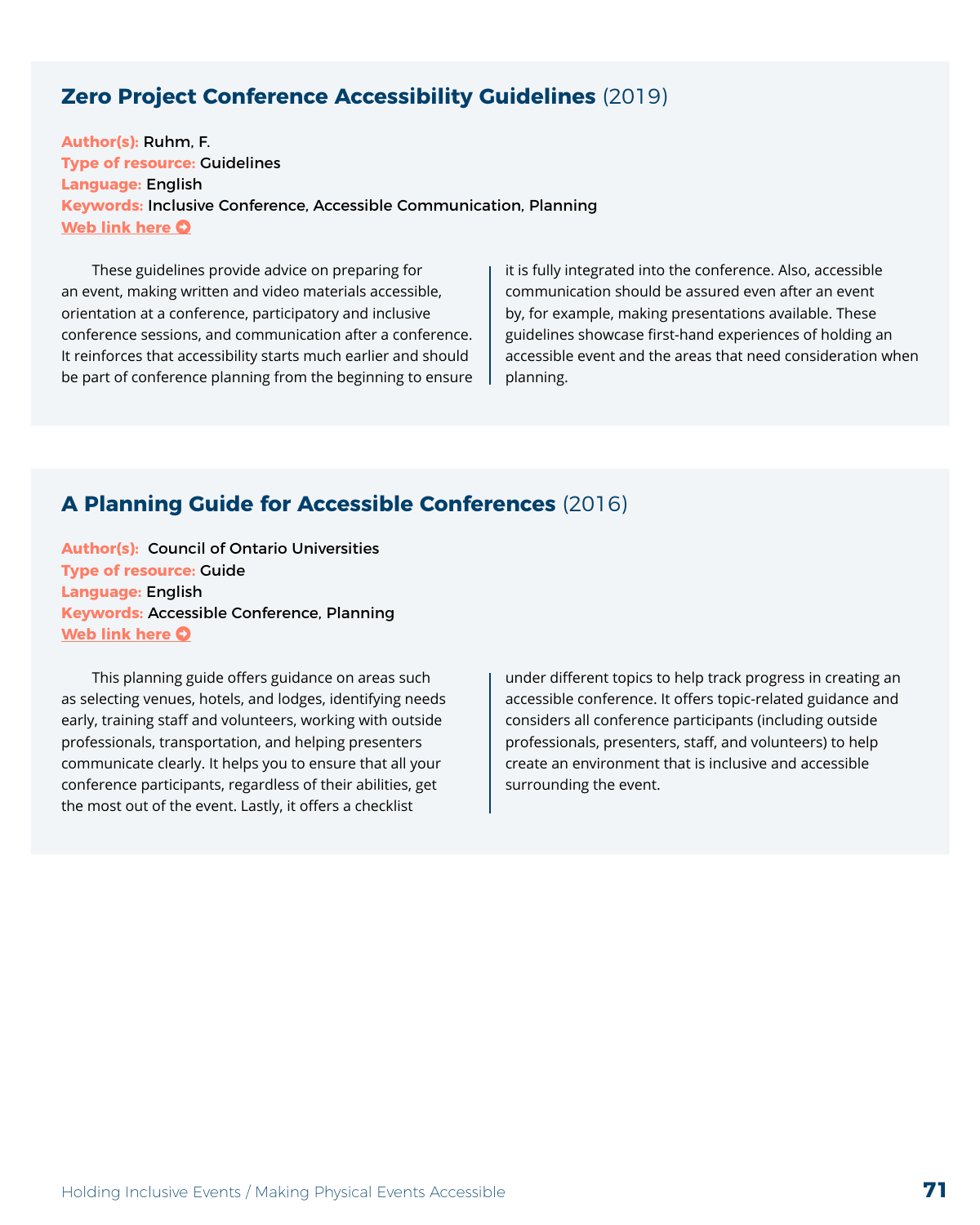### MAKING ONLINE EVENTS **ACCESSIBLE**

#### **Ensuring Virtual Events Are Accessible for All** (2020)

**Author(s):** Appelbaum, L. & Ascher, E. **Type of resource:** Toolkit **Language:** English **Keywords:** Virtual Events, Participation, Planning **[Web link here](https://www.respectability.org/wp-content/uploads/2020/05/Ensuring-Virtual-Events-Are-Accessible-for-All-RespectAbility-Toolkit.pdf) O** 

This toolkit offers steps to take before, during, and after a virtual event to ensure it is as accessible as possible for all people. For example, before an event, it recommends and advises on creating invitations and documents for the virtual event that are accessible. During an event, you will need to

ensure that everyone can participate, including those who have visual impairments, cognitive disabilities, and/or are nonverbal by providing live captioning or sign-language interpreters. After the event, it advises ensuring that videos for websites and social media are accessible.

#### **Accessible Virtual Conferences** (2020)

**Author(s):** Williams, M. et al **Type of resource:** Guide **Language:** English **Keywords:** Accessible Conference, Virtual Events, Planning **[Web link here](http://www.sigaccess.org/accessible-virtual-conferences/) O** 

This is a guide that provides a structured approach to organising and executing accessible virtual conferences inclusive for people with disabilities. It is based on the [W3C's Web Content Accessibility Guidelines \(WCAG\)](https://www.w3.org/WAI/standards-guidelines/wcag/) and user experiences with virtual meetings. It provides details about disability and accommodations to help organisers

understand the scope of what, and more importantly, who needs to be considered in the planning and execution of a virtual event. It offers information about assistive technology, communication diversity, and invisible inclusion needs.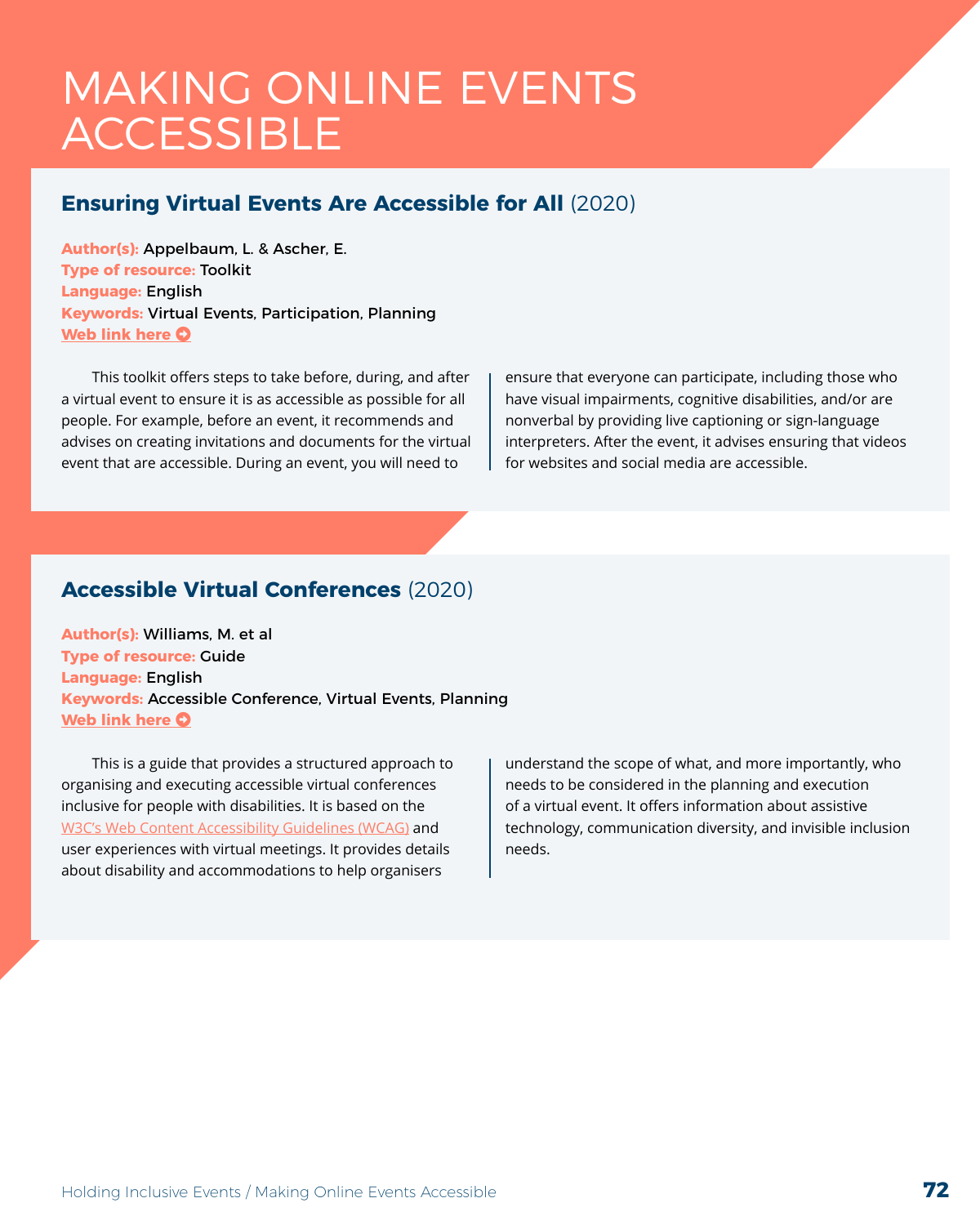## **Accessible Virtual Meetings** (2020)

**Author(s):** Queen's Accessibility Hub **Type of resource:** Article **Language:** English **Keywords:** Virtual Meetings, Captioning, Online Platforms **[Web link here](https://www.queensu.ca/accessibility/how-info/accessible-virtual-meetings) O** 

This article comprises practical strategies, advice on captioning within specific platforms, and additional links on accessibility features of virtual meeting platforms such as

Teams, Zoom, and Google Meet. It provides links to existing virtual meeting platforms and sets out ways to use them to increase accessibility.